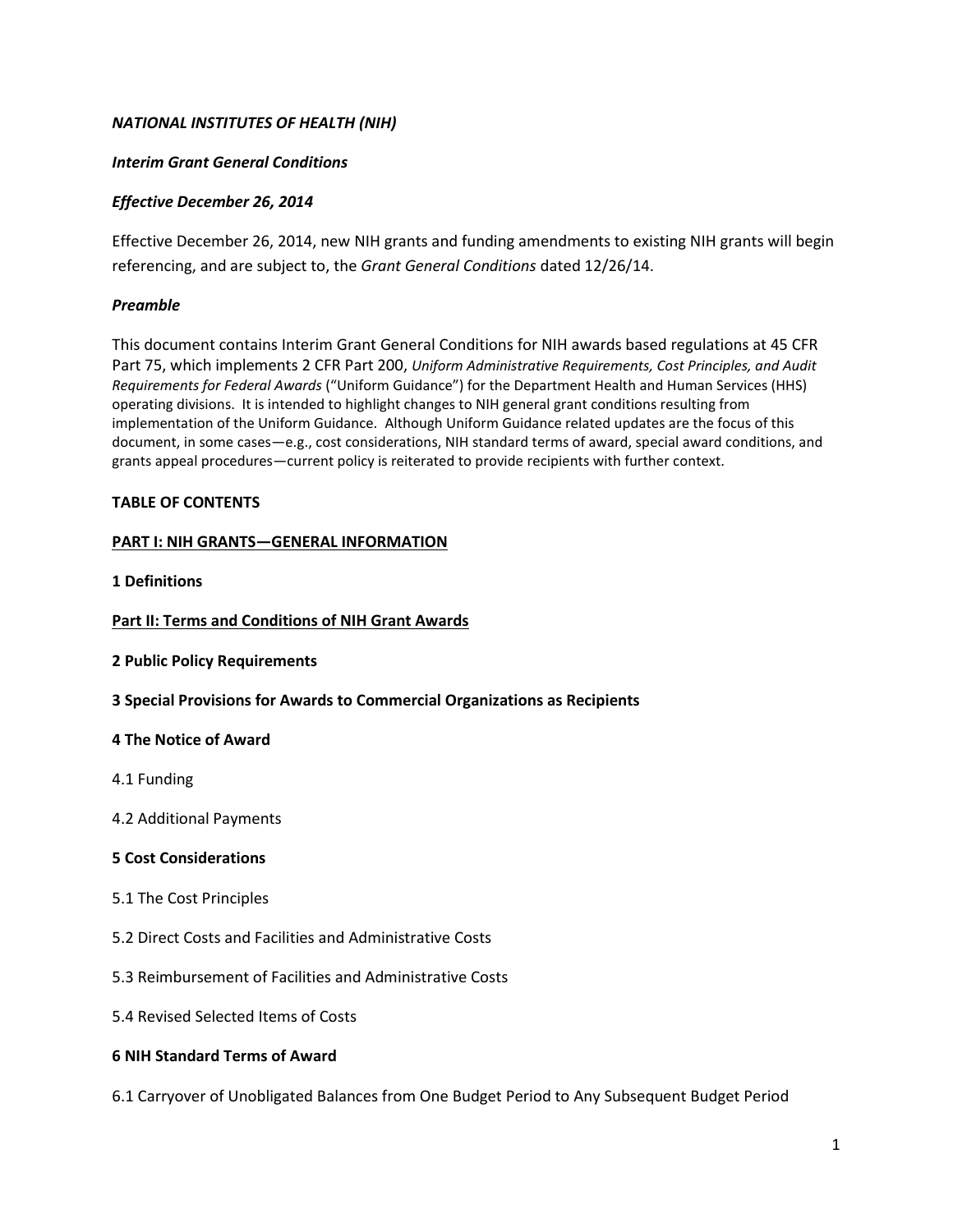- 6.2 Cost Related Prior Approvals
- **Management Systems and Procedures**
- **Audits**
- **Special Award Conditions**
- **Closeout**
- **Grants Appeal Procedures**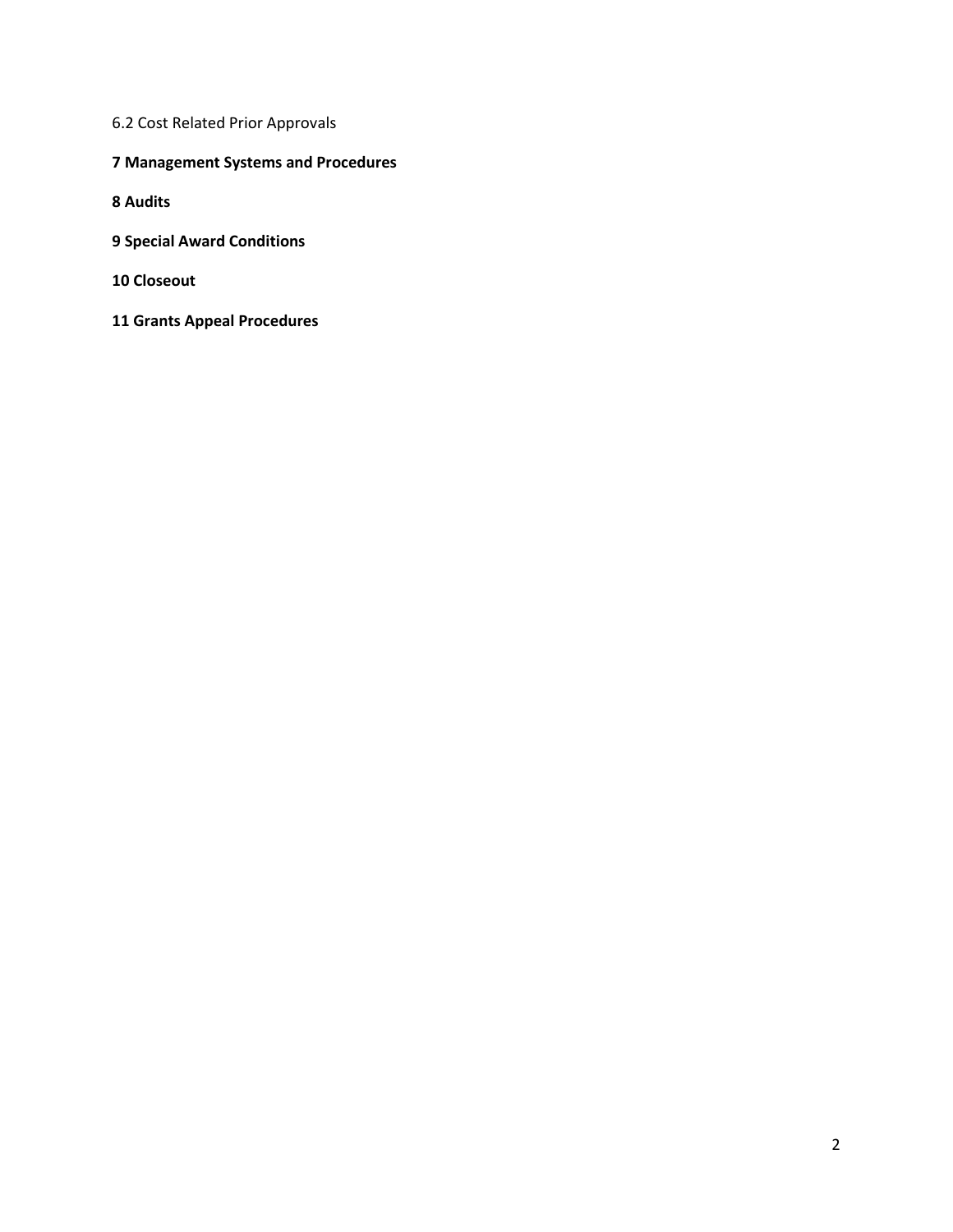# **PART I: NIH GRANTS—GENERAL INFORMATION**

## **1. Definitions**

Based on 45 CFR 75, NIH is adding or modifying definitions of the following terms:

| <b>Term</b>                  | <b>Definition</b>                                                                                                                                                                                                                                                                                                                                                                                                                                                                                                                                                                                                                                                                                                                                              |
|------------------------------|----------------------------------------------------------------------------------------------------------------------------------------------------------------------------------------------------------------------------------------------------------------------------------------------------------------------------------------------------------------------------------------------------------------------------------------------------------------------------------------------------------------------------------------------------------------------------------------------------------------------------------------------------------------------------------------------------------------------------------------------------------------|
| Acquisition cost             | The cost of the asset including the cost to ready the asset for its intended use. Acquisition<br>cost for equipment, for example, means the net invoice price of the equipment, including<br>the cost of any modifications, attachments, accessories, or auxiliary apparatus necessary to<br>make it usable for the purpose for which it is acquired. Acquisition costs for software<br>includes those development costs capitalized in accordance with generally accepted<br>accounting principles (GAAP). Ancillary charges, such as taxes, duty, protective in transit<br>insurance, freight, and installation may be included in or excluded from the acquisition cost<br>in accordance with the non-Federal entity's regular accounting practices.        |
| Additive alternative         | A use of program income earned during or after the project period that permits income<br>that is generated under a grant to be added to funds committed to the project by the<br>Federal awarding agency and recipient and used to further eligible project or program<br>objectives. (See definitions for deductive alternative and cost sharing or matching<br>alternative and Administrative Requirements-Management Systems and Procedures-<br>Program Income in the most recent edition of the NIH Grants Policy Statement.)                                                                                                                                                                                                                              |
| Advance payment              | A payment that a Federal awarding agency or pass-through entity makes by any<br>appropriate payment mechanism, including a predetermined payment schedule, before the<br>non-Federal entity disburses the funds for program purposes.                                                                                                                                                                                                                                                                                                                                                                                                                                                                                                                          |
| Allocation                   | The process of assigning a cost, or a group of costs, to one or more cost objective(s), in<br>reasonable proportion to the benefit provided or other equitable relationship. The process<br>may entail assigning a cost(s) directly to a final cost objective or through one or more<br>intermediate cost objectives.                                                                                                                                                                                                                                                                                                                                                                                                                                          |
| Alteration and<br>renovation | Work that changes the interior arrangements or other physical characteristics of an existing<br>facility or of installed equipment so that it can be used more effectively for its currently<br>designated purpose or adapted to an alternative use to meet a programmatic requirement.<br>See also definitions for Major A&R and Minor A&R.                                                                                                                                                                                                                                                                                                                                                                                                                   |
| Audit finding                | Deficiencies which an auditor is required by 45 CFR 75.516(a) to report in the schedule of<br>findings and questioned costs.                                                                                                                                                                                                                                                                                                                                                                                                                                                                                                                                                                                                                                   |
| Award                        | The provision of funds by NIH, based on an approved application and budget or progress<br>report, to an organizational entity or an individual to carry out a project or activity.                                                                                                                                                                                                                                                                                                                                                                                                                                                                                                                                                                             |
| <b>Budget</b>                | The financial plan for the project or program that the Federal awarding agency or pass-<br>through entity approves during the Federal award process or in subsequent amendments<br>to the Federal award. It may include the Federal and non-Federal share or only the Federal<br>share, as determined by the Federal awarding agency or pass-through entity. The<br>approved budget specified in the NoA may be shown in detailed budget categories or as<br>total costs without a categorical breakout. Expenditures charged to an approved budget<br>that consists of both Federal and non-Federal shares are deemed to be borne by the<br>recipient in the same proportion as the percentage of Federal/non-Federal participation in<br>the overall budget. |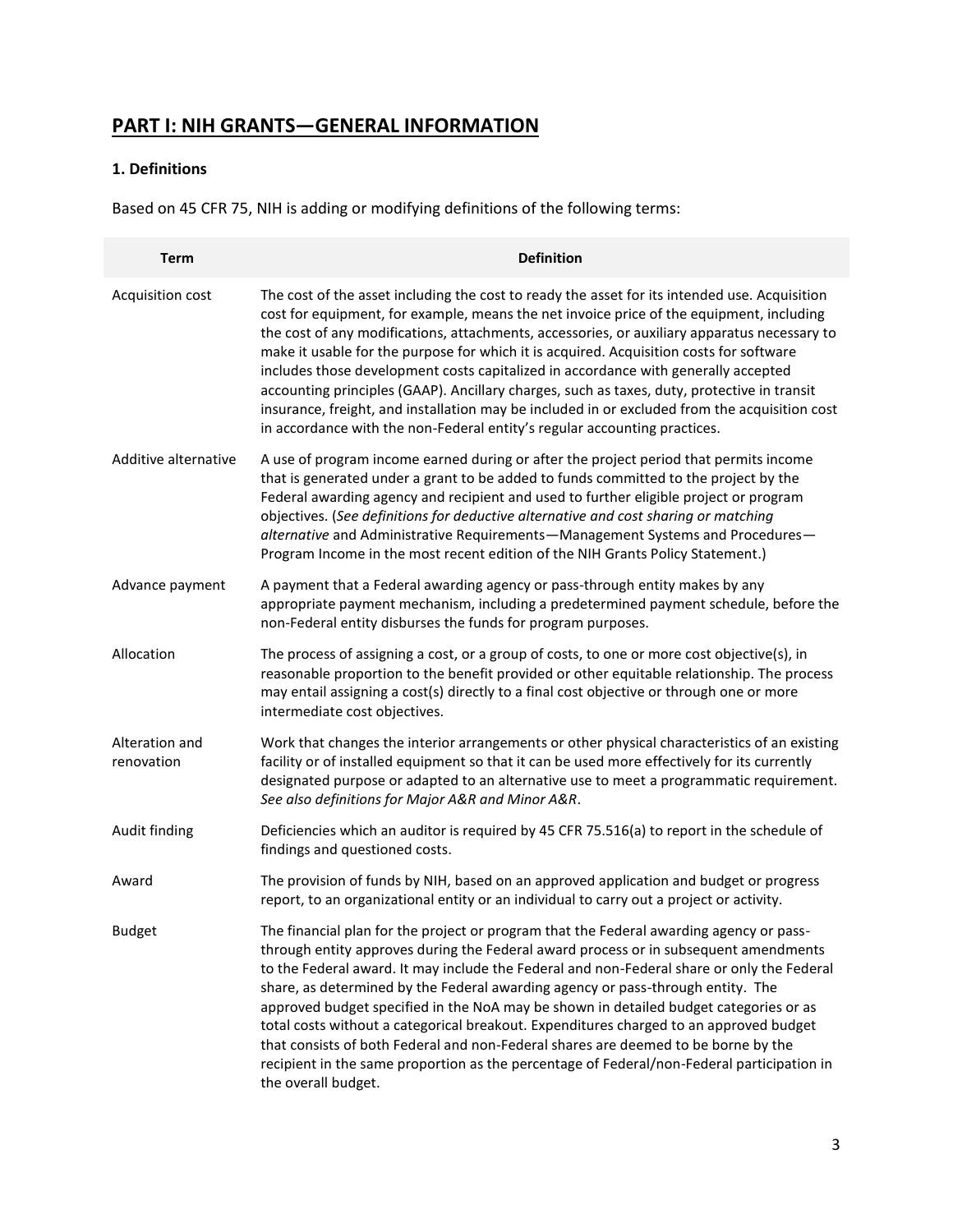| <b>Term</b>                            | <b>Definition</b>                                                                                                                                                                                                                                                                                                                                                                                                                                                                                                                                                                                                                                                                                                                                                                                                                                                                                                     |
|----------------------------------------|-----------------------------------------------------------------------------------------------------------------------------------------------------------------------------------------------------------------------------------------------------------------------------------------------------------------------------------------------------------------------------------------------------------------------------------------------------------------------------------------------------------------------------------------------------------------------------------------------------------------------------------------------------------------------------------------------------------------------------------------------------------------------------------------------------------------------------------------------------------------------------------------------------------------------|
| Capital assets                         | Tangible or intangible assets used in operations having a useful life of more than one year<br>which are capitalized in accordance with GAAP. Capital assets include: (1) Land, buildings<br>(facilities), equipment, and intellectual property (including software) whether acquired by<br>purchase, construction, manufacture, lease-purchase, exchange, or through capital leases;<br>and (2) Additions, improvements, modifications, replacements, rearrangements,<br>reinstallations, renovations or alterations to capital assets that materially increase their<br>value or useful life (not ordinary repairs and maintenance).                                                                                                                                                                                                                                                                                |
| Capital<br>expenditures                | Expenditures to acquire capital assets or expenditures to make additions, improvements,<br>modifications, replacements, rearrangements, reinstallations, renovations, or alterations to<br>capital assets that materially increase their value or useful life.                                                                                                                                                                                                                                                                                                                                                                                                                                                                                                                                                                                                                                                        |
| Change of recipient<br>organization    | Transfer of the legal and administrative responsibility for a grant-supported project or<br>activity from one legal entity to another before the completion date of the approved<br>project period (competitive segment).                                                                                                                                                                                                                                                                                                                                                                                                                                                                                                                                                                                                                                                                                             |
| Claim                                  | Depending on the context, either: (1) A written demand or written assertion by one of the<br>parties to a Federal award seeking as a matter of right: (i) The payment of money in a sum<br>certain; (ii) The adjustment or interpretation of the terms and conditions of the Federal<br>award; or (iii) Other relief arising under or relating to a Federal award. (2) A request for<br>payment that is not in dispute when submitted.                                                                                                                                                                                                                                                                                                                                                                                                                                                                                |
| Closeout                               | The process by which the Federal awarding agency or pass-through entity determines that<br>all applicable administrative actions and all required work of the Federal award have been<br>completed and takes actions as described in 45 CFR 75.381.                                                                                                                                                                                                                                                                                                                                                                                                                                                                                                                                                                                                                                                                   |
| Cluster of programs                    | A grouping of closely related programs that share common compliance requirements. The<br>types of clusters of programs are research and development (R&D), student financial aid<br>(SFA), and other clusters. "Other clusters" are as defined by OMB in the compliance<br>supplement or as designated by a state for Federal awards the state provides to its<br>subrecipients that meet the definition of a cluster of programs. When designating an<br>"other cluster," a state must identify the Federal awards included in the cluster and advise<br>the subrecipients of compliance requirements applicable to the cluster, consistent with 45<br>CFR 75.352(a). A cluster of programs must be considered as one program for determining<br>major programs, as described in 45 CFR 75.518, and, with the exception of R&D as<br>described in 45 CFR 75.501(c), whether a program-specific audit may be elected. |
| Cognizant agency<br>for audit          | The Federal agency designated to carry out the responsibilities described in 45 CFR<br>75.513(a). The cognizant agency for audit is not necessarily the same as the cognizant<br>agency for indirect costs. A list of cognizant agencies for audit may be found at the FAC<br>Web site.                                                                                                                                                                                                                                                                                                                                                                                                                                                                                                                                                                                                                               |
| Cognizant agency<br>for indirect costs | The Federal agency responsible for reviewing, negotiating, and approving cost allocation<br>plans or indirect cost proposals developed under this part on behalf of all Federal agencies.<br>The cognizant agency for indirect cost is not necessarily the same as the cognizant agency<br>for audit. For assignments of cognizant agencies see the following:<br>(1) For IHEs: 45 CFR 75, Appendix III, C.11.<br>(2) For nonprofit organizations: 45 CFR 75, Appendix IV, C.2.<br>(3) For state and local governments: 45 CFR 75, Appendix V, F.1.<br>(4) For Indian tribes: 45 CFR 75, Appendix VII, D.1.                                                                                                                                                                                                                                                                                                           |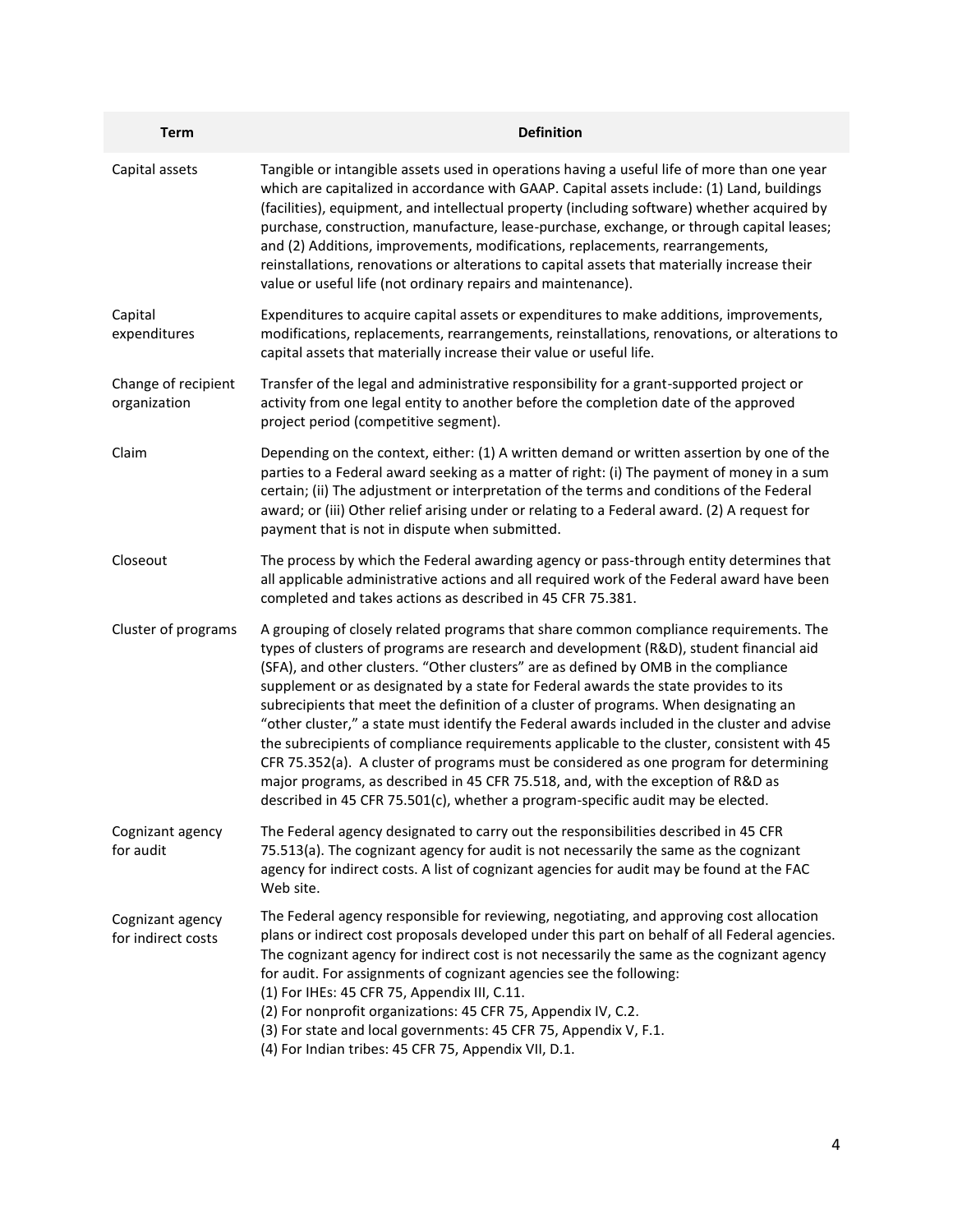| <b>Term</b>                | <b>Definition</b>                                                                                                                                                                                                                                                                                                                                                                                                                                                                                                                                                                                                                                                                                                                                                                                                                                                                                                                                                                                                                                                                                                                                                        |
|----------------------------|--------------------------------------------------------------------------------------------------------------------------------------------------------------------------------------------------------------------------------------------------------------------------------------------------------------------------------------------------------------------------------------------------------------------------------------------------------------------------------------------------------------------------------------------------------------------------------------------------------------------------------------------------------------------------------------------------------------------------------------------------------------------------------------------------------------------------------------------------------------------------------------------------------------------------------------------------------------------------------------------------------------------------------------------------------------------------------------------------------------------------------------------------------------------------|
| Commercial<br>organization | An organization, institution, corporation, or other legal entity, including, but not limited to,<br>partnerships, sole proprietorships, and limited liability companies, that is organized or<br>operated for the profit or benefit of its shareholders or other owners. The term includes<br>small and large businesses and is used interchangeably with "for-profit organization."                                                                                                                                                                                                                                                                                                                                                                                                                                                                                                                                                                                                                                                                                                                                                                                     |
| Compliance<br>Supplement   | Appendix XI to 45 CFR 75 (previously known as the Circular A-133 Compliance Supplement).                                                                                                                                                                                                                                                                                                                                                                                                                                                                                                                                                                                                                                                                                                                                                                                                                                                                                                                                                                                                                                                                                 |
| Computing devices          | Machines used to acquire, store, analyze, process, and publish data and other information<br>electronically, including accessories (or "peripherals") for printing, transmitting and<br>receiving, or storing electronic information. See also "supplies" and "information<br>technology systems."                                                                                                                                                                                                                                                                                                                                                                                                                                                                                                                                                                                                                                                                                                                                                                                                                                                                       |
| Contract                   | A legal instrument by which a non-Federal entity purchases property or services needed to<br>carry out the project or program under a Federal award. The term does not include a legal<br>instrument, even if the non-Federal entity considers it a contract, when the substance of<br>the transaction meets the definition of a Federal award or subaward. See Subaward.                                                                                                                                                                                                                                                                                                                                                                                                                                                                                                                                                                                                                                                                                                                                                                                                |
| Contractor                 | An entity that receives a contract. See Contract.                                                                                                                                                                                                                                                                                                                                                                                                                                                                                                                                                                                                                                                                                                                                                                                                                                                                                                                                                                                                                                                                                                                        |
| Cooperative<br>agreement   | A legal instrument of financial assistance between a Federal awarding agency or pass-<br>through entity and a non-Federal entity that, consistent with 31 U.S.C. 6302-6305: (1) Is<br>used to enter into a relationship the principal purpose of which is to transfer anything of<br>value from the Federal awarding agency or pass-through entity to the non-Federal entity to<br>carry out a public purpose authorized by a law of the United States (see 31 U.S.C. 6101(3));<br>and not to acquire property or services for the Federal government or pass-through entity's<br>direct benefit or use; (2) Is distinguished from a grant in that it provides for substantial<br>involvement between the Federal awarding agency or pass-through entity and the non-<br>Federal entity in carrying out the activity contemplated by the Federal award. (3) The term<br>does not include: (i) A cooperative research and development agreement as defined in 15<br>U.S.C. 3710a; or (ii) An agreement that provides only: (A) Direct United States Government<br>cash assistance to an individual; (B) A subsidy; (C) A loan; (D) A loan guarantee; or (E)<br>Insurance. |
| Cost allocation plan       | Central service cost allocation plan or public assistance cost allocation plan.                                                                                                                                                                                                                                                                                                                                                                                                                                                                                                                                                                                                                                                                                                                                                                                                                                                                                                                                                                                                                                                                                          |
| Cost objective             | A program, function, activity, award, organizational subdivision, contract, or work unit for<br>which cost data are desired and for which provision is made to accumulate and measure<br>the cost of processes, products, jobs, capital projects, etc. A cost objective may be a major<br>function of the non-Federal entity, a particular service or project, a Federal award, or an<br>indirect (Facilities & Administrative (F&A)) cost activity, as described in 2 CFR 200, Subpart<br>E-Cost Principles                                                                                                                                                                                                                                                                                                                                                                                                                                                                                                                                                                                                                                                             |
| Cost principles            | The government-wide principles, issued by OMB (or, in the case of commercial<br>organizations, the Federal Acquisition Regulation [48 CFR 31], or, in the case of hospitals,<br>45 CFR 75, Appendix IX, "Principles For Determining Costs Applicable to Research and<br>Development Under Grants and Contracts with Hospitals"), on allowability and<br>unallowability of costs under federally sponsored agreements.                                                                                                                                                                                                                                                                                                                                                                                                                                                                                                                                                                                                                                                                                                                                                    |
| Cost-type contract         | A contract or subcontract under a grant in which the contractor or subcontractor is paid on<br>the basis of the allowable costs it incurs, with or without a fee.                                                                                                                                                                                                                                                                                                                                                                                                                                                                                                                                                                                                                                                                                                                                                                                                                                                                                                                                                                                                        |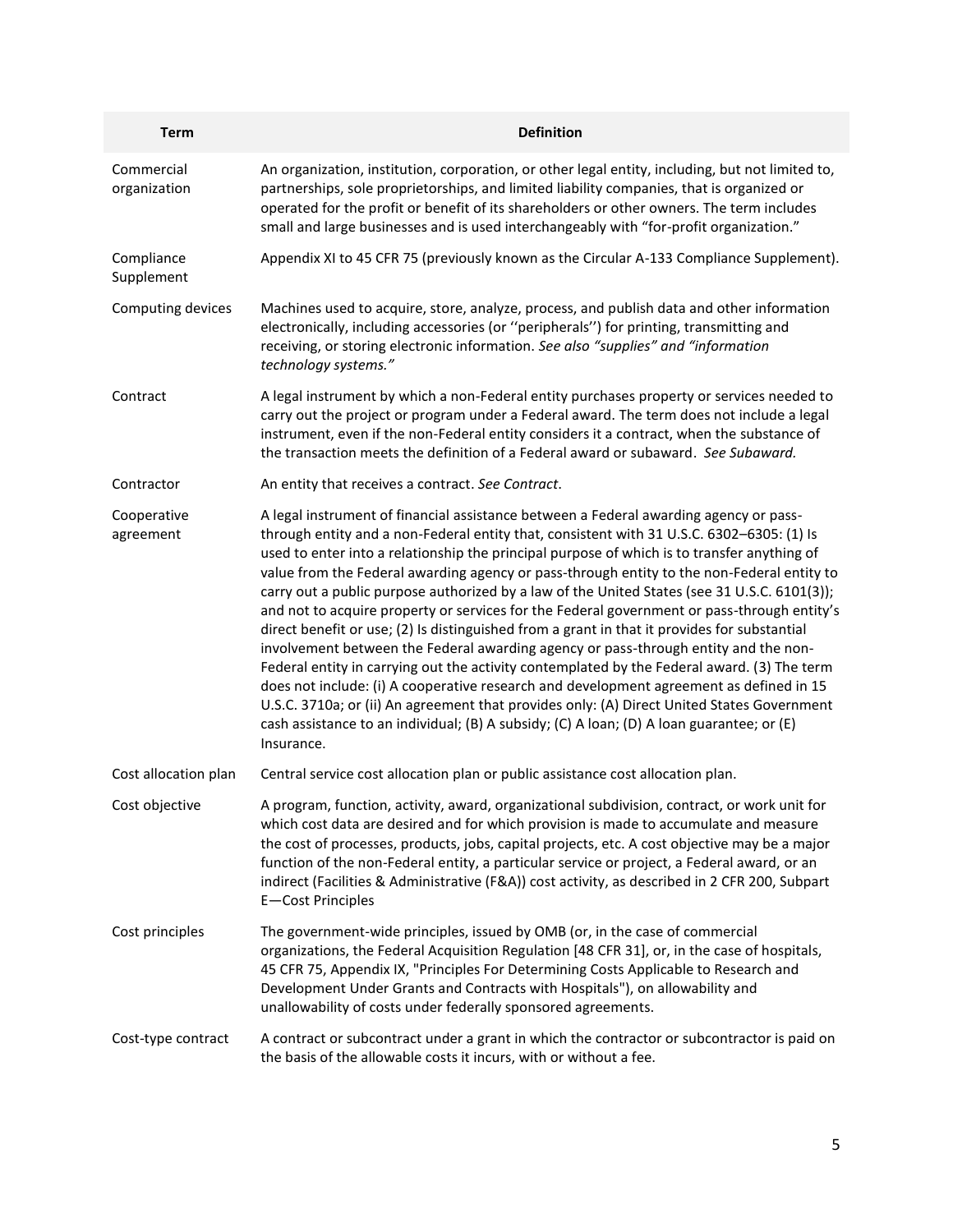| <b>Term</b>                                                            | <b>Definition</b>                                                                                                                                                                                                                                                                                                                                                                                                                                                                                                                                                                                                                                                                                                                                                                                                                                                                                                                                                                                                                                                                                                                                                                                                                                          |
|------------------------------------------------------------------------|------------------------------------------------------------------------------------------------------------------------------------------------------------------------------------------------------------------------------------------------------------------------------------------------------------------------------------------------------------------------------------------------------------------------------------------------------------------------------------------------------------------------------------------------------------------------------------------------------------------------------------------------------------------------------------------------------------------------------------------------------------------------------------------------------------------------------------------------------------------------------------------------------------------------------------------------------------------------------------------------------------------------------------------------------------------------------------------------------------------------------------------------------------------------------------------------------------------------------------------------------------|
| Departmental<br><b>Grants Appeals</b><br>Board                         | The independent office established in the Office of the Secretary with delegated authority<br>from the Secretary to review and decide certain disputes between recipients of HHS funds<br>and HHS awarding agencies under 45 CFR Part 16 and to perform other review,<br>adjudication and mediation services as assigned.                                                                                                                                                                                                                                                                                                                                                                                                                                                                                                                                                                                                                                                                                                                                                                                                                                                                                                                                  |
| Disallowed costs                                                       | Those charges to a Federal award that the Federal awarding agency or pass-through entity<br>determines to be unallowable, in accordance with the applicable Federal statutes,<br>regulations, or the terms and conditions of the Federal award.                                                                                                                                                                                                                                                                                                                                                                                                                                                                                                                                                                                                                                                                                                                                                                                                                                                                                                                                                                                                            |
| Equipment                                                              | Tangible personal property (including information technology systems) having a useful life<br>of more than one year and a per-unit acquisition cost which equals or exceeds the lesser of<br>the capitalization level established by the non-Federal entity for financial statement<br>purposes, or \$5,000. (See also capital assets, computing devices, general purpose<br>equipment, information technology systems, special purpose equipment, and supplies).                                                                                                                                                                                                                                                                                                                                                                                                                                                                                                                                                                                                                                                                                                                                                                                          |
| Expenditure report                                                     | (1) For non-construction grants, the SF-425 Federal Financial Report (FFR) (or other OMB-<br>approved equivalent report); (2) for construction grants, the SF-271 "Outlay Report and<br>Request for Reimbursement" (or other OMB-approved equivalent report).                                                                                                                                                                                                                                                                                                                                                                                                                                                                                                                                                                                                                                                                                                                                                                                                                                                                                                                                                                                              |
| Expenditures                                                           | Charges made by a non-Federal entity to a project or program for which a Federal award<br>was received.<br>(1) The charges may be reported on a cash or accrual basis, as long as the methodology is<br>disclosed and is consistently applied.<br>(2) For reports prepared on a cash basis, expenditures are the sum of:<br>(i) Cash disbursements for direct charges for property and services;<br>(ii) The amount of indirect expense charged;<br>(iii) The value of third-party in-kind contributions applied; and<br>(iv) The amount of cash advance payments and payments made to subrecipients.<br>(3) For reports prepared on an accrual basis, expenditures are the sum of:<br>(i) Cash disbursements for direct charges for property and services;<br>(ii) The amount of indirect expense incurred;<br>(iii) The value of third-party in-kind contributions applied; and<br>(iv) The net increase or decrease in the amounts owed by the non-Federal entity for:<br>(A) Goods and other property received;<br>(B) Services performed by employees, contractors, subrecipients, and other payees; and<br>(C) Programs for which no current services or performance are required such as annuities,<br>insurance claims, or other benefit payments. |
| Facilities and<br>Administrative<br>(F&A) costs (or<br>indirect costs) | Costs incurred by a recipient for a common or joint purpose benefitting more than one cost<br>objective, and not readily assignable to the cost objectives specifically benefitted, without<br>effort disproportionate to the results achieved. To facilitate equitable distribution of<br>indirect expenses to the cost objectives served, it may be necessary to establish a number<br>of pools of F&A (indirect) costs. F&A (indirect) cost pools must be distributed to benefitted<br>cost objectives on bases that will produce an equitable result in consideration of relative<br>benefits derived.                                                                                                                                                                                                                                                                                                                                                                                                                                                                                                                                                                                                                                                 |
| Federal agency                                                         | An "agency" as defined at 5 U.S.C. 551(1) and further clarified by 5 U.S.C. 552(f).                                                                                                                                                                                                                                                                                                                                                                                                                                                                                                                                                                                                                                                                                                                                                                                                                                                                                                                                                                                                                                                                                                                                                                        |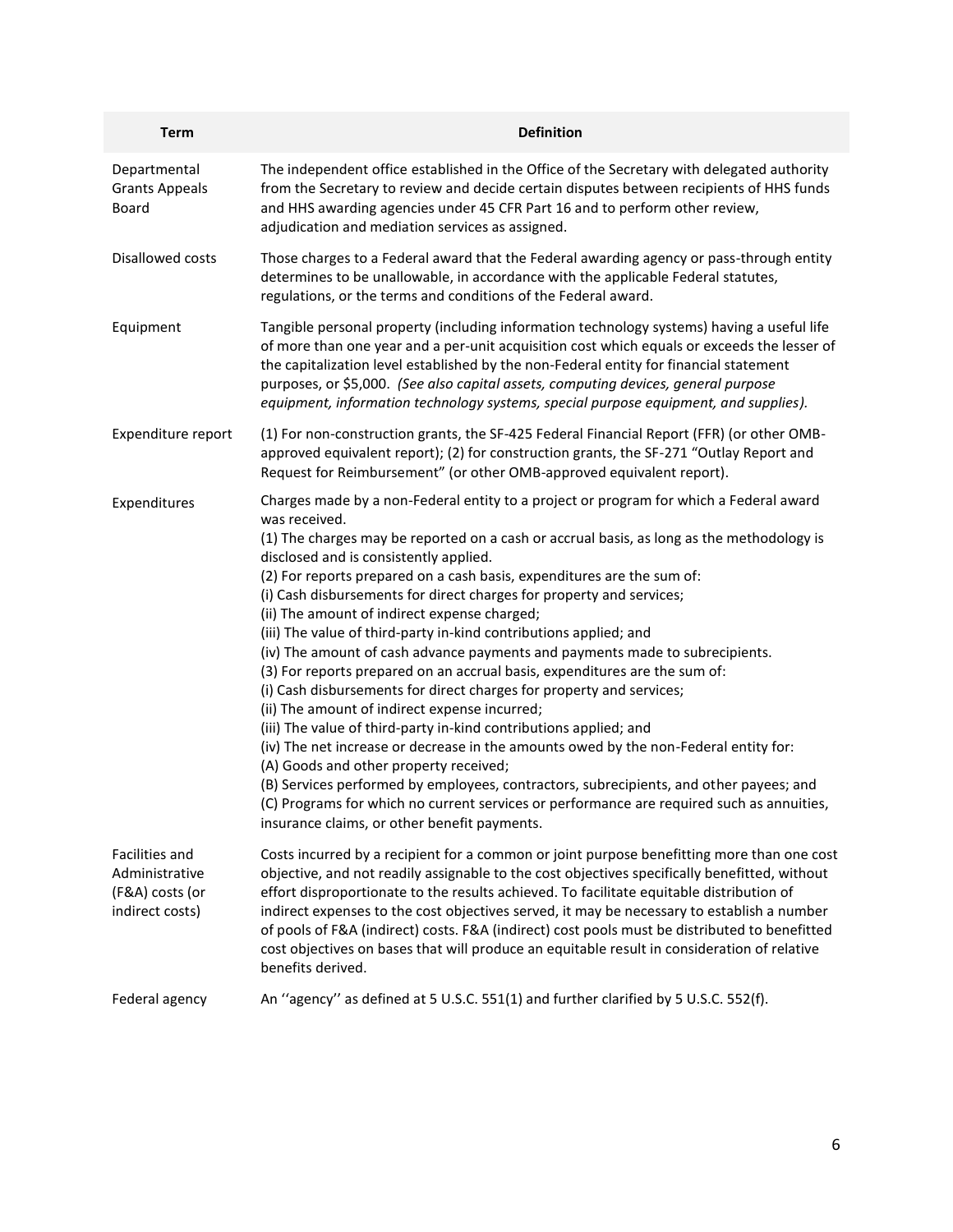| <b>Term</b>                                 | <b>Definition</b>                                                                                                                                                                                                                                                                                                                                                                                                                                                                                                                                                                                                                                                                                                                                                                                                                                                                                     |
|---------------------------------------------|-------------------------------------------------------------------------------------------------------------------------------------------------------------------------------------------------------------------------------------------------------------------------------------------------------------------------------------------------------------------------------------------------------------------------------------------------------------------------------------------------------------------------------------------------------------------------------------------------------------------------------------------------------------------------------------------------------------------------------------------------------------------------------------------------------------------------------------------------------------------------------------------------------|
| <b>Federal Audit</b><br>Clearinghouse (FAC) | The clearinghouse designated by OMB as the repository of record where non-Federal<br>entities are required to transmit the reporting packages required by Subpart F-Audit<br>Requirements of 2 CFR 200. The mailing address of the FAC is Federal Audit Clearinghouse,<br>Bureau of the Census, 1201 E. 10th Street, Jeffersonville, IN 47132 and the web address is:<br>http://harvester.census.gov/sac/. Any future updates to the location of the FAC may be<br>found at the OMB Web site.                                                                                                                                                                                                                                                                                                                                                                                                         |
| Federal award date                          | The date when the Federal award is signed by the authorized official of the Federal<br>awarding agency.                                                                                                                                                                                                                                                                                                                                                                                                                                                                                                                                                                                                                                                                                                                                                                                               |
| Federal awarding<br>agency                  | The Federal agency that provides a Federal award directly to another entity. See also<br>Awarding IC.                                                                                                                                                                                                                                                                                                                                                                                                                                                                                                                                                                                                                                                                                                                                                                                                 |
| Federal financial<br>assistance             | (1) For grants and cooperative agreements, Federal financial assistance means assistance<br>that non-Federal entities receive or administer in the form of:<br>(i) Grants;<br>(ii) Cooperative agreements;<br>(iii) Non-cash contributions or donations of property (including donated surplus property);<br>(iv) Direct appropriations;<br>(v) Food commodities; and<br>(vi) Other financial assistance (except assistance listed in paragraph (2) of this section).<br>(2) For Subpart F of 45 CFR 75, Federal financial assistance also includes assistance that<br>non-Federal entities receive or administer in the form of:<br>(i) Loans;<br>(ii) Loan Guarantees;<br>(iii) Interest subsidies; and<br>(iv) Insurance.<br>(3) Federal financial assistance does not include amounts received as reimbursement for<br>services rendered to individuals as described in 45 CFR 75.502(h) and (i). |
| Federal<br>institution                      | A Cabinet-level department or independent agency of the executive branch of the Federal<br>government or any component organization of such a department or agency. For the<br>purposes of this document, this term is used in the context of a Federal institution as a<br>recipient. See also Awarding IC.                                                                                                                                                                                                                                                                                                                                                                                                                                                                                                                                                                                          |
| Federal interest                            | For purposes of 45 CFR 75.343 or when used in connection with the acquisition or<br>improvement of real property, equipment, or supplies under a Federal award, the dollar<br>amount that is the product of the: (1) Federal share of total project costs; and (2) Current<br>fair market value of the property, improvements, or both, to the extent the costs of<br>acquiring or improving the property were included as project costs.                                                                                                                                                                                                                                                                                                                                                                                                                                                             |
| Federal program                             | (1) All Federal awards which are assigned a single number in the CFDA.<br>(2) When no CFDA number is assigned, all Federal awards to non- Federal entities from the<br>same agency made for the same purpose must be combined and considered one program.<br>(3) Notwithstanding paragraphs (1) and (2) of this definition, a cluster of programs. The<br>types of clusters of programs are:<br>(i) Research and development (R&D);<br>(ii) Student financial aid (SFA); and<br>(iii) "Other clusters," as described in the definition of Cluster of Programs.                                                                                                                                                                                                                                                                                                                                        |
| Federal share                               | The portion of the total project costs that are paid by Federal funds.                                                                                                                                                                                                                                                                                                                                                                                                                                                                                                                                                                                                                                                                                                                                                                                                                                |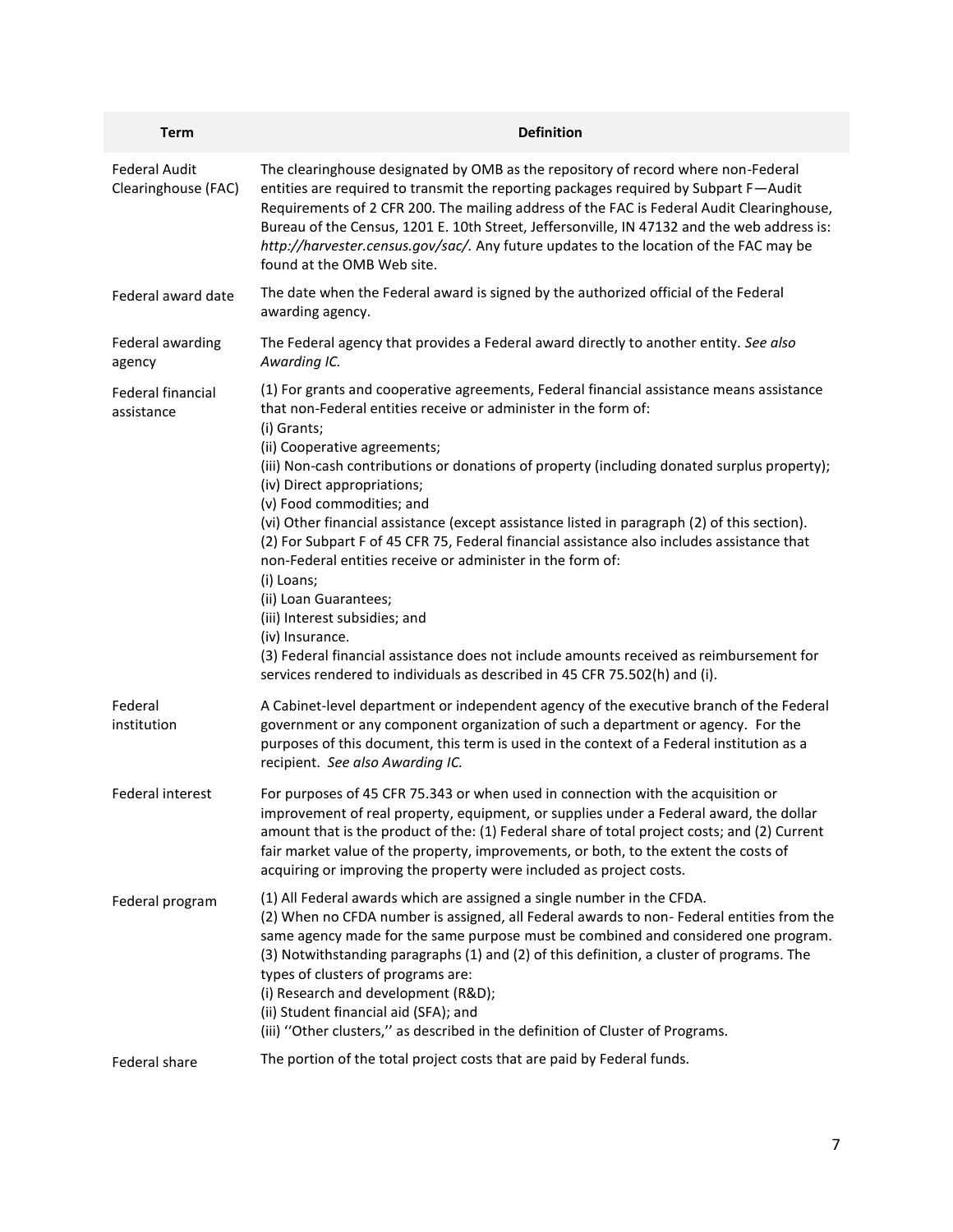| <b>Term</b>                                                                     | <b>Definition</b>                                                                                                                                                                                                                                                                                                                                                                                                                                                                                                                                                                                                                                                                                                                                                                                                                                                                                                                                                                                                                                                               |
|---------------------------------------------------------------------------------|---------------------------------------------------------------------------------------------------------------------------------------------------------------------------------------------------------------------------------------------------------------------------------------------------------------------------------------------------------------------------------------------------------------------------------------------------------------------------------------------------------------------------------------------------------------------------------------------------------------------------------------------------------------------------------------------------------------------------------------------------------------------------------------------------------------------------------------------------------------------------------------------------------------------------------------------------------------------------------------------------------------------------------------------------------------------------------|
| Foreign organization                                                            | An entity that is:<br>(1) A public or private organization located in a country other than the United States and its<br>territories that is subject to the laws of the country in which it is located, irrespective of the<br>citizenship of project staff or place of performance;<br>(2) A private nongovernmental organization located in a country other than the United<br>States that solicits and receives cash contributions from the general public;<br>(3) A charitable organization located in a country other than the United States that is<br>nonprofit and tax exempt under the laws of its country of domicile and operation, and is<br>not a university, college, accredited degree granting institution of education, private<br>foundation, hospital, organization engaged exclusively in research or scientific activities,<br>church, synagogue, mosque or other similar entities organized primarily for religious<br>purposes; or<br>(4) An organization located in a country other than the United States not recognized as a<br>Foreign Public Entity. |
| Foreign public entity                                                           | (1) A foreign government or foreign governmental entity; (2) A public international<br>organization, which is an organization entitled to enjoy privileges, exemptions, and<br>immunities as an international organization under the International Organizations<br>Immunities Act (22 U.S.C. 288-288f); (3) An entity owned (in whole or in part) or controlled<br>by a foreign government; or (4) Any other entity consisting wholly or partially of one or<br>more foreign governments or foreign governmental entities.                                                                                                                                                                                                                                                                                                                                                                                                                                                                                                                                                     |
| General purpose<br>equipment                                                    | Equipment which is not limited to research, medical, scientific or other technical activities.<br>Examples include office equipment and furnishings, modular offices, telephone networks,<br>information technology equipment and systems, air conditioning equipment, reproduction<br>and printing equipment, and motor vehicles. (See also Equipment and Special Purpose<br>Equipment).                                                                                                                                                                                                                                                                                                                                                                                                                                                                                                                                                                                                                                                                                       |
| <b>Generally Accepted</b><br>Accounting<br>Principles (GAAP)                    | The meaning specified in accounting standards issued by the Government Accounting<br>Standards Board (GASB) and the Financial Accounting Standards Board (FASB).                                                                                                                                                                                                                                                                                                                                                                                                                                                                                                                                                                                                                                                                                                                                                                                                                                                                                                                |
| <b>Generally Accepted</b><br>Government<br><b>Auditing Standards</b><br>(GAGAS) | Also known as the Yellow Book, generally accepted government auditing standards issued<br>by the Comptroller General of the United States, which are applicable to financial audits.                                                                                                                                                                                                                                                                                                                                                                                                                                                                                                                                                                                                                                                                                                                                                                                                                                                                                            |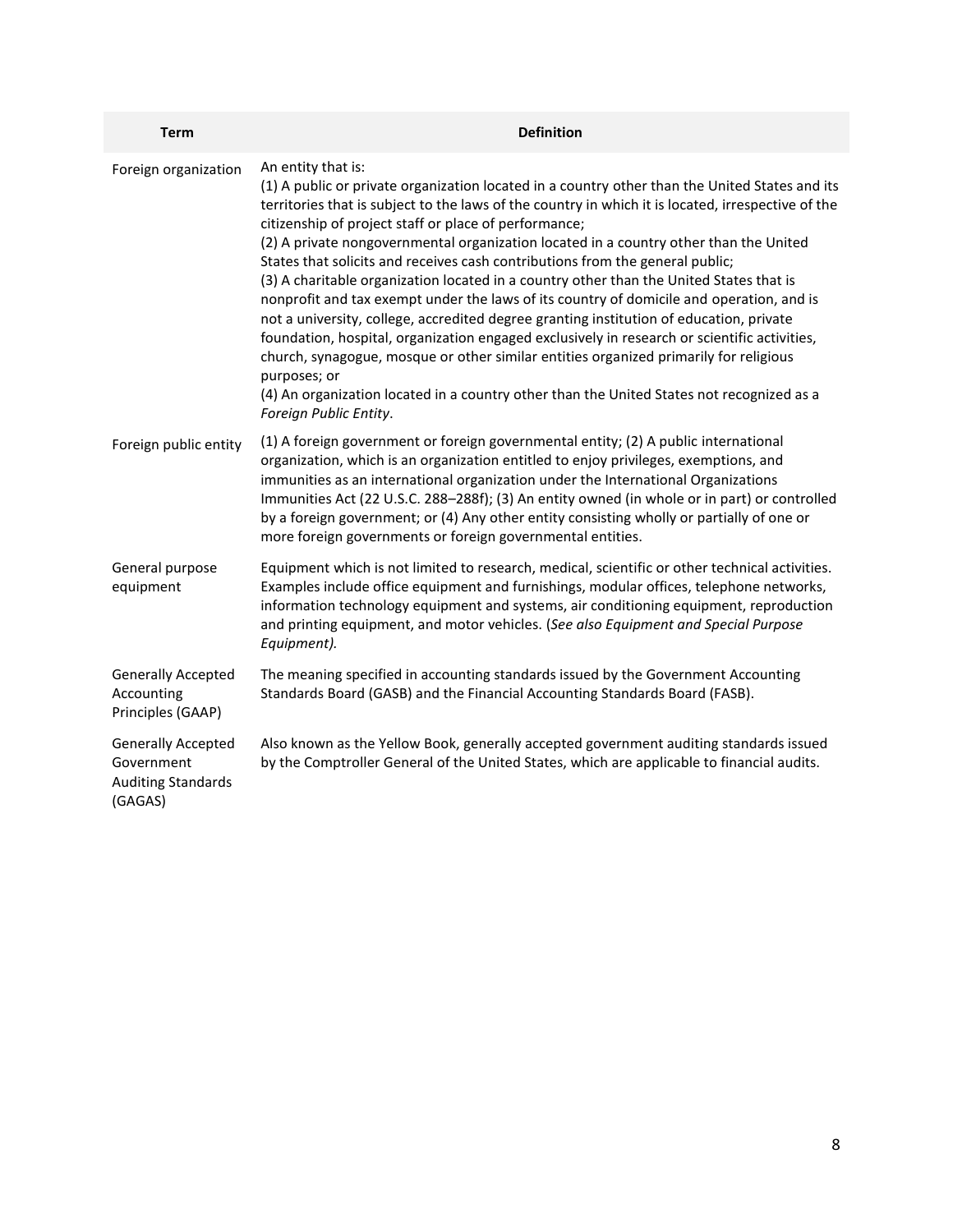| <b>Term</b>                                                    | <b>Definition</b>                                                                                                                                                                                                                                                                                                                                                                                                                                                                                                                                                                                                                                                                                                                                                                                                                                                                                                                                                                                                                                                                                                                                 |
|----------------------------------------------------------------|---------------------------------------------------------------------------------------------------------------------------------------------------------------------------------------------------------------------------------------------------------------------------------------------------------------------------------------------------------------------------------------------------------------------------------------------------------------------------------------------------------------------------------------------------------------------------------------------------------------------------------------------------------------------------------------------------------------------------------------------------------------------------------------------------------------------------------------------------------------------------------------------------------------------------------------------------------------------------------------------------------------------------------------------------------------------------------------------------------------------------------------------------|
| Grant or grant<br>agreement                                    | A legal instrument of financial assistance between a Federal awarding agency or pass-<br>through entity and a non-Federal entity that, consistent with 31 U.S.C. 6302, 6304:<br>(1) Is used to enter into a relationship the principal purpose of which is to transfer anything<br>of value from the Federal awarding agency or pass-through entity to the non-Federal entity<br>to carry out a public purpose authorized by a law of the United States (see 31 U.S.C.<br>6101(3)); and not to acquire property or services for the Federal awarding agency or pass-<br>through entity's direct benefit or use;<br>(2) Is distinguished from a cooperative agreement in that it does not provide for substantial<br>involvement between the Federal awarding agency or pass-through entity and the non-<br>Federal entity in carrying out the activity contemplated by the Federal award.<br>(3) Does not include an agreement that provides only:<br>(i) Direct United States Government cash assistance to an individual;<br>(ii) A subsidy;<br>(iii) A loan;<br>(iv) A loan guarantee; or<br>(v) Insurance.<br>See also Cooperative Agreement. |
| Grantee                                                        | See Recipient.                                                                                                                                                                                                                                                                                                                                                                                                                                                                                                                                                                                                                                                                                                                                                                                                                                                                                                                                                                                                                                                                                                                                    |
| Hospital                                                       | A facility licensed as a hospital under the law of any state or a facility operated as a hospital<br>by the United States, a state, or a subdivision of a state. Also includes a non-profit or for-<br>profit hospital or a medical care provider component of a non-profit organization (for<br>example, a foundation).                                                                                                                                                                                                                                                                                                                                                                                                                                                                                                                                                                                                                                                                                                                                                                                                                          |
| Improper payment                                               | (1) Any payment that should not have been made or that was made in an incorrect amount<br>(including overpayments and underpayments) under statutory, contractual, administrative,<br>or other legally applicable requirements; and<br>(2) Includes any payment to an ineligible party, any payment for an ineligible good or<br>service, any duplicate payment, any payment for a good or service not received (except for<br>such payments where authorized by law), any payment that does not account for credit for<br>applicable discounts, and any payment where insufficient or lack of documentation<br>prevents a reviewer from discerning whether a payment was proper.                                                                                                                                                                                                                                                                                                                                                                                                                                                                 |
| Indian tribe (or<br>"federally<br>recognized Indian<br>tribe") | Any Indian tribe, band, nation, or other organized group or community, including any<br>Alaska Native village or regional or village corporation as defined in or established pursuant<br>to the Alaska Native Claims Settlement Act (43 U.S.C. Chapter 33), which is recognized as<br>eligible for the special programs and services provided by the United States to Indians<br>because of their status as Indians (25 U.S.C. 450b(e)). See annually published Bureau of<br>Indian Affairs list of Indian Entities Recognized and Eligible to Receive Services.                                                                                                                                                                                                                                                                                                                                                                                                                                                                                                                                                                                 |
| Information<br>technology systems                              | Computing devices, ancillary equipment, software, firmware, and similar procedures,<br>services (including support services), and related resources. (See also computing devices<br>and equipment).                                                                                                                                                                                                                                                                                                                                                                                                                                                                                                                                                                                                                                                                                                                                                                                                                                                                                                                                               |
| Institutions of<br><b>Higher Education</b><br>(IHEs)           | IHE is defined at 20 U.S.C. 1001.                                                                                                                                                                                                                                                                                                                                                                                                                                                                                                                                                                                                                                                                                                                                                                                                                                                                                                                                                                                                                                                                                                                 |
| Intangible property                                            | Property having no physical existence, such as trademarks, copyrights, patents and patent<br>applications and property, such as loans, notes and other debt instruments, lease<br>agreements, stock and other instruments of property ownership (whether the property is<br>tangible or intangible).                                                                                                                                                                                                                                                                                                                                                                                                                                                                                                                                                                                                                                                                                                                                                                                                                                              |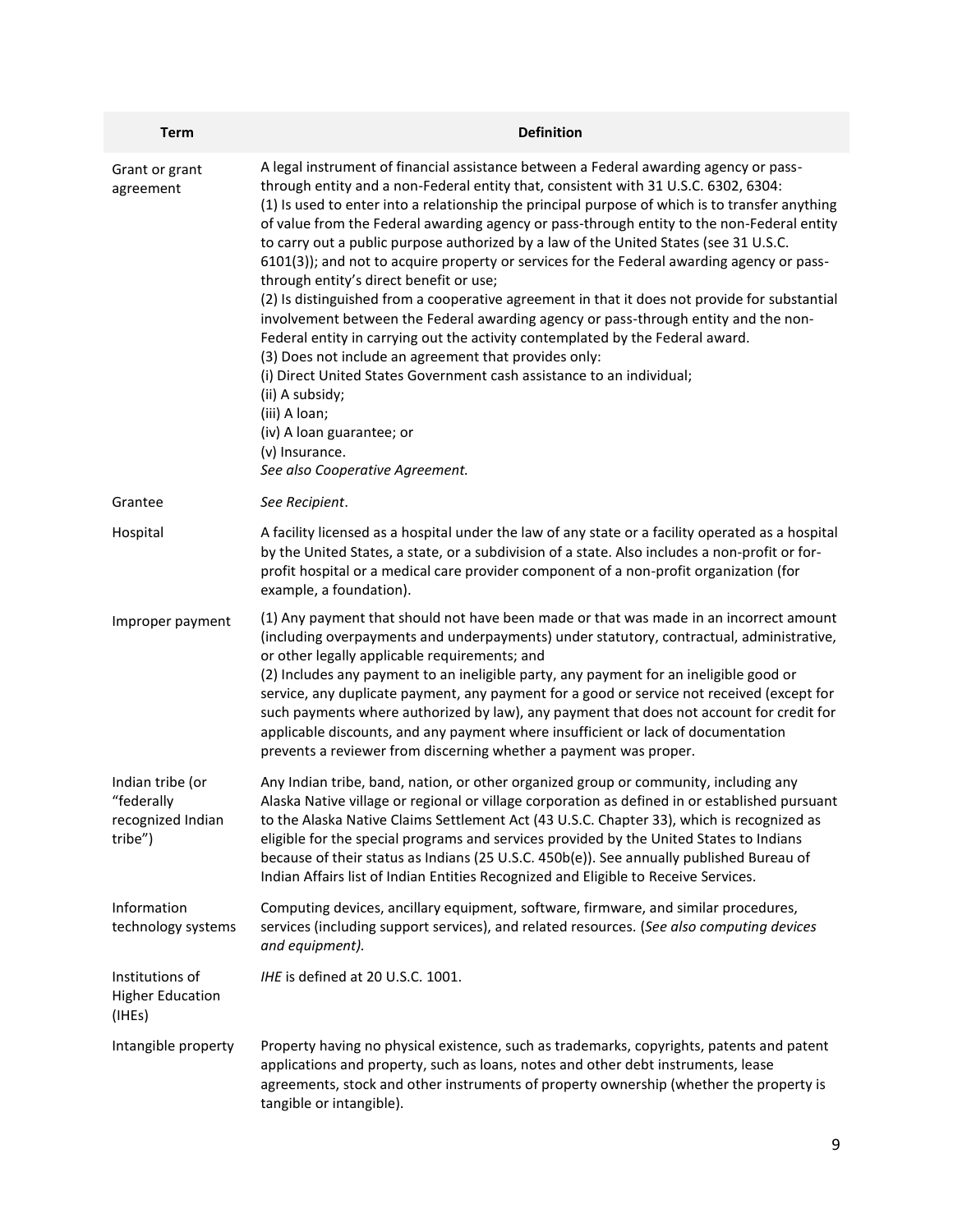| <b>Term</b>                                                               | <b>Definition</b>                                                                                                                                                                                                                                                                                                                                                                                                                                                                                                                                                                                                                                                                                                                                                                                                                                                                                                                                                                                         |
|---------------------------------------------------------------------------|-----------------------------------------------------------------------------------------------------------------------------------------------------------------------------------------------------------------------------------------------------------------------------------------------------------------------------------------------------------------------------------------------------------------------------------------------------------------------------------------------------------------------------------------------------------------------------------------------------------------------------------------------------------------------------------------------------------------------------------------------------------------------------------------------------------------------------------------------------------------------------------------------------------------------------------------------------------------------------------------------------------|
| Internal controls                                                         | A process, implemented by a non-Federal entity, designed to provide reasonable assurance<br>regarding the achievement of objectives in the following categories:<br>(1) Effectiveness and efficiency of operations; (2) Reliability of reporting for internal and<br>external use; and (3) Compliance with applicable laws and regulations.                                                                                                                                                                                                                                                                                                                                                                                                                                                                                                                                                                                                                                                               |
| Internal control over<br>compliance<br>requirements for<br>Federal awards | A process implemented by a non-Federal entity designed to provide reasonable assurance<br>regarding the achievement of the following objectives for Federal award :<br>(1) Transactions are properly recorded and accounted for, in order to:<br>(i) Permit the preparation of reliable financial statements and Federal reports;<br>(ii) Maintain accountability over assets; and<br>(iii) Demonstrate compliance with Federal statutes, regulations, and the terms and<br>conditions of the Federal award;<br>(2) Transactions are executed in compliance with:<br>(i) Federal statutes, regulations, and the terms and conditions of the Federal award that<br>could have a direct and material effect on a Federal program; and<br>(ii) Any other Federal statutes and regulations that are identified in the Compliance<br>Supplement; and (3) Funds, property, and other assets are safeguarded against loss from<br>unauthorized use or disposition.                                               |
| Local government                                                          | Any unit of government within a state, including a: (1) County; (2) Borough; (3)<br>Municipality; (4) City; (5) Town; (6) Township; (7) Parish; (8) Local public authority,<br>including any public housing agency under the United States Housing Act of 1937; (9)<br>Special district; (10) School district; (11) Intrastate district; (12) Council of governments,<br>whether or not incorporated as a nonprofit corporation under state law; and (13) Any<br>other agency or instrumentality of a multi-, regional, or intra-state or local government.                                                                                                                                                                                                                                                                                                                                                                                                                                               |
| Matching or cost<br>sharing                                               | The portion of project costs not paid by Federal funds (unless otherwise authorized by<br>Federal statute). This may include the value of allowable third party in-kind contributions,<br>as well as expenditures by the recipient.                                                                                                                                                                                                                                                                                                                                                                                                                                                                                                                                                                                                                                                                                                                                                                       |
| Micro-purchase                                                            | A purchase of supplies or services using simplified acquisition procedures, the aggregate<br>amount of which does not exceed the micro-purchase threshold. Micro-purchase<br>procedures comprise a subset of a non-Federal entity's small purchase procedures. The<br>non-Federal entity uses such procedures in order to expedite the completion of its lowest-<br>dollar small purchase transactions and minimize the associated administrative burden and<br>cost. The micro-purchase threshold is set by the Federal Acquisition Regulation at 48 CFR<br>Subpart 2.1 (Definitions). It is \$3,000 except as otherwise discussed in Subpart 2.1 of that<br>regulation, but this threshold is periodically adjusted for inflation. (Note: OMB has provided<br>a one-year grace period for implementation of these subsections for IHEs and nonprofit<br>organizations. Thus, these requirements are expected to take effect for these entities for<br>their first fiscal year after December 26, 2015.) |
| <b>Modified Total</b><br>Direct Cost (MTDC)                               | All direct salaries and wages, applicable fringe benefits, materials and supplies, services,<br>travel, and subawards up to the first \$25,000 of each subaward (regardless of the period of<br>performance of the subawards under the award). MTDC excludes equipment, capital<br>expenditures, charges for patient care, rental costs, tuition remission, scholarships and<br>fellowships, participant support costs and the portion of each subaward in excess of<br>\$25,000. Other items may only be excluded when necessary to avoid a serious inequity in<br>the distribution of indirect costs, and with the approval of the cognizant agency for indirect<br>costs.                                                                                                                                                                                                                                                                                                                              |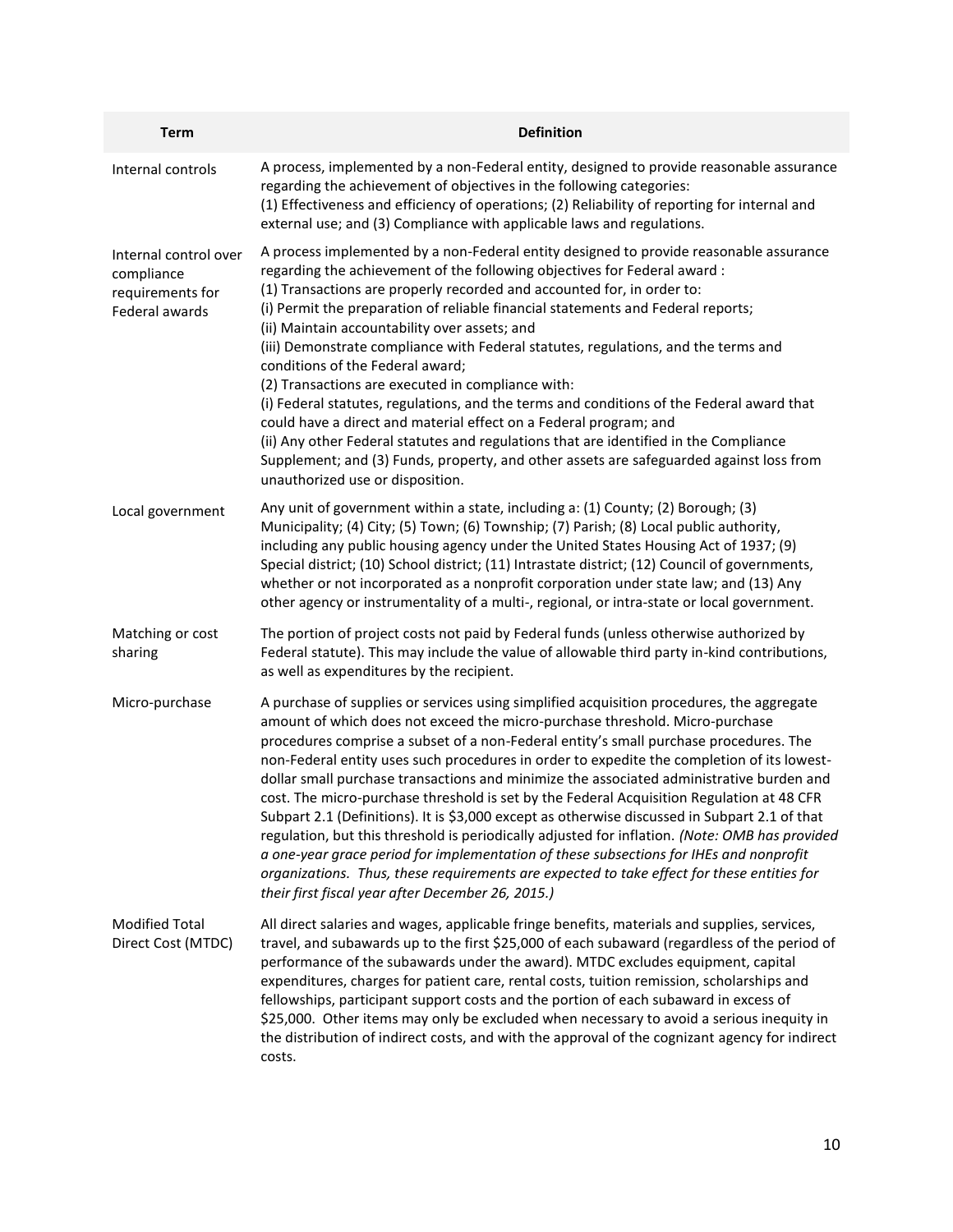| <b>Term</b>                                 | <b>Definition</b>                                                                                                                                                                                                                                                                                                                                                                                                                                           |
|---------------------------------------------|-------------------------------------------------------------------------------------------------------------------------------------------------------------------------------------------------------------------------------------------------------------------------------------------------------------------------------------------------------------------------------------------------------------------------------------------------------------|
| Non-Federal entity                          | A state, local government, Indian tribe, institution of higher education (IHE), or nonprofit<br>organization that carries out a Federal award as a recipient or subrecipient.                                                                                                                                                                                                                                                                               |
| Non-profit<br>organization                  | Any corporation, trust, association, cooperative, or other organization, not including IHEs,<br>that: (1) Is operated primarily for scientific, educational, service, charitable, or similar<br>purposes in the public interest; (2) Is not organized primarily for profit; and (3) Uses net<br>proceeds to maintain, improve, or expand the operations of the organization.                                                                                |
| Notice of Award                             | The official, legally binding document, signed (or the electronic equivalent of signature) by<br>a Grants Management Officer that:                                                                                                                                                                                                                                                                                                                          |
|                                             | (1) notifies the recipient of the award of a grant;                                                                                                                                                                                                                                                                                                                                                                                                         |
|                                             | (2) contains or references all the terms and conditions of the grant and Federal funding<br>limits and obligations; and,                                                                                                                                                                                                                                                                                                                                    |
|                                             | (3) provides the documentary basis for recording the obligation of Federal funds in the NIH<br>accounting system.                                                                                                                                                                                                                                                                                                                                           |
| Obligations                                 | When used in connection with a non- Federal entity's utilization of funds under a Federal<br>award, obligations means orders placed for property and services, contracts and subawards<br>made, and similar transactions during a given period that require payment by the non-<br>Federal entity during the same or a future period.                                                                                                                       |
| Office of<br>Management and<br>Budget (OMB) | The Executive Office of the President, Office of Management and Budget.                                                                                                                                                                                                                                                                                                                                                                                     |
| Oversight agency for<br>audit               | The Federal awarding agency that provides the predominant amount of funding directly to<br>a non-Federal entity not assigned a cognizant agency for audit. When there is no direct<br>funding, the Federal awarding agency which is the predominant source of pass-through<br>funding must assume the oversight responsibilities. The duties of the oversight agency for<br>audit and the process for any reassignments are described in 2 CFR 75.513(b).   |
| Participant support<br>costs                | Direct costs for items such as stipends or subsistence allowances, travel allowances, and<br>registration fees paid to or on behalf of participants or trainees (but not employees) in<br>connection with conferences, or training projects. For the purposes of Kirschstein-NRSA<br>programs, this term does not apply. NIH will continue to use the terms trainees, trainee-<br>related expenses, and trainee travel in accordance with NRSA Regulations. |
| Pass-through entity                         | A non-Federal entity that provides a subaward to a subrecipient to carry out part of a<br>Federal program.                                                                                                                                                                                                                                                                                                                                                  |
| Payment<br>Management<br>System             | The HHS centralized grants payment system operated by the Payment Management<br>Service, Program Support Center. Most HHS (and some other Federal government<br>agencies') recipients receive grant payments through this system.                                                                                                                                                                                                                           |
| Period of                                   | The time during which the non-Federal entity may incur new obligations to carry out the                                                                                                                                                                                                                                                                                                                                                                     |
| performance                                 | work authorized under the Federal award. The Federal awarding agency or pass-through<br>entity must include start and end dates of the period of performance in the Federal award.                                                                                                                                                                                                                                                                          |
| Personal property                           | Property of any kind except real property. It may be tangible, having physical existence, or<br>intangible, such as copyrights, patents, or securities.                                                                                                                                                                                                                                                                                                     |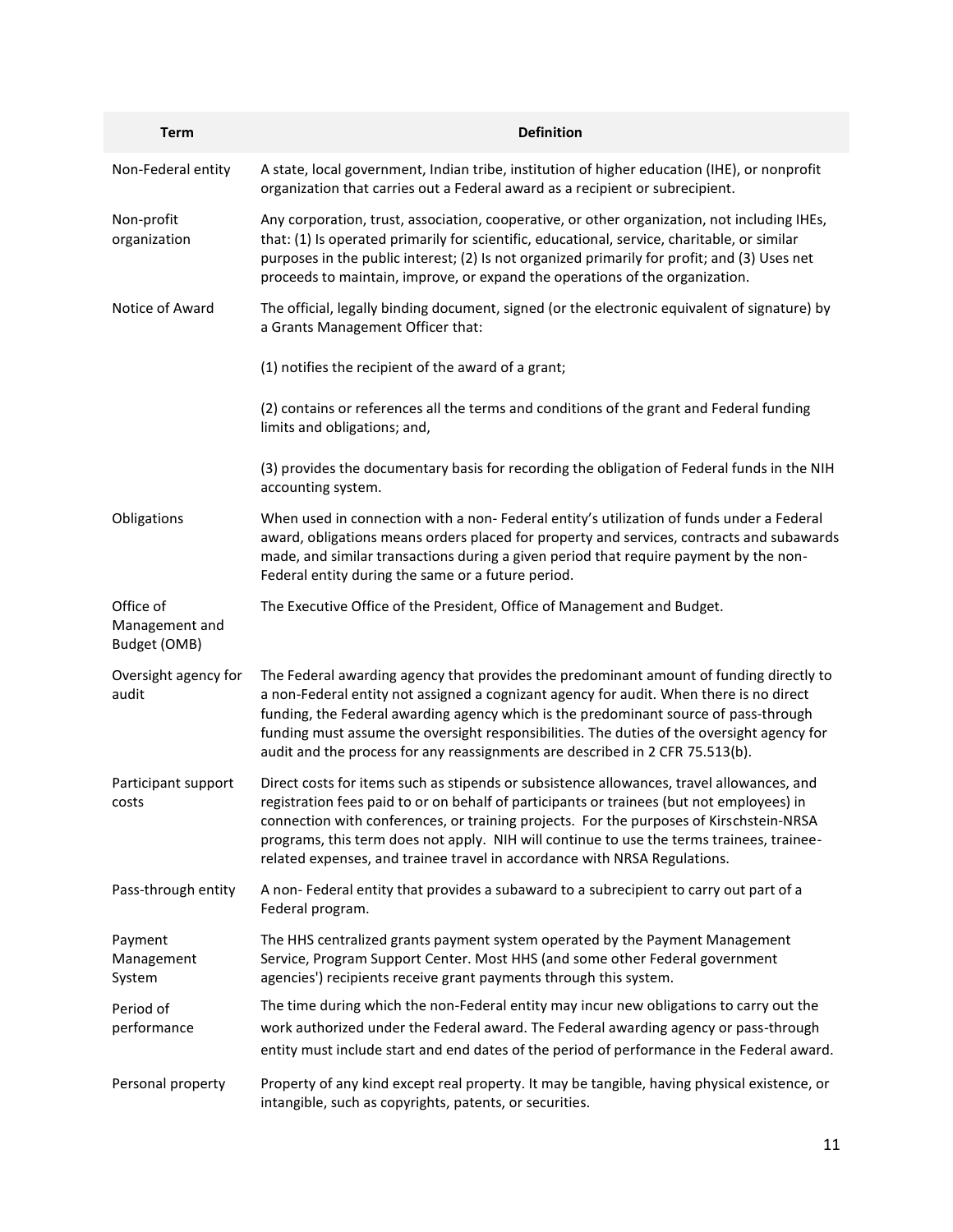| <b>Term</b>                                                               | <b>Definition</b>                                                                                                                                                                                                                                                                                                                                                                                                                                                                                                                                                                                                                                                                                                                                                                                                                                                                                                                                                                                                                                                                                                                                                                                                |
|---------------------------------------------------------------------------|------------------------------------------------------------------------------------------------------------------------------------------------------------------------------------------------------------------------------------------------------------------------------------------------------------------------------------------------------------------------------------------------------------------------------------------------------------------------------------------------------------------------------------------------------------------------------------------------------------------------------------------------------------------------------------------------------------------------------------------------------------------------------------------------------------------------------------------------------------------------------------------------------------------------------------------------------------------------------------------------------------------------------------------------------------------------------------------------------------------------------------------------------------------------------------------------------------------|
| Personally<br>Identifiable<br>Information (PII)                           | Information that can be used to distinguish or trace an individual's identity, either alone or<br>when combined with other personal or identifying information that is linked or linkable to a<br>specific individual. Some information that is considered to be PII is available in public<br>sources such as telephone books, public Web sites, and university listings. This type of<br>information is considered to be Public PII and includes, for example, first and last name,<br>address, work telephone number, email address, home telephone number, and general<br>educational credentials. The definition of PII is not anchored to any single category of<br>information or technology. Rather, it requires a case-by-case assessment of the specific risk<br>that an individual can be identified. Non-PII can become PII whenever additional<br>information is made publicly available, in any medium and from any source, that, when<br>combined with other available information, could be used to identify an individual.                                                                                                                                                                      |
| Prior approval                                                            | Written approval by an authorized HHS official, e.g., a designated IC GMO, evidencing prior<br>consent before a recipient undertakes certain activities or incurs specific costs.                                                                                                                                                                                                                                                                                                                                                                                                                                                                                                                                                                                                                                                                                                                                                                                                                                                                                                                                                                                                                                |
| Program income                                                            | Gross income earned by the non-Federal entity that is directly generated by a supported<br>activity or earned as a result of the Federal award during the period of performance except<br>as provided in 45 CFR 75.307(f). (See Period of performance). Program income includes but<br>is not limited to income from fees for services performed, the use or rental or real or<br>personal property acquired under Federal awards, the sale of commodities or items<br>fabricated under a Federal award, license fees and royalties on patents and copyrights, and<br>principal and interest on loans made with Federal award funds. Interest earned on<br>advances of Federal funds is not program income. Except as otherwise provided in Federal<br>statutes, regulations, or the terms and conditions of the Federal award, program income<br>does not include rebates, credits, discounts, and interest earned on any of them. See also<br>45 CFR 75.307, 45 CFR 75.407 and 35 USC §§ 200-212 (applies to inventions made under<br>Federal awards). (See Administrative Requirements-Management Systems and<br>Procedures-Program Income in the most recent edition of the NIH Grants Policy<br>Statement). |
| Project period                                                            | The total time for which Federal support of a project has been programmatically approved<br>as shown in the NoA; however, it does not constitute a commitment by the Federal<br>government to fund the entire period. The total project period comprises the initial<br>competitive segment, any subsequent competitive segments resulting from a renewal<br>award(s), and extensions.                                                                                                                                                                                                                                                                                                                                                                                                                                                                                                                                                                                                                                                                                                                                                                                                                           |
| Property                                                                  | Real property or personal property.                                                                                                                                                                                                                                                                                                                                                                                                                                                                                                                                                                                                                                                                                                                                                                                                                                                                                                                                                                                                                                                                                                                                                                              |
| Protected<br>Personally<br>Identifiable<br>Information<br>(Protected PII) | An individual's first name or first initial and last name in combination with any one or more<br>of types of information, including, but not limited to, social security number, passport<br>number, credit card numbers, clearances, bank numbers, biometrics, date and place of<br>birth, mother's maiden name, criminal, medical and financial records, educational<br>transcripts. This does not include PII that is required by law to be disclosed. (See also<br>Personally Identifiable Information (PII)).                                                                                                                                                                                                                                                                                                                                                                                                                                                                                                                                                                                                                                                                                               |
| Questioned cost                                                           | A cost that is questioned by the auditor because of an audit finding:<br>(1) Which resulted from a violation or possible violation of a statute, regulation, or the<br>terms and conditions of a Federal award, including for funds used to match Federal funds;<br>(2) Where the costs, at the time of the audit, are not supported by adequate<br>documentation; or<br>(3) Where the costs incurred appear unreasonable and do not reflect the actions a prudent<br>person would take in the circumstances.                                                                                                                                                                                                                                                                                                                                                                                                                                                                                                                                                                                                                                                                                                    |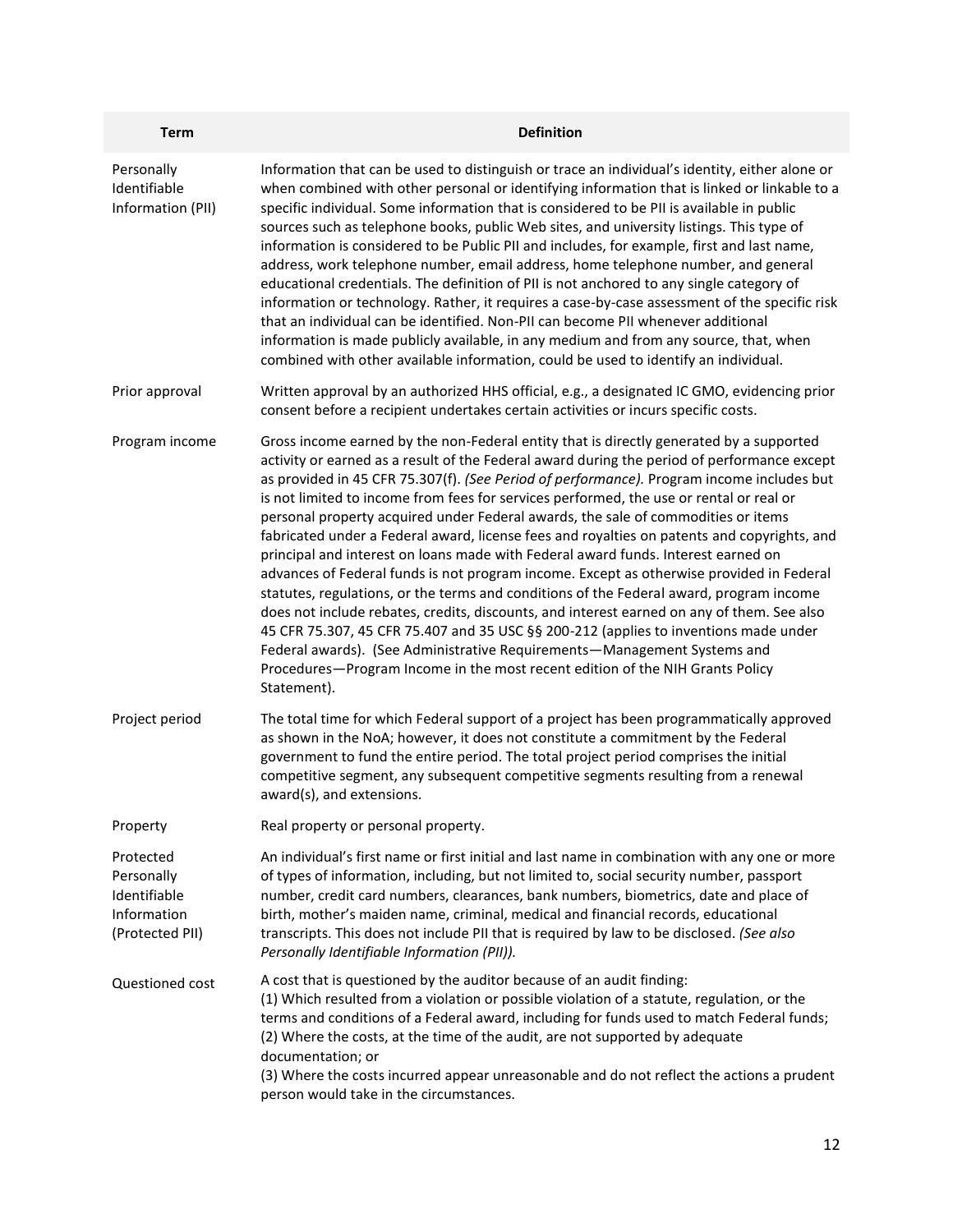| <b>Term</b>                            | <b>Definition</b>                                                                                                                                                                                                                                                                                                                                                                                                                                                                                                                                                                                                                                                                                                                                                                                           |
|----------------------------------------|-------------------------------------------------------------------------------------------------------------------------------------------------------------------------------------------------------------------------------------------------------------------------------------------------------------------------------------------------------------------------------------------------------------------------------------------------------------------------------------------------------------------------------------------------------------------------------------------------------------------------------------------------------------------------------------------------------------------------------------------------------------------------------------------------------------|
| Real property                          | Land, including land improvements, structures and appurtenances thereto, but excludes<br>moveable machinery and equipment.                                                                                                                                                                                                                                                                                                                                                                                                                                                                                                                                                                                                                                                                                  |
| Recipient                              | An entity, usually but not limited to non-Federal entities, that receives a Federal award<br>directly from a Federal awarding agency to carry out an activity under a Federal program.<br>The term may also include an Individual. The term recipient does not include<br>subrecipients, except as indicated below. See also Non-Federal entity.                                                                                                                                                                                                                                                                                                                                                                                                                                                            |
| Research &<br>Development (R&D)        | All research activities, both basic and applied, and all development activities that are<br>performed by HHS award recipients. The term research also includes activities involving the<br>training of individuals in research techniques where such activities utilize the same facilities<br>as other research and development activities and where such activities are not included in<br>the instruction function. "Research" is defined as a systematic study directed toward fuller<br>scientific knowledge or understanding of the subject studied. "Development" is the<br>systematic use of knowledge and understanding gained from research directed toward the<br>production of useful materials, devices, systems, or methods, including design and<br>development of prototypes and processes. |
| Simplified<br>acquisition<br>threshold | The dollar amount below which a non-Federal entity may purchase property or services<br>using small purchase methods. Non-Federal entities adopt small purchase procedures in<br>order to expedite the purchase of items costing less than the simplified acquisition<br>threshold. The simplified acquisition threshold is set by the Federal Acquisition Regulation<br>at 48 CFR Subpart 2.1 and in accordance with 41 USC § 1908. (See also Micro-purchase).                                                                                                                                                                                                                                                                                                                                             |
| Special purpose<br>equipment           | Equipment which is used only for research, medical, scientific, or other technical activities.<br>Examples of special purpose equipment include microscopes, x-ray machines, surgical<br>instruments, and spectrometers. See also Equipment and General purpose equipment.                                                                                                                                                                                                                                                                                                                                                                                                                                                                                                                                  |
| State                                  | Any state of the United States, the District of Columbia, the Commonwealth of Puerto Rico,<br>the U.S. Virgin Islands, Guam, American Samoa, the Commonwealth of the Northern<br>Mariana Islands, and any agency or instrumentality thereof exclusive of local governments.                                                                                                                                                                                                                                                                                                                                                                                                                                                                                                                                 |
| Subaward                               | An award provided by a pass-through entity to a subrecipient for the subrecipient to carry<br>out part of a Federal award received by the pass-through entity. It does not include<br>payments to a contractor or payments to an individual that is a beneficiary of a Federal<br>program. A subaward may be provided through any form of legal agreement, including an<br>agreement that the pass-through entity considers a contract. The term includes consortium<br>agreements.                                                                                                                                                                                                                                                                                                                         |
| Subrecipient                           | A non-Federal entity that receives a subaward from a pass-through entity to carry out part<br>of a Federal program; but does not include an individual that is a beneficiary of such<br>program. A subrecipient may also be a recipient of other Federal awards directly from a<br>Federal awarding agency. The term includes consortium participants.                                                                                                                                                                                                                                                                                                                                                                                                                                                      |
| <b>Supplies</b>                        | All tangible personal property other than those described in Equipment. A computing<br>device is a supply if the acquisition cost is less than the lesser of the capitalization level<br>established by the non-Federal entity for financial statement purposes or \$5,000,<br>regardless of the length of its useful life. See Computing devices and Equipment.                                                                                                                                                                                                                                                                                                                                                                                                                                            |
| Suspension of<br>award activities      | An action by the NIH awarding IC requiring the recipient to cease all activities on the award<br>pending corrective action by the recipient. It is a separate action from suspension under<br>HHS regulations (2 CFR part 376) implementing Executive Orders 12549 and 12689.                                                                                                                                                                                                                                                                                                                                                                                                                                                                                                                               |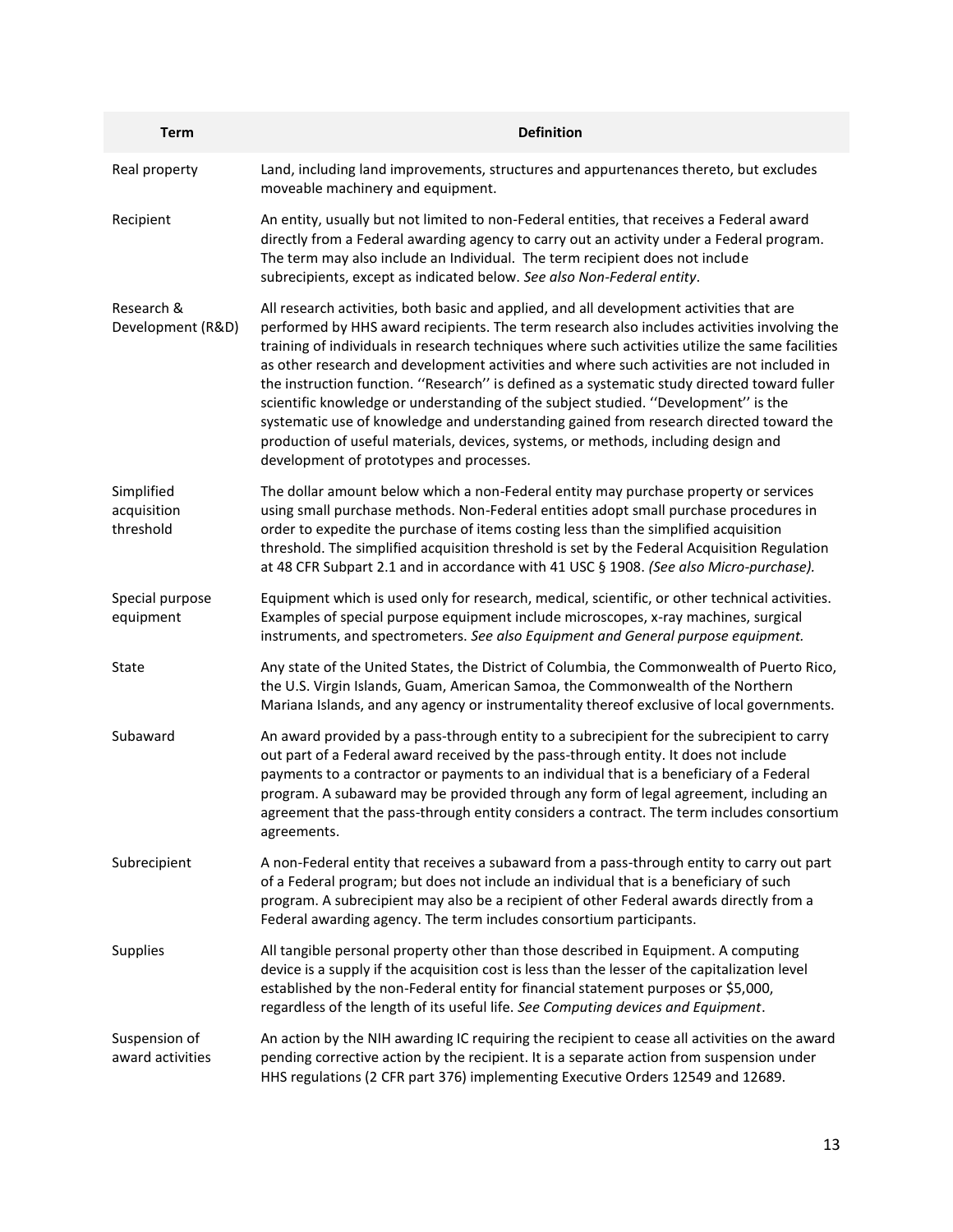| <b>Term</b>                          | <b>Definition</b>                                                                                                                                                                                                                                                                                                                                                                                                                   |
|--------------------------------------|-------------------------------------------------------------------------------------------------------------------------------------------------------------------------------------------------------------------------------------------------------------------------------------------------------------------------------------------------------------------------------------------------------------------------------------|
| Termination                          | The ending of a Federal award, in whole or in part at any time prior to the planned end of<br>period of performance.                                                                                                                                                                                                                                                                                                                |
| Third-party in-kind<br>contributions | The value of non-cash contributions (i.e., property or services) that: (1) Benefit a federally<br>assisted project or program; and (2) Are contributed by non-Federal third parties, without<br>charge, to a non- Federal entity under a Federal award.                                                                                                                                                                             |
| Total costs                          | The total allowable costs (both direct costs and F&A costs) incurred by the recipient to<br>carry out a grant-supported project or activity. Total project costs include costs charged to<br>the NIH grant and costs borne by the recipient to satisfy a matching or cost-sharing<br>requirement.                                                                                                                                   |
| Unliquidated<br>obligations          | For financial reports prepared on a cash basis, obligations incurred by the non- Federal<br>entity that have not been paid (liquidated). For reports prepared on an accrual expenditure<br>basis, these are obligations incurred by the non-Federal entity for which an expenditure has<br>not been recorded.                                                                                                                       |
| Unobligated balance                  | The amount of funds authorized under a Federal award that the non-Federal entity has not<br>obligated. The amount is computed by subtracting the cumulative amount of the non-<br>Federal entity's unliquidated obligations and expenditures of funds under the Federal<br>award from the cumulative amount of the funds that the Federal awarding agency or pass-<br>through entity authorized the non-Federal entity to obligate. |

# **Part II: Terms and Conditions of NIH Grant Awards**

## **2 Public Policy Requirements**

A listing of Public Policy Requirements that recipients must adhere to, where applicable, is available in the most recent edition of the NIH Grants Policy Statement located at: [http://grants.nih.gov/grants/policy/policy.htm#gps.](http://grants.nih.gov/grants/policy/policy.htm#gps)

## **3 Special Provisions for Awards to Commercial Organizations as Recipients**

The provisions that apply to awards to commercial organizations are located in 45 CFR 75.215 and in Grants to For-profit organizations in IIB in the most recent edition of the NIH Grants Policy Statement.

## **4 The Notice of Award**

The Notice of Award (NoA) is the legal document issued to notify the recipient that an award has been made and that funds may be requested from the designated HHS payment system or office. The NoA is issued for the initial budget period and each subsequent budget period in the approved project period. The NoA reflects any future-year commitments. A revised NoA may be issued during a budget period to effect an action resulting in a change in the period or amount of support or other change in the terms and conditions of award. NIH will not issue a revised NoA to reflect a recipient's post-award rebudgeting. Until an IC has issued the NoA for the initial award, any costs incurred by the applicant for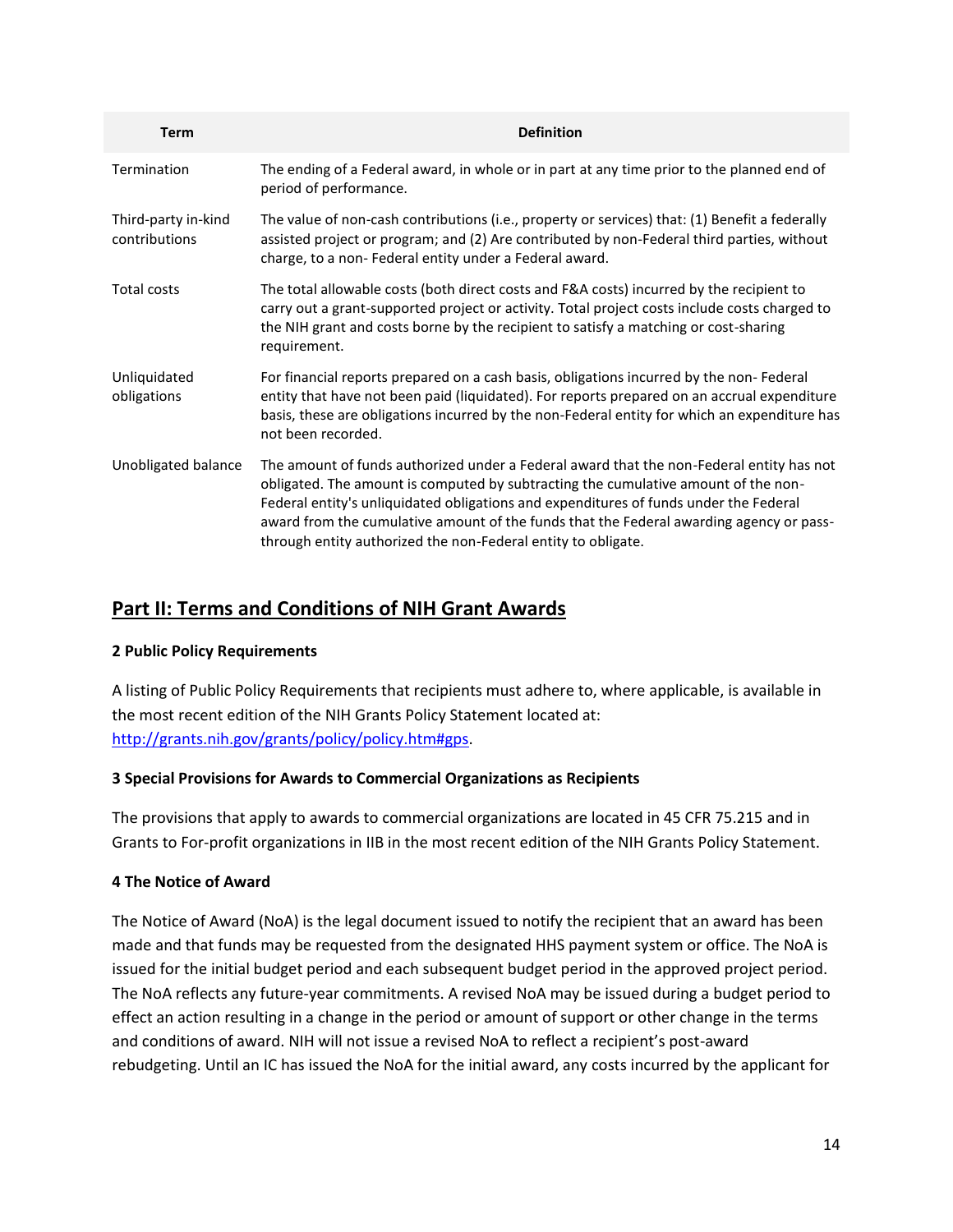the project are incurred at its own risk (see the most recent edition of the NIH Grants Policy Statement for NIH policy on the allowability of pre-award costs).

The NoA sets forth pertinent information about the grant, including, but not limited to, the following:

- Federal award date
- Application/grant identification number (grant number)
- Federal award identification number (FAIN)
- Name of recipient organization
- Name(s) of the  $PD/PI(s)$
- Name(s) of Senior/key personnel that are subject to NIH prior approval requirements if a significant change in level of effort occurs
- Approved period of performance start and end dates
- Budget approved by the NIH awarding IC
- Total amount of Federal funds obligated (Federal share)
- Total approved cost sharing or matching, where applicable (Non-Federal share)
- Total amount of the Federal award
- Amount of anticipated future-year commitments (if applicable)
- Federal award project description (Project title)
- Names of the cognizant IC PO, GMO, and GMS
- CFDA Name and Program Name
- Indirect cost rate for the Federal award (including if the de minimis rate is charged per 45 CFR 75.414)
- Applicable terms and conditions of award, either by reference or inclusion
- Federal award performance goals (as required by the periodic report in the RPPR or in the final progress report when applicable)
- Any restriction on the use of funds

As specified in the NoA, all awards issued by the National Institutes of Health (NIH) meet the definition of "Research and Development" at 45 CFR 75.2. As such, NIH grant awards are subject to the R&D cluster of program requirements in the compliance supplement. NIH recognizes that some awards may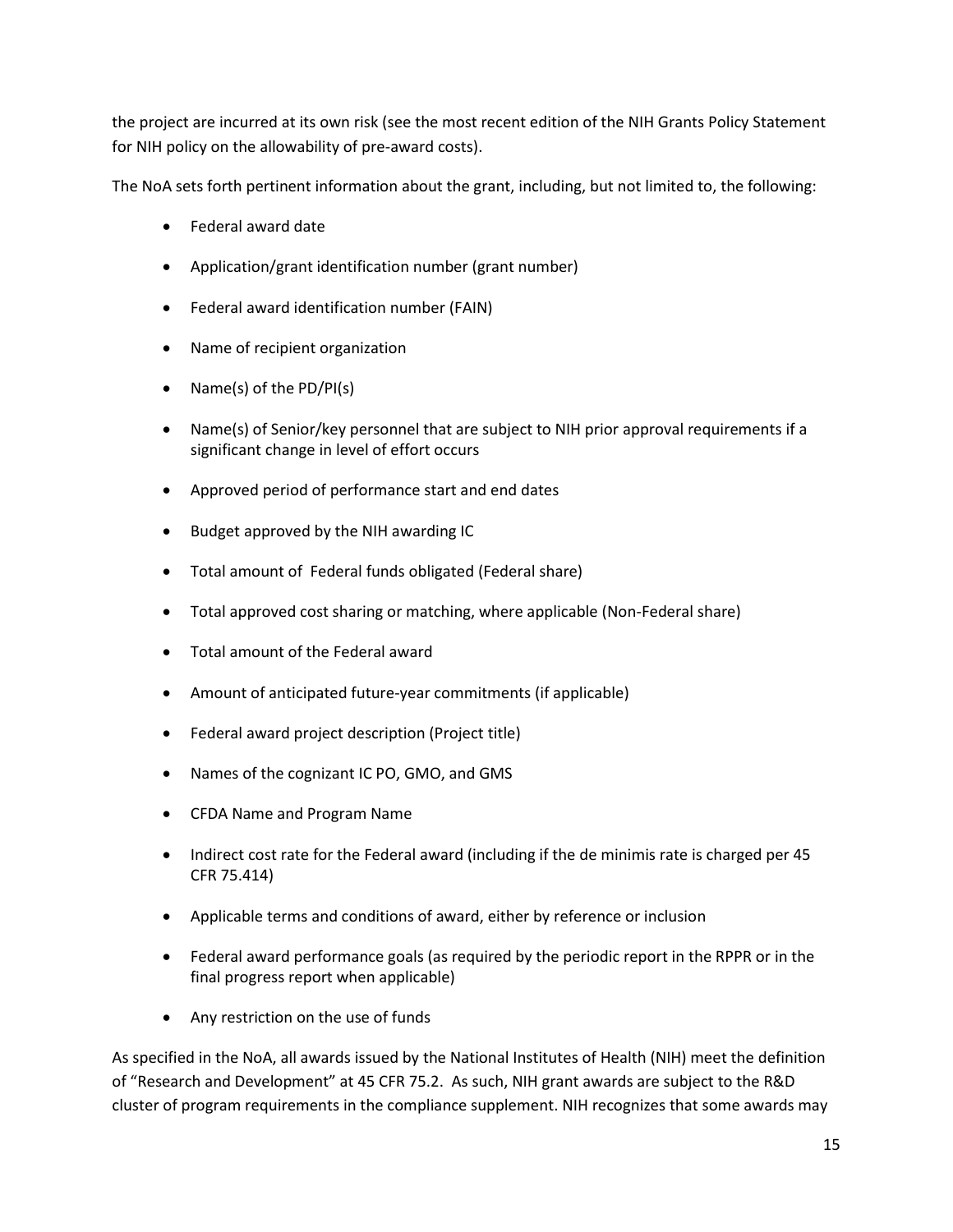have another classification for purposes of indirect costs. The auditor is not required to report the disconnect (i.e., the award is classified as R&D for Federal Audit Requirement purposes but non-research for indirect cost rate purposes), unless the auditee is charging indirect costs at a rate other than the rate(s) specified in the award document(s).

A grantee indicates acceptance of an NIH award and its associated terms and conditions by drawing or requesting funds from the designated HHS payment system or office. If the grantee cannot accept the award, including the legal obligation to perform in accordance with its provisions, it should notify the GMO immediately upon receipt of the NoA. If resolution cannot be reached, the GMO will void the grant. NIH's determination of applicable terms and conditions of award or a GMO's denial of a request to change the terms and conditions is discretionary and not subject to appeal (post-award appeal rights are discussed in Grant Appeals Procedures). Once the award is accepted by the grantee, the contents of the NoA are binding on the grantee unless and until modified by a revised NoA signed by the GMO.

## **4.1 Funding**

For most grants, NIH uses the project period system of funding. Under this system, projects are programmatically approved for support in their entirety but are funded in annual increments called budget periods. The length of an initial project period (competitive segment) or of any subsequent competitive segment is determined by the NIH awarding IC on the basis of:

- any statutory or regulatory requirements,
- the length of time requested by the applicant to complete the project,
- limitation on the length of the project period recommended by the peer reviewers,
- the awarding IC's programmatic determination of the frequency of competitive review desirable for managing the project, and
- NIH funding principles.

The total project period consists of the initial competitive segment, any additional competitive segments authorized by approval of a competing continuation application, and any non-competing extensions. NIH policy limits each competitive segment to a maximum of 5 years (exclusive of non-competing extensions). A single award covering the entire period of support generally is used only if the project is solely for construction or modernization of real property, if the total planned period of support will be less than 18 months, or if the project is awarded under a special support mechanism.

The initial NoA provides funds for the project during the first budget period. Budget periods usually are 12 months long; however, shorter or longer budget periods may be established for compelling programmatic or administrative reasons. The NoA that documents approval of a project period that extends beyond the budget period for which funds are provided (including anticipated levels of future support) expresses NIH's intention to provide continued financial support for the project. The amounts shown for subsequent years represent projections of future funding levels based on the information available at the time of the initial award. Such projected levels of future support are contingent on satisfactory progress, the availability of funds, and the continued best interests of the Federal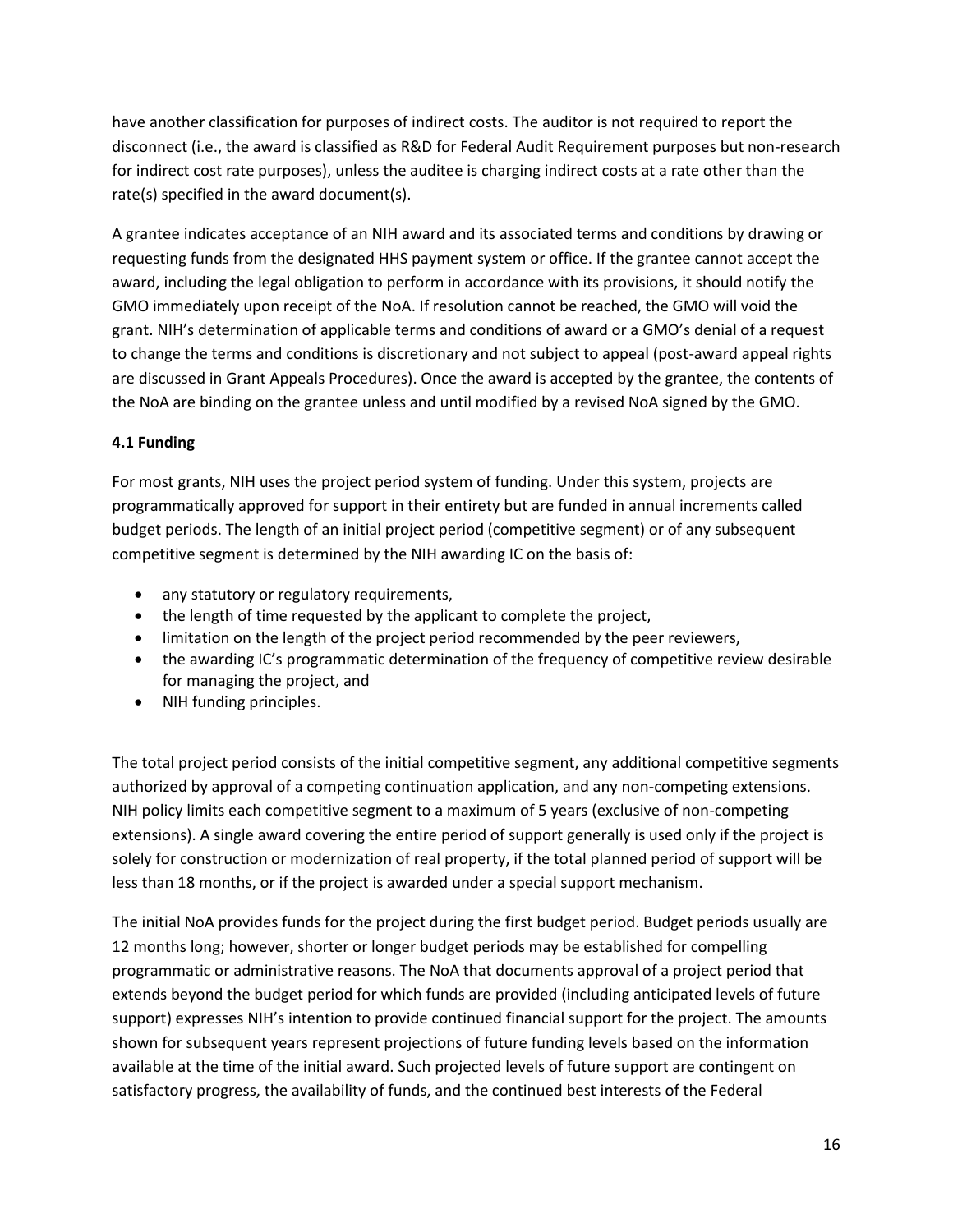government. They are not guarantees by NIH that the project will be funded or will be funded at those levels and create no legal obligation to provide funding beyond the ending date of the current budget period as shown in the NoA.

Recipients are required to submit an annual progress report as a prerequisite to NIH approval and funding of each subsequent budget period (non-competing continuation award) within an approved project period. A decision to fund the next budget period will be formalized by the issuance of the NoA indicating the new budget period and the amount of new funding. The NoA also will reflect any remaining future-year commitments. NIH may decide to withhold support for one or more of the reasons cited in Administrative Requirements—Enforcement Actions—Suspension, Termination, and Withholding of Support in the most recent edition of the NIH Grants Policy Statement. A recipient may appeal this decision only if the withholding was for the recipient's failure to comply with the terms and conditions of a previous award (see Grant Appeals Procedures).

All Federal agencies are required by 31 U.S.C. §1552(a) to close fixed year appropriation accounts and cancel any remaining balances by September 30 of the fifth fiscal year after the year of availability. In order for the NIH to meet its obligation to close these accounts and cancel any remaining balances by September 30, recipients must report disbursements on the quarterly cash transaction report (using the FFR) no later than June 30 of the fifth fiscal year after the year of availability. This provision may limit the availability of funds for carryover. It may also limit or eliminate the authority to extend the final budget period when an entire project period is funded by a single award.

## **4.2 Additional Payments**

In addition to, or in lieu of, the standard terms and conditions of award, NIH may use terms and conditions for program-specific or award-specific reasons. For example, if, on the basis of a recipient's application or other available information, the GMO finds—at the time of award or at any time subsequent to award—that the grantee's management systems and practices are not adequate to ensure the appropriate stewardship of NIH funds or to achieve the objectives of the award, the GMO may impose special, more restrictive terms and conditions on the award in accordance with 42 CFR 52.9 and 45 CFR 75.371. For example, NIH could require a recipient to obtain prior approval for expenditures that ordinarily do not require such approval or to provide more frequent reports. In addition to closer monitoring, NIH may assist the recipient in taking any necessary corrective action.

## **5 Cost Considerations**

Cost considerations are critical throughout the life cycle of a grant. An applicant's budget request is reviewed for compliance with the governing cost principles and other requirements and policies applicable to the type of recipient and the type of award. Any resulting award will include a budget that is consistent with these requirements.

NIH anticipates that, because of the nature of research, the recipient may need to modify its award budget during performance to accomplish the award's programmatic objectives. Therefore, NIH provides some flexibility for recipients to deviate from the award budget, depending on the deviation's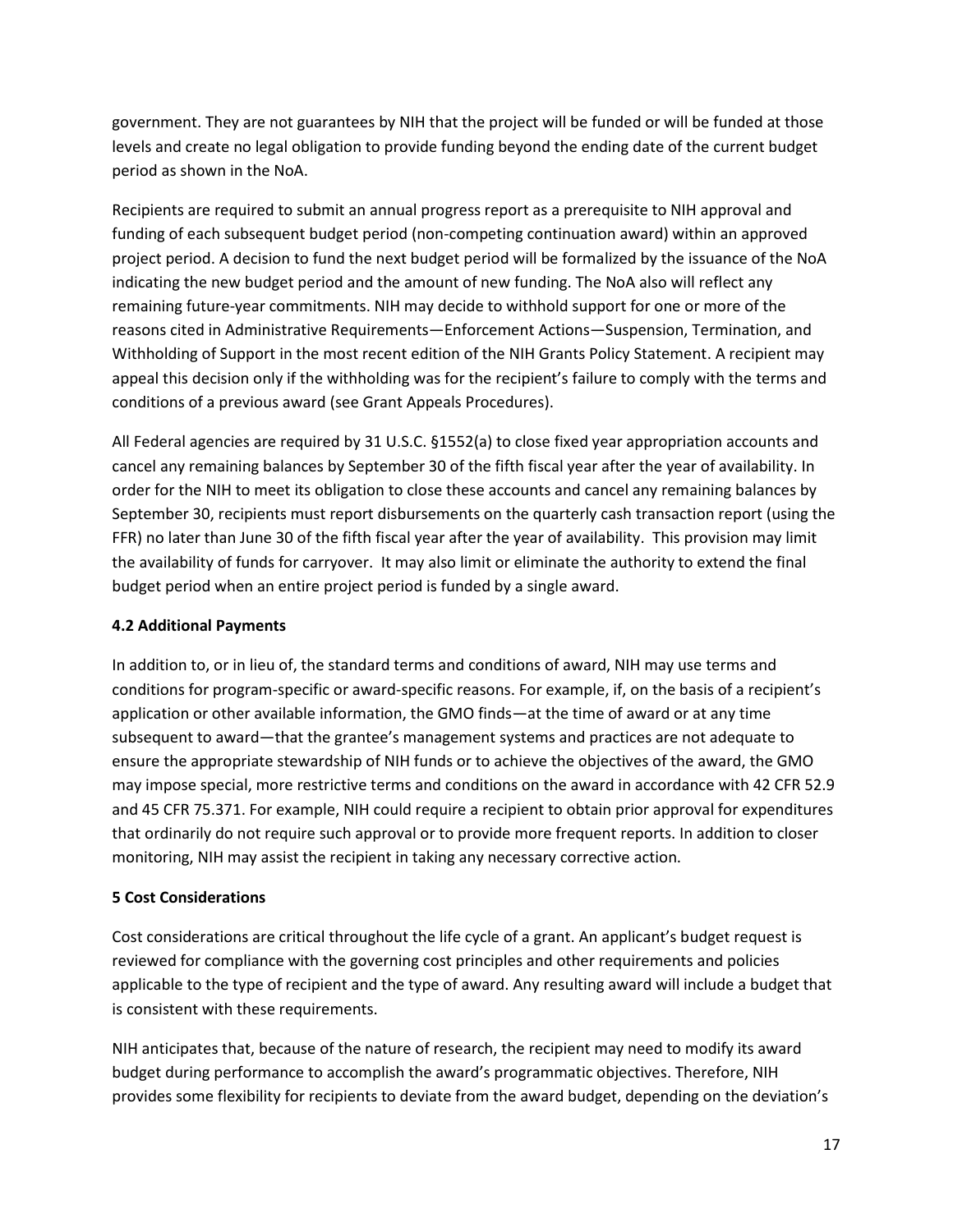significance to the project or activity. More significant post-award changes require NIH prior approval. Prior approval requirements and authorities are discussed under Administrative Requirements— Changes in Project and Budget in the most recent edition of the NIH Grants Policy Statement.

During post-award administration, the GMO, or a GMO designee, monitors expenditures for conformance with cost policies. The GMO's monitoring includes, among other things, responding to prior approval requests and reviewing progress reports, audit reports, and other periodic reports. The GMO also may use audit findings as the basis for final cost adjustments (see Administrative Requirements—Closeout in the most recent edition of the NIH Grants Policy Statement).

This chapter addresses the general principles underlying the allowability of costs, differentiates direct costs from F&A costs, and highlights a number of specific costs and categories of cost for NIH applicants and recipients. It is not intended to be all-inclusive and should be used as a supplement to the applicable cost principles.

# **5.1 The Cost Principles**

In general, NIH grant awards provide for reimbursement of actual, allowable costs incurred and are subject to Federal cost principles. The cost principles establish standards for the allowability of costs, provide detailed guidance on the cost accounting treatment of costs as direct or F&A costs, and set forth allowability and allocability principles for selected items of cost. Applicability of a particular set of cost principles depends on the type of organization (regardless whether domestic or foreign) making the expenditure. For example, a for-profit organization collaborating with a university recipient would be subject to the cost principles for commercial organizations, while the university would be subject to the cost principles for Institutions of Higher Education (IHEs).

The cost principles are set forth in HHS regulations at 45 CFR 75, Subpart E and Appendix IX (hospitals) to Part 75. OMB Circulars A-21, A-87 and A-122 have been consolidated into a single source document relocated to 2 CFR 200, Subpart E—Cost Principles. Commercial organizations are subject to the cost principles located at 48 CFR 31.2 (Federal Acquisition Regulation).

The cost principles apply to all NIH award instruments, award mechanisms, and special programs and authorities, including modular awards and awards under SNAP with one exception: they do not apply to Kirschstein-NRSA individual fellowship awards. The allowable use of funds under those awards is included in Ruth L. Kirschstein National Research Service Awards in IIB in the most recent edition of the NIH Grants Policy Statement.

Recipients may use their own accounting systems, policies, and procedures to implement the cost principle requirements as long as they meet the standards prescribed in 45 CFR 75.302 for financial management systems.

The cost principles address four tests to determine the allowability of costs. The tests are as follows:

 *Reasonableness (Including Necessity).* A cost may be considered reasonable if the nature of the goods or services acquired or applied and the associated dollar amount reflect the action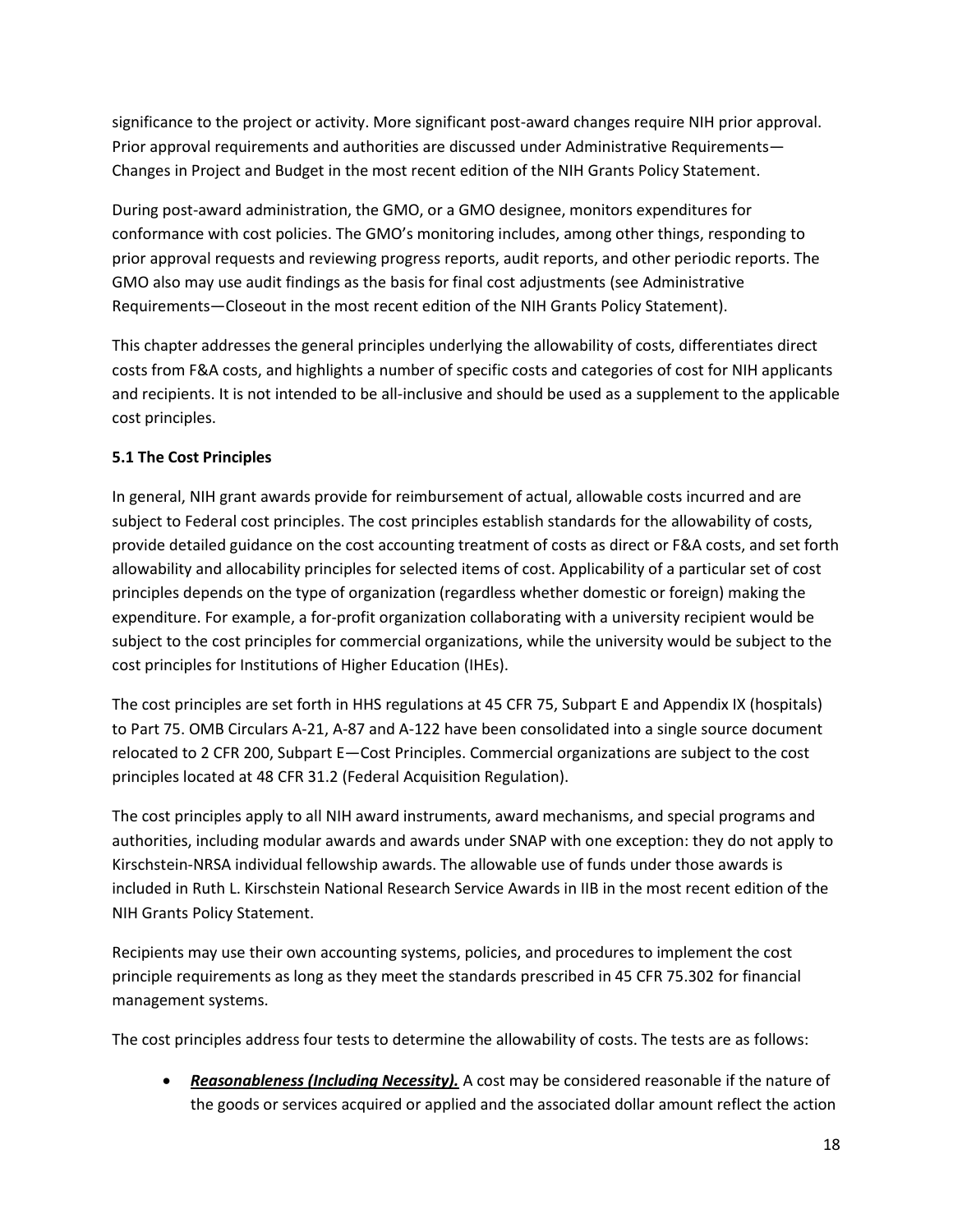that a prudent person would have taken under the circumstances prevailing when the decision to incur the cost was made. The cost principles elaborate on this concept and address considerations such as whether the cost is of a type generally necessary for the organization's operations or the grant's performance, whether the recipient complied with its established organizational policies in incurring the cost or charge, and whether the individuals responsible for the expenditure acted with due prudence in carrying out their responsibilities to the Federal government and the public at large as well as to the organization.

- *Allocability.* A cost is allocable to a specific grant, function, department, or other component, known as a cost objective, if the goods or services involved are chargeable or assignable to that cost objective in accordance with the relative benefits received or other equitable relationship. A cost is allocable to a grant if it is incurred solely in order to advance work under the grant; it benefits both the grant and other work of the institution, including other grant-supported projects; or it is necessary to the overall operation of the organization and is deemed to be assignable, at least in part, to the grant. A cost is allocable as a direct cost to a grant if it is incurred solely in order to advance work under the grant or meets the criteria for closely related projects determination (see Cost Considerations—Allocation of Costs and Closely Related Work in the most recent edition of the NIH Grants Policy Statement).
- *Consistency.* Recipients must be consistent in assigning costs to cost objectives. Costs may be charged as either direct costs or F&A costs, depending on their identifiable benefit to a particular project or program, but all costs must be treated consistently for all work of the organization under similar circumstances, regardless of the source of funding.
- *Conformance.* This test of allowability—conformance with limitations and exclusions as contained in the terms and conditions of award, including those in the cost principles—varies by the type of activity, the type of recipient, and other characteristics of individual awards. Cost Considerations—Allowability of Costs/Activities in the most recent edition of the NIH Grants Policy Statement provides information common to most NIH grants and, where appropriate, specifies some of the distinctions if there is a different treatment based on the type of grant or recipient. IIB contains additional information on allowability of costs for particular types of grants, recipients, and activities.

These four tests apply regardless of whether the particular category of costs is one specified in the cost principles or one governed by other terms and conditions of an award. These tests also apply regardless of treatment as a direct cost or an F&A cost. The fact that a proposed cost is awarded as requested by an applicant does not indicate a determination of allowability.

#### **5.2 Direct Costs and Facilities and Administrative Costs**

A direct cost is any cost that can be specifically identified with a particular project, program, or activity or that can be directly assigned to such activities relatively easily and with a high degree of accuracy. Direct costs include, but are not limited to, salaries, travel, equipment, and supplies directly benefiting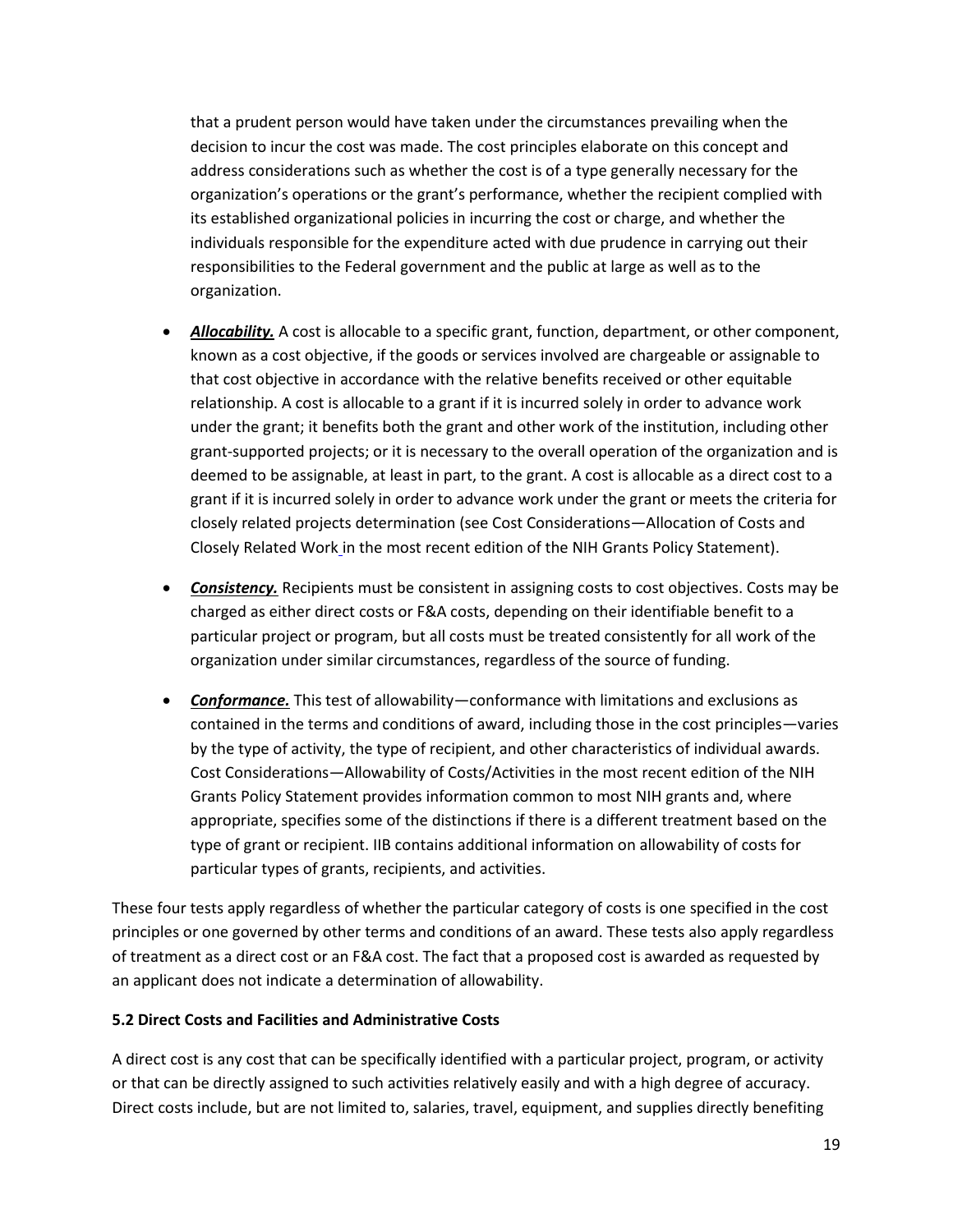the grant-supported project or activity. Most organizations also incur costs for common or joint objectives that cannot be readily identified with an individual project, program, or organizational activity. Facilities operation and maintenance costs, depreciation, and administrative expenses are examples of costs that usually are treated as F&A costs. The organization is responsible for presenting costs consistently and must not include costs associated with its F&A rate as direct costs.

Note, the term facilities and administrative costs and the term indirect costs may be used interchangeably to determine applicable policies. For NIH purposes, including the NIHGPS, these costs will be referred to as F&A costs; however, other documents or non-NIH entities may refer to them as indirect costs.

Project costs consist of the allowable direct costs directly related to the performance of the grant plus the allocable portion of the allowable F&A costs of the organization, less applicable credits (as described below and in the cost principles).

The amount NIH awards for each budget period will reflect the total approved budget for the grant, including direct costs and, if applicable, F&A costs. (SBIR and STTR awards also may include a fee as specified in Grants to For-Profit Organizations—Small Business Innovation Research and Small Business Technology Transfer Programs in IIB in the most recent edition of the NIH Grants Policy Statement.) If a recipient waives reimbursement of full F&A costs, NIH will either not award F&A costs or will award only partial F&A costs, as appropriate. The NIH award amount shown in the NoA constitutes NIH's maximum financial obligation to the recipient under that award.

## **5.3 Reimbursement of Facilities and Administrative Costs**

For grant programs that can provide F&A cost reimbursement, NIH will generally not provide F&A costs unless the recipient has established an F&A cost rate covering the applicable activities and period of time, except for awards under which F&A costs are reimbursed at a fixed rate.

In addition, NIH will not require a recipient to establish an F&A rate if the organization's total operations consist of a single grant-supported project or if the organization appropriately and consistently treats all costs as direct costs to projects and accounts for them as such. In the latter case, the GMO must be satisfied that the organization's accounting system can adequately identify and support all costs as direct costs to the project. This includes being able to identify and segregate costs on the basis of a process that assigns costs commensurate with the benefits provided to individual projects.

F&A rates are negotiated by DCA, DFAS in the Office of Acquisition Management and Policy, NIH (responsible for negotiating F&A cost rates for for-profit entities receiving awards from HHS), or other agency with cognizance for F&A/indirect cost rate (and other special rate) negotiation. If an applicant is advised by the GMO of the need to establish a rate, the GMO will indicate the responsible office to be contacted.

F&A cost proposals must be prepared in accordance with the applicable cost principles and guidance provided by the cognizant office or agency for indirect costs, and must conform to cost policies in the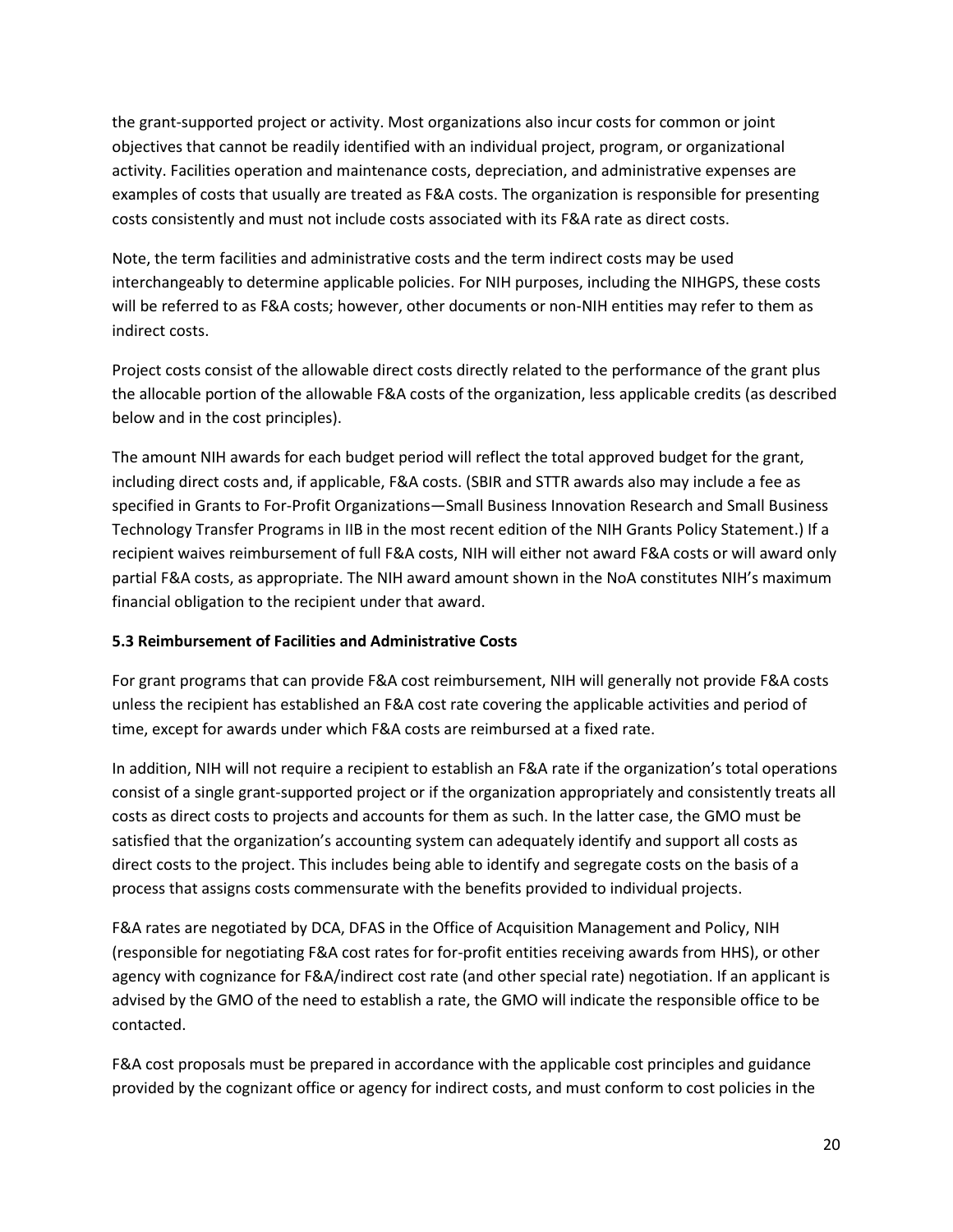NIHGPS. Further information concerning the establishment of F&A rates and the reimbursement of F&A costs may be obtained from DCA or DFAS. DCA should be consulted to determine the need to submit a Disclosure Statement (DS-2) pursuant to the requirements of 2 CFR 200, Subpart E – Cost Principles. Consistent with 45 CFR 75.414(f), any non-Federal entity that has never received a negotiated indirect cost rate, except for those non-Federal entities described in Appendix VII to part 75 (D)(1)(b) may elect to charge a de minimis rate of 10% of modified total direct costs (MTDC) which may be used indefinitely. As described in 45 CFR 75.403, costs must be consistently charged as either indirect or direct costs, but may not be double charged or inconsistently charged as both. If chosen, this methodology once elected must be used consistently for all Federal awards until such time as a non-Federal entity chooses to negotiate for a rate, which the non-Federal entity may apply to do at any time.

Regardless of the type of recipient, the negotiated rate(s) in effect at the beginning of the competitive segment will be used to determine the amount budgeted for F&A costs for each year of the competitive segment. If the rate agreement does not extend to the end of the project period, the last rate in effect will be used to establish the total cost commitment for any remaining future years. NIH generally will not award additional F&A costs beyond those calculated in the approved budget.

F&A costs awarded may be subject to upward or downward adjustment, depending on the type of rate negotiated and recipient type. Generally, recipients may rebudget between direct and F&A costs (in either direction) without NIH prior approval, provided there is no change in the scope of the approved project. F&A cost reimbursement on grants formerly subject to OMB Circular A-21 (IHEs) is based on the rates used in the award, which are not subject to adjustment in reimbursement except for the establishment of permanent rates when a provisional rate was used for funding. Therefore, recipients formerly subject to OMB Circular A-21 (IHEs) may not rebudget from direct costs to accommodate a rate increase if the F&A costs provided for a period were based on negotiated (fixed or predetermined) rates rather than provisional rates (defined as not "negotiated" for the application of the 2 CFR 200, Subpart E – Cost Principles requirement). However, for recipients that were not formerly subject to OMB Circular A-21, F&A cost reimbursement is based on the negotiated F&A rate agreement consistent with the time period when the cost is incurred, except if F&A costs were limited or not provided, SBIR/STTR awardees, and other recipients that have never established a rate. F&A costs are subject to downward adjustment if the proposal that served as the basis for the negotiation included unallowable costs.

Some grants require negotiation of project costs annually, e.g., clinical trials. For these awards, the policies pertain to each year of support rather than to a multiyear competitive segment.

Once NIH awards a grant, it is not obligated to make any supplemental or other award for additional F&A costs or for any other purpose. There are limited circumstances under which the GMO may award F&A costs where none were previously awarded or may increase the amount previously awarded. If an award does not include an amount for F&A costs because the applicant or recipient did not submit a timely F&A cost proposal and the recipient subsequently establishes a rate, the GMO may amend the award to provide an appropriate amount for F&A costs if the amendment can be made using funds from the same Federal fiscal year in which the award was made. However, the amount will be limited to the F&A costs applicable to the period after the date of the recipient's F&A cost proposal submission. This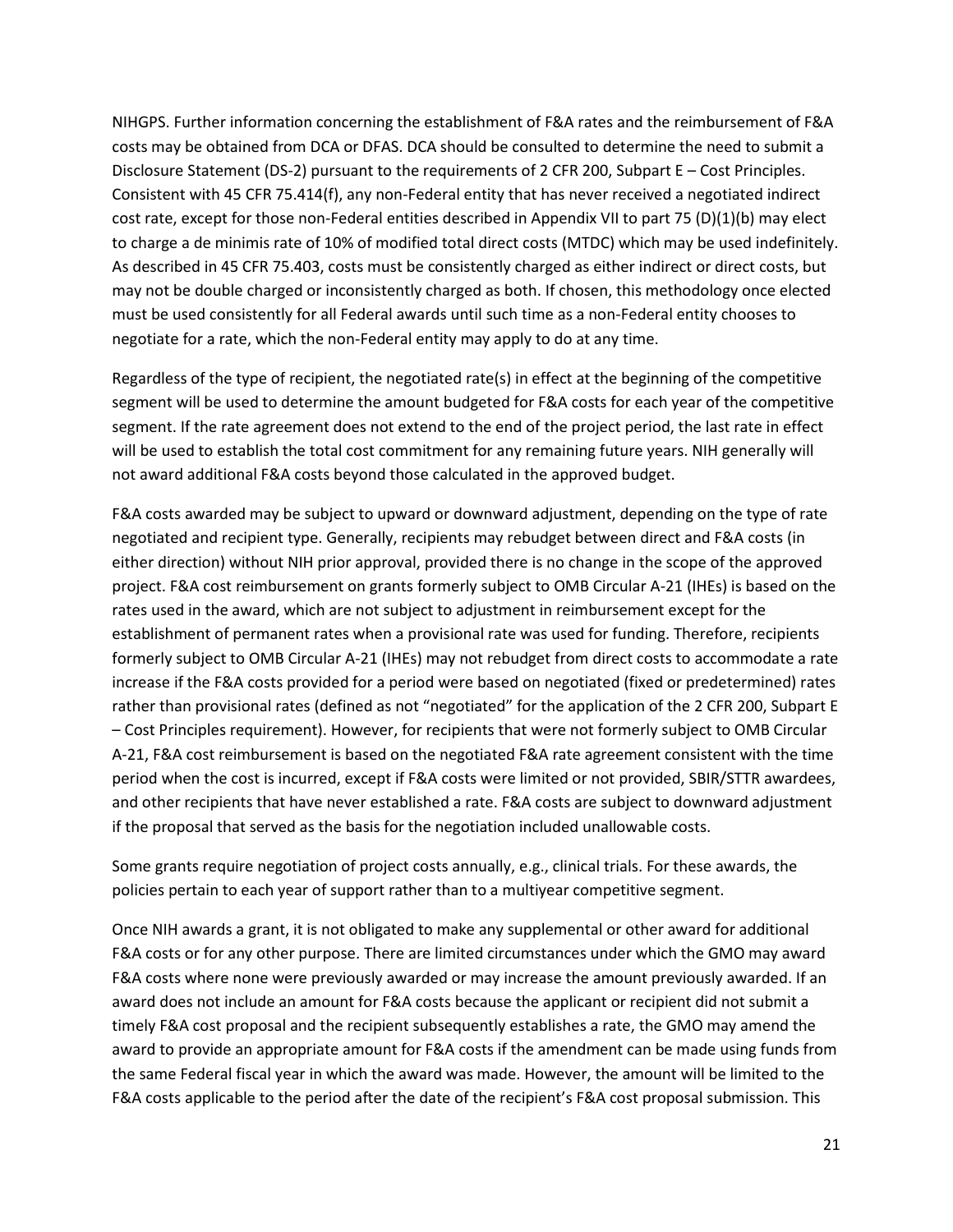provision does not affect local governmental agencies that are not required to submit their F&A (indirect) cost proposals to the Federal government. They may charge F&A costs to NIH grants based on the rate computations they prepare and keep on file for subsequent Federal review.

If funds are available, a GMO may amend an award to provide additional funds for F&A costs, but only under the following circumstances:

- NIH made an error in computing the award. This includes situations in which a higher rate than the rate used in the grant award is negotiated and the date of the rate agreement for the higher rate is before 1 calendar month prior to the beginning date of the grant budget period.
- NIH restores funds previously recaptured as part of a recipient's unobligated balance.
- The recipient is eligible for additional F&A costs associated with additional direct costs awarded for the supplementation or extension of a project.

NIH does not reimburse indirect costs under the following classes of awards:

- *Fellowships.* F&A costs will not be provided on Kirschstein-NRSA individual fellowships or similar awards for which NIH funding is in the form of fixed amounts or is determined by the normal published tuition rates of an institution and for which the recipient is not required to account on an actual cost basis.
- *Construction and Modernization.* F&A costs will not be provided on construction or modernization grants.
- *Grants to Individuals.* F&A costs will not be provided on awards to individuals.
- *Grants to Federal Institutions.* F&A costs will not be provided on grants to Federal institutions.
- **Grants in Support of Scientific Meetings (Conference Grants).** F&A costs will not be provided under grants in support of scientific meetings.
- *Endowment Grants.* F&A costs will not be provided for endowment grants.

NIH limits the amounts included in the F&A base for the following type of costs:

 *Genomic Arrays (GA)* are a high-throughput genetic analysis technology which enables the study of genetic variation and gene expression at high resolution. Approaches such as genome-wide association and gene expression profiling often depend upon manufactured products known as microarrays or bead arrays. These tools are exceptional among laboratory supplies in that they are almost always procured from a commercial source; have a relatively high unit cost and are often utilized in large numbers. The treatment of the costs for purchase of GA as "supplies" in these specialized award budgets at high levels of usage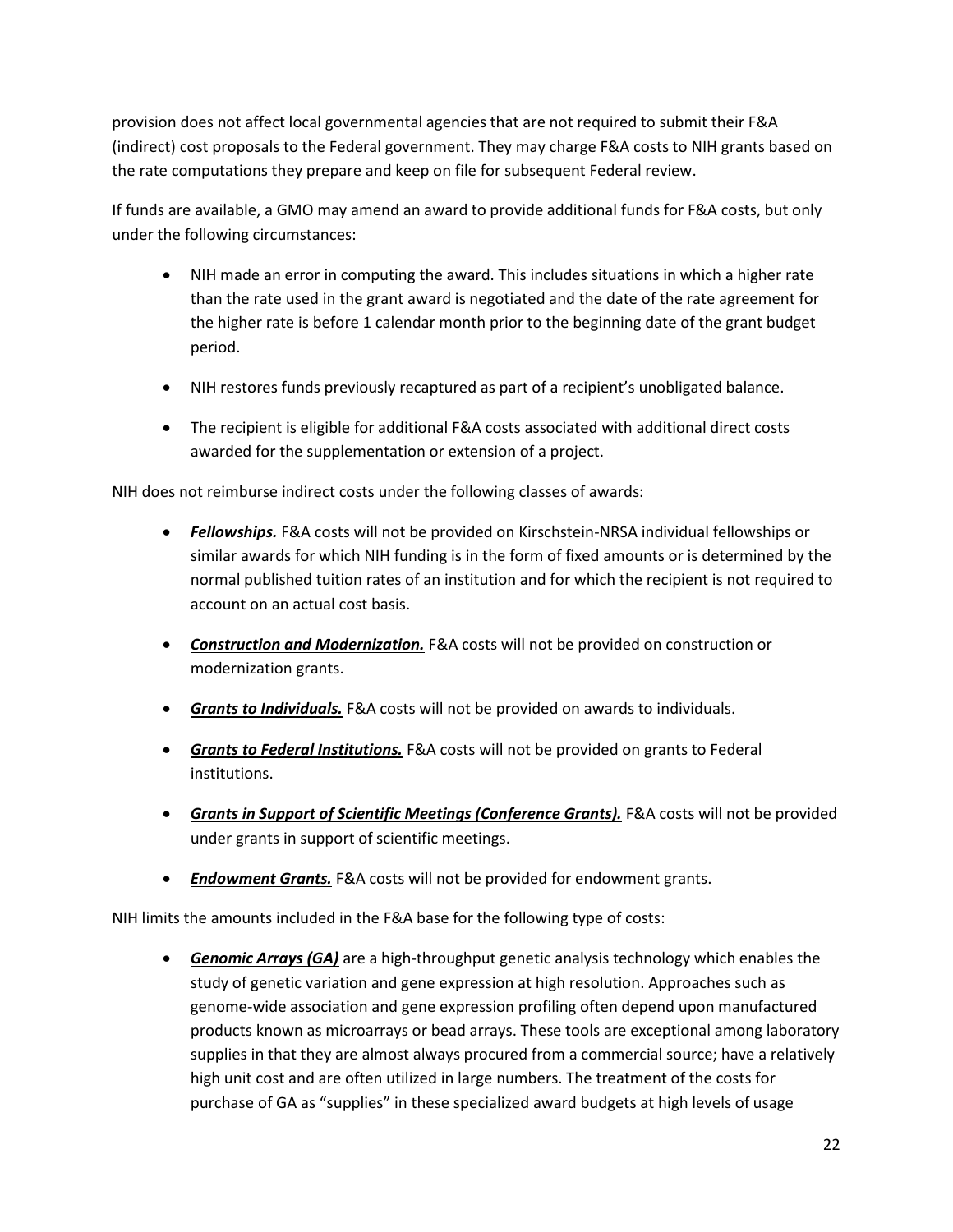would result in the application of F&A cost recovery that is disproportionate to the actual administrative burden associated with the relatively high cost of the procurement of these GA. Accordingly, for purposes of budgeting for and award of high volume purchases of GA in excess of \$50,000 per year, the standard treatment of these resources as supplies in determining the F&A base of an award will be non-applicable. Instead the requested and reimbursed costs for GA will utilize as a surrogate the concept of subcontracts (consortium/contractual cost). Therefore for each budget year, the first \$50,000 of GA will be treated as "supplies", and any GA in excess of \$50,000 (for high volume requirements) will use as a surrogate the budgeting and reimbursement concept utilized for subcontracts (consortium/contractual cost), providing consistent budgeting, accounting and reimbursement of these costs.

NIH continues to provide F&A costs without the need for a negotiated rate under the following classes of awards:

- *Research Training and Education Grants (e.g., R25), and K Awards.* F&A costs under Kirschstein-NRSA institutional research training grants and K awards will be budgeted and reimbursed at a rate of 8 percent of modified total direct costs, exclusive of tuition and fees, health insurance (when awarded as part of tuition and fees), expenditures for equipment, and consortiums in excess of \$25,000. State, local, and Indian tribes (or ''federally recognized Indian tribes") may receive full F&A cost reimbursement under NIH Kirschstein-NRSA institutional research training grants and K awards. For this policy, State universities or hospitals are not considered governmental agencies.
- *Grants to Foreign Organizations and International Organizations.* With the exception of the American University of Beirut and the World Health Organization, which are eligible for full F&A cost reimbursement, F&A costs under grants to foreign and international organizations will be funded at a rate of 8 percent of modified total direct costs, exclusive of expenditures for equipment. NIH provides F&A costs under these grants to support the costs of compliance with applicable public policy requirements including, but not limited to, the protection of human subjects, animal welfare, financial conflict of interest, and invention reporting. NIH will not support the acquisition of or provide for depreciation on any capital expenses (facilities) or the normal general operations of foreign and international organizations. Awards to domestic organizations with a foreign or international consortium participant may include 8 percent of modified total direct costs, less equipment, for the consortium.

#### **5.4 Revised Selected Items of Cost**

Please note the following policies implemented based on 45 CFR 75.

*Value Added Tax Policy.* In accordance with 45 CFR 75.470(c), foreign taxes charged for the purchase of goods or services that a non-Federal entity is legally required to pay in country is an allowable expense under Federal awards. However, for many countries an exemption of this tax for research exists.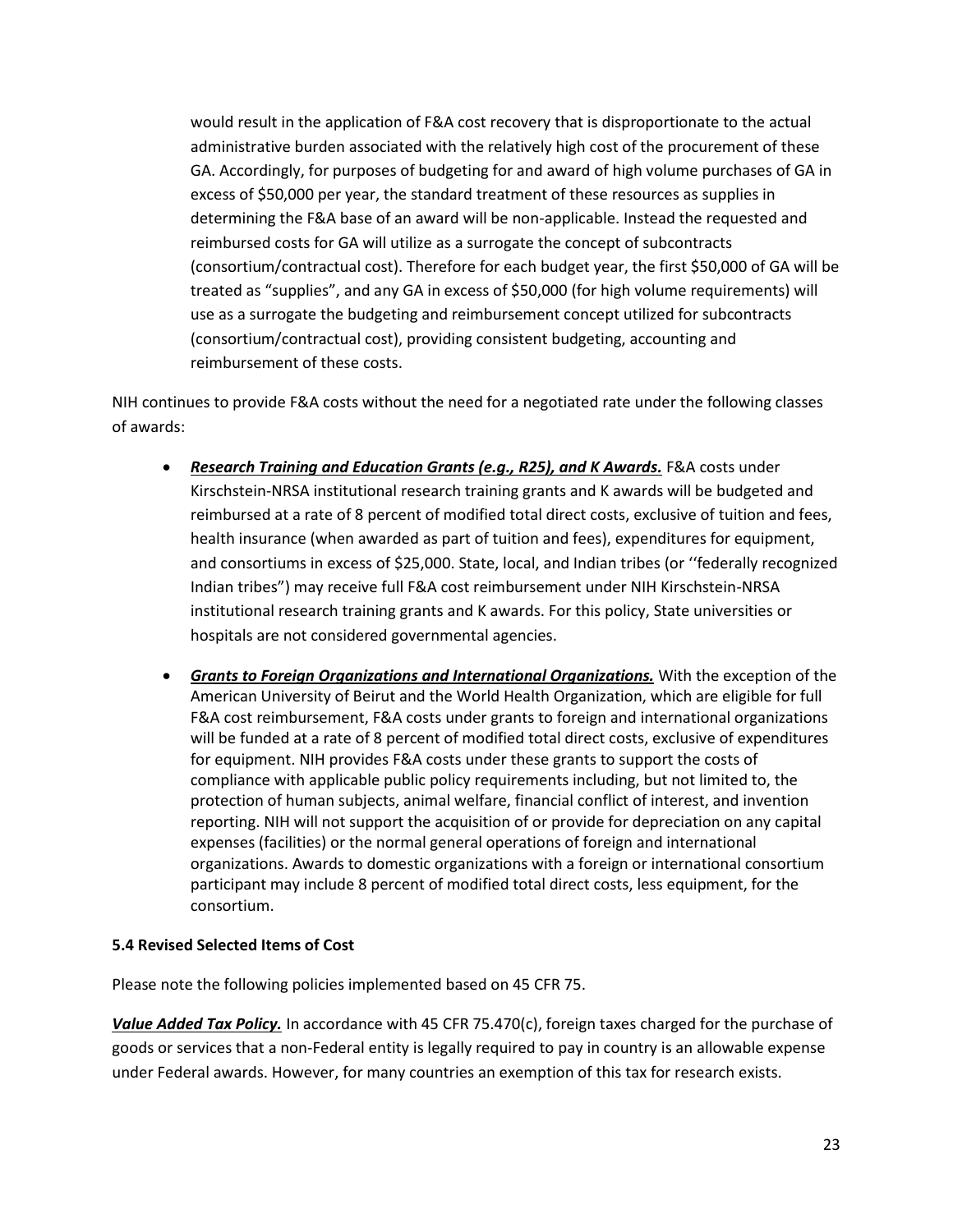Consequently, requesting this cost is unallowable for research grants involving such countries as a performance site.

*Participant Support Cost Policy.* Participant support costs as defined in 45 CFR 75.2 are direct costs for items such as stipends or subsistence allowances, travel allowances and registration fees paid to or on behalf of participants (but not employees) in connection with conferences, or training projects. For NIH awards these cost are only allowable when identified in the funding opportunity announcement (FOA). For the purposes of Kirschstein-NRSA programs, this term does not apply. NIH will continue to use the terms trainees, trainee-related expenses, and trainee travel in accordance with NRSA Regulations.

*Temporary Dependent Care Cost Policy.* In accordance with 45 CFR 75.474, temporary dependent care costs (as dependent is defined in 26 USC § 152) above and beyond regular dependent care that directly results from travel to conferences is allowable provided that:

(i) The costs are a direct result of the individual's travel for the Federal award;

(ii) The costs are consistent with the non-Federal entity's documented travel policy for all entity travel; and

(iii) Are only temporary during the travel period.

Travel costs for dependents are unallowable, except for travel of duration of six months or more with prior approval of the HHS awarding agency. However, as indicated in 45 CFR 75.432, as needed, the costs of identifying, but not providing, locally available dependent-care resources are allowable.

The table presents specific additional or revised cost items NIH is incorporating based on 45 CFR 75.

| <b>Items</b>                 | <b>Explanation of Allowable Costs</b>                                                                                                                                                                                                                                                                                                                                                                                                                                                                                                                                                                                                                                                             |  |  |
|------------------------------|---------------------------------------------------------------------------------------------------------------------------------------------------------------------------------------------------------------------------------------------------------------------------------------------------------------------------------------------------------------------------------------------------------------------------------------------------------------------------------------------------------------------------------------------------------------------------------------------------------------------------------------------------------------------------------------------------|--|--|
| Alteration and<br>Renovation | Individual A&R projects that are treated as direct costs and that will not exceed \$500,000 will<br>be subject to the A&R policies specified in this exhibit and in the Construction Grants chapter<br>in the most recent edition of the NIH Grants Policy Statement, as applicable. Individual A&R<br>projects exceeding \$500,000 in direct costs will be subject to the requirements specified in<br>the Construction Grants chapter in the most recent edition of the NIH Grants Policy<br>Statement.                                                                                                                                                                                         |  |  |
|                              | Routine maintenance and repair of the organization's physical plant or equipment, which is<br>allowable and is ordinarily treated as an F&A cost, is not considered A&R for purposes of<br>applying this policy. Certain allowable costs of installing equipment, such as the temporary<br>removal and replacement of wall sections and door frames to place equipment in its<br>permanent location, or the costs of connecting utility lines, replacing finishes and furnishings,<br>and installing any accessory devices required for the equipment's proper and safe utilization,<br>may be considered either equipment costs or A&R costs, depending on the recipient's<br>accounting system. |  |  |
|                              | A&R costs are not allowable under grants to individuals, and grants in support of scientific<br>meetings (conference grants). In all other cases, these costs are allowable unless the program<br>legislation, implementing regulations, program guidelines, or other terms and conditions of                                                                                                                                                                                                                                                                                                                                                                                                     |  |  |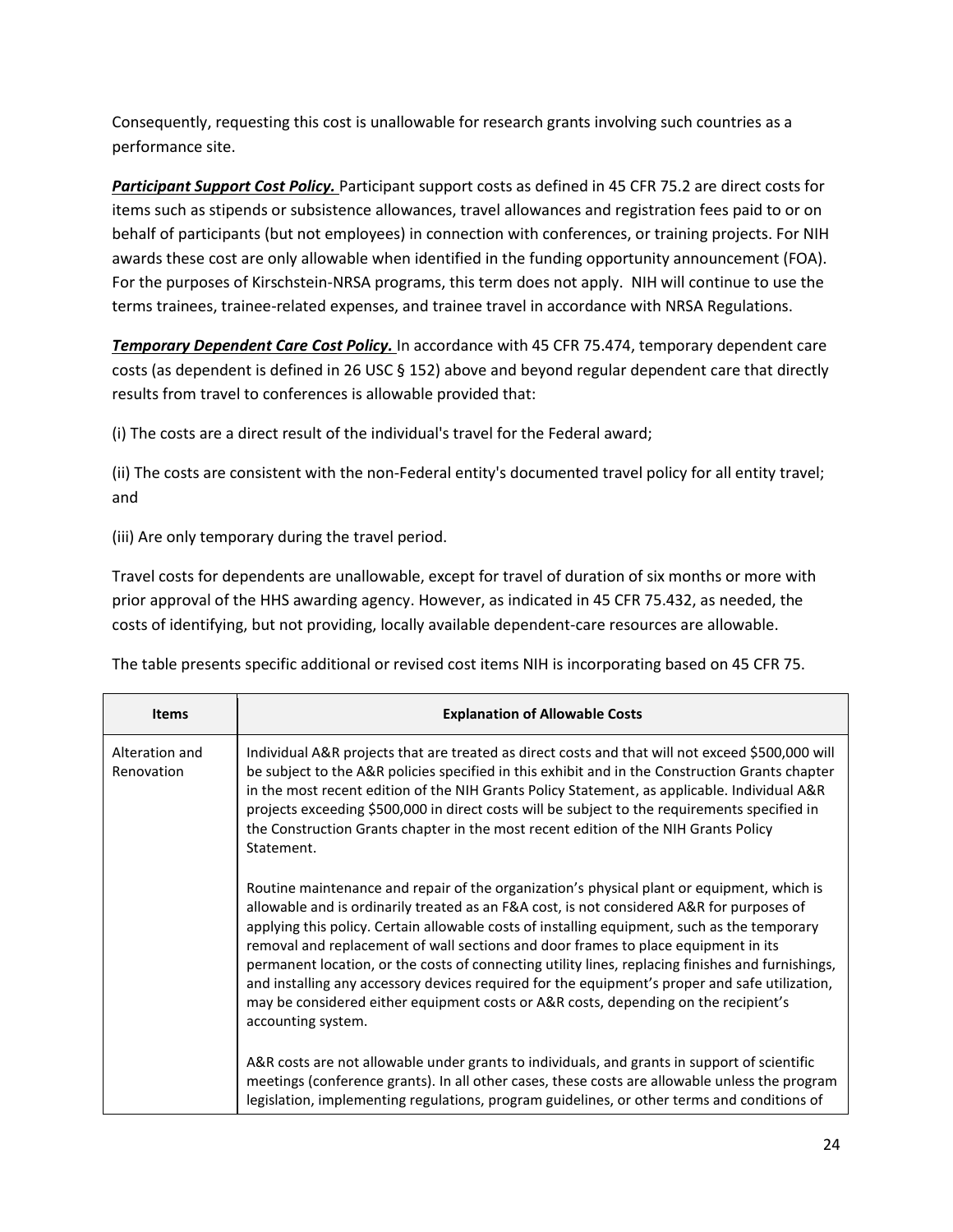| <b>Items</b>                                                                                                                                                                                                               | <b>Explanation of Allowable Costs</b>                                                                                                                                                                                                                                                                                                                                                                                                                                                                                                                                                                                                                  |  |  |
|----------------------------------------------------------------------------------------------------------------------------------------------------------------------------------------------------------------------------|--------------------------------------------------------------------------------------------------------------------------------------------------------------------------------------------------------------------------------------------------------------------------------------------------------------------------------------------------------------------------------------------------------------------------------------------------------------------------------------------------------------------------------------------------------------------------------------------------------------------------------------------------------|--|--|
|                                                                                                                                                                                                                            | the award specifically exclude such activity.                                                                                                                                                                                                                                                                                                                                                                                                                                                                                                                                                                                                          |  |  |
|                                                                                                                                                                                                                            | The A&R must be consistent with the following criteria and documentation requirements:                                                                                                                                                                                                                                                                                                                                                                                                                                                                                                                                                                 |  |  |
|                                                                                                                                                                                                                            | The building has a useful life consistent with program purposes and is architecturally<br>and structurally suitable for conversion to the type of space required.                                                                                                                                                                                                                                                                                                                                                                                                                                                                                      |  |  |
|                                                                                                                                                                                                                            | The A&R is essential to the purpose of the grant-supported project.                                                                                                                                                                                                                                                                                                                                                                                                                                                                                                                                                                                    |  |  |
|                                                                                                                                                                                                                            | The space involved will be occupied by the project.                                                                                                                                                                                                                                                                                                                                                                                                                                                                                                                                                                                                    |  |  |
|                                                                                                                                                                                                                            | The space is suitable for human occupancy before A&R work is started except where<br>the purpose of the A&R is to make the space suitable for some purpose other<br>than human occupancy, such as storage.                                                                                                                                                                                                                                                                                                                                                                                                                                             |  |  |
|                                                                                                                                                                                                                            | If the space is rented, evidence is provided that the terms of the lease are<br>compatible with the A&R proposed and cover the duration of the project period.                                                                                                                                                                                                                                                                                                                                                                                                                                                                                         |  |  |
| If the A&R will affect a site listed in (or eligible for inclusion in) the National Register<br>of Historic Places, the requirements specified in "Preservation of Cultural and<br>Historic Resources" have been followed. |                                                                                                                                                                                                                                                                                                                                                                                                                                                                                                                                                                                                                                                        |  |  |
|                                                                                                                                                                                                                            | Work necessary to obtain an initial occupancy permit for the intended use is not an allowable<br>A&R cost.                                                                                                                                                                                                                                                                                                                                                                                                                                                                                                                                             |  |  |
|                                                                                                                                                                                                                            | A recipient may rebudget up to 25 percent of the total approved budget for a budget period<br>into A&R costs without NIH prior approval unless such rebudgeting would result in a change<br>in scope. If the rebudgeting will result in an A&R project exceeding \$500,000, NIH will<br>consider the rebudgeting to be a change in scope, and the recipient must submit to the NIH<br>awarding IC the documentation specified in the Construction Grants chapter in the most<br>recent edition of the NIH Grants Policy Statement for prior approval of A&R projects above<br>that dollar level.                                                       |  |  |
|                                                                                                                                                                                                                            | Under foreign grants or foreign components under domestic grants, major A&R (>\$500,000)<br>is unallowable. Minor A&R (<\$500,000) is generally allowable on grants made to foreign<br>organizations or to the foreign component of a domestic grant, unless prohibited by the<br>governing statute or implementing program regulations.                                                                                                                                                                                                                                                                                                               |  |  |
| Contingency<br>Provisions                                                                                                                                                                                                  | Unallowable. Payments made by the HHS awarding agency to the non-Federal entity's<br>"contingency reserve" or any similar payment made for events the occurrence of which<br>cannot be foretold with certainty as to the time or intensity, or with an assurance of their<br>happening, are unallowable under non-construction grants. Contingency funds do not include<br>pension funds, self-insurance funds, and normal accruals. (See also Construction Grants-<br>Allowable and Unallowable Costs and Activities in IIB in the most recent edition of the NIH<br>Grants Policy Statement concerning contingency funds under construction grants). |  |  |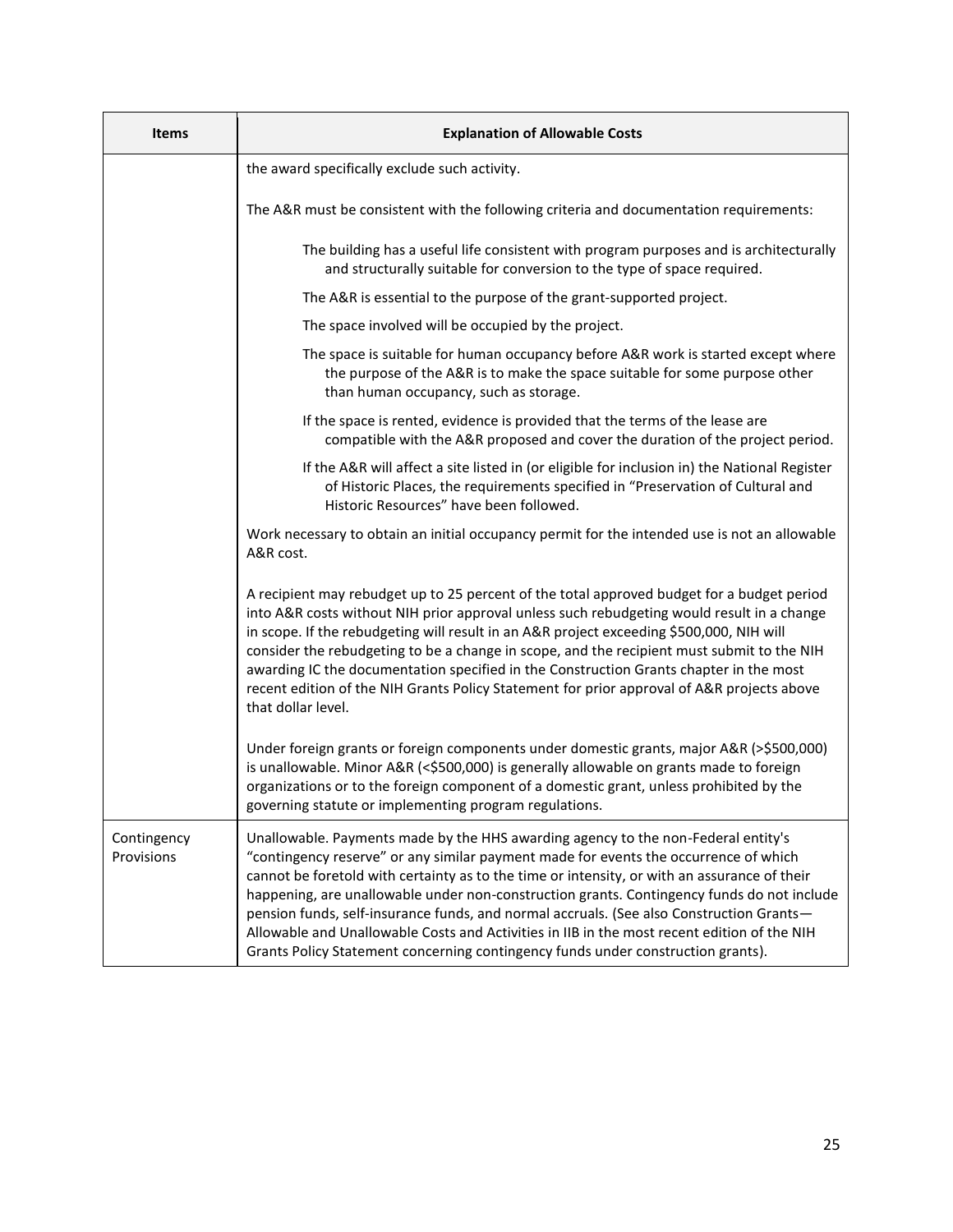| <b>Items</b>                                                                    | <b>Explanation of Allowable Costs</b>                                                                                                                                                                                                                                                                                                                                                                                                                                                                                                                                                                                                                                                                                                                                                                                                                                                                                                                                               |  |  |
|---------------------------------------------------------------------------------|-------------------------------------------------------------------------------------------------------------------------------------------------------------------------------------------------------------------------------------------------------------------------------------------------------------------------------------------------------------------------------------------------------------------------------------------------------------------------------------------------------------------------------------------------------------------------------------------------------------------------------------------------------------------------------------------------------------------------------------------------------------------------------------------------------------------------------------------------------------------------------------------------------------------------------------------------------------------------------------|--|--|
| Materials and<br>Supplies Costs,<br>including Costs of<br>Computing<br>Devices. | (a) Costs incurred for materials, supplies, and fabricated parts necessary to carry out a<br>Federal award are allowable.<br>(b) Purchased materials and supplies must be charged at their actual prices, net of applicable<br>credits. Withdrawals from general stores or stockrooms must be charged at their actual<br>net cost under any recognized method of pricing inventory withdrawals, consistently<br>applied. Incoming transportation charges are a proper part of materials and supplies<br>costs.<br>Materials and supplies used for the performance of a Federal award may be charged as<br>(c)<br>direct costs. In the specific case of computing devices, charging as direct costs is<br>allowable for devices that are essential and allocable, but not solely dedicated, to the<br>performance of a Federal award.<br>(d) Where federally-donated or furnished materials are used in performing the Federal<br>award, such materials will be used without charge. |  |  |
| Participant<br><b>Support Costs</b>                                             | Only allowable when identified in specific FOAs.                                                                                                                                                                                                                                                                                                                                                                                                                                                                                                                                                                                                                                                                                                                                                                                                                                                                                                                                    |  |  |
| <b>Proposal Costs</b>                                                           | Proposal costs are the costs of preparing bids, proposals, or applications on potential Federal<br>and non-Federal awards or projects, including the development of data necessary to support<br>the non-Federal entity's bids or proposals. Proposal costs of the current accounting period of<br>both successful and unsuccessful bids and proposals normally should be treated as indirect<br>(F&A) costs and allocated currently to all activities of the non- Federal entity. No proposal<br>costs of past accounting periods will be allocable to the current period.                                                                                                                                                                                                                                                                                                                                                                                                         |  |  |
| Rearrangement<br>and Reconversion<br>Costs                                      | See Alteration and Renovation costs.                                                                                                                                                                                                                                                                                                                                                                                                                                                                                                                                                                                                                                                                                                                                                                                                                                                                                                                                                |  |  |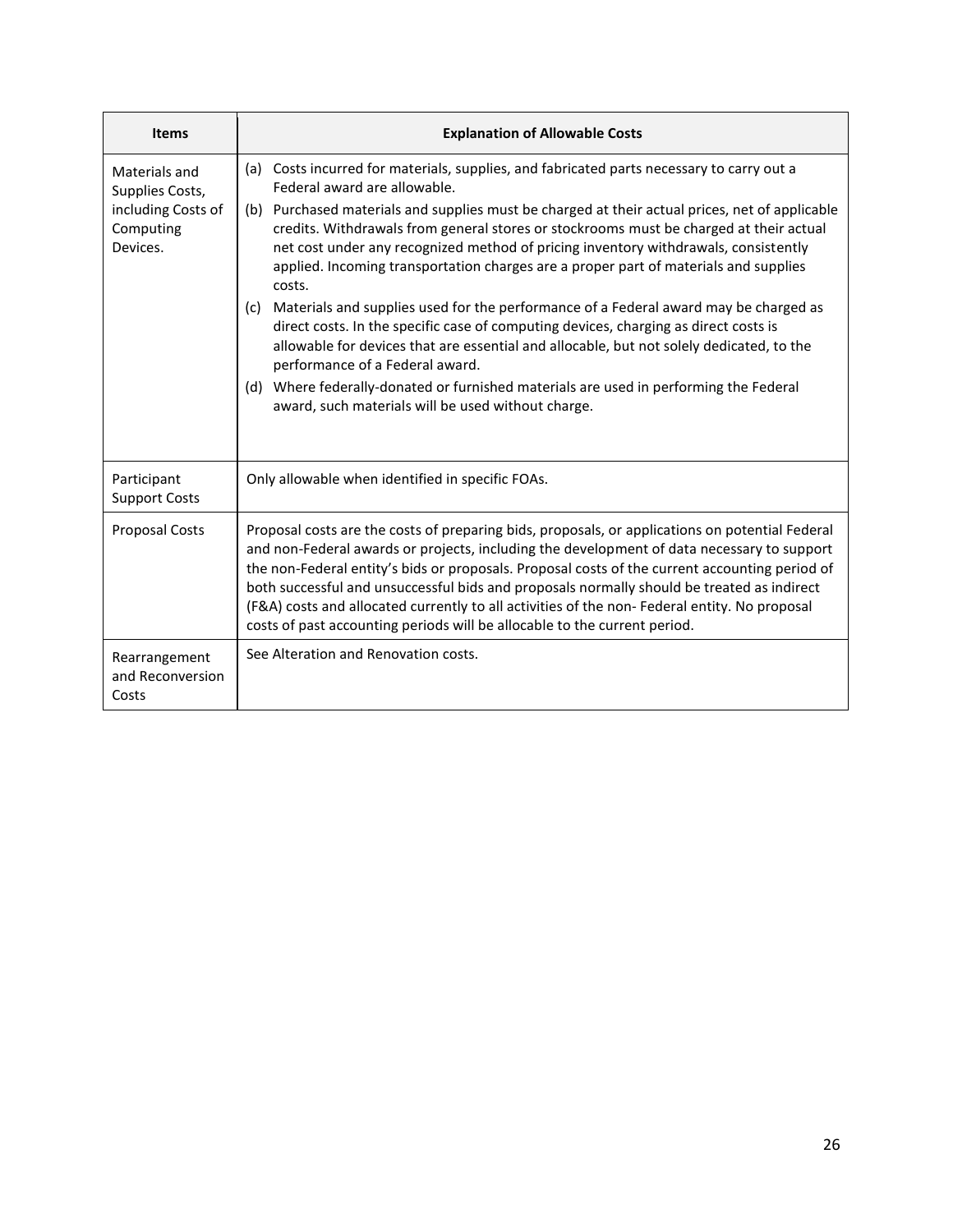| <b>Items</b>            | <b>Explanation of Allowable Costs</b>                                                                                                                                                                                                                                                                                                                                                                                                                                                                                                                                                                                                                                                                                                                                                                                                                                             |  |  |
|-------------------------|-----------------------------------------------------------------------------------------------------------------------------------------------------------------------------------------------------------------------------------------------------------------------------------------------------------------------------------------------------------------------------------------------------------------------------------------------------------------------------------------------------------------------------------------------------------------------------------------------------------------------------------------------------------------------------------------------------------------------------------------------------------------------------------------------------------------------------------------------------------------------------------|--|--|
| <b>Recruiting Costs</b> | (a) Subject to paragraphs (b) and (c) of this section, and provided that the size of the staff<br>recruited and maintained is in keeping with workload requirements, costs of "help wanted"<br>advertising, operating costs of an employment office necessary to secure and maintain an<br>adequate staff, costs of operating an aptitude and educational testing program, travel costs<br>of employees while engaged in recruiting personnel, travel costs of applicants for interviews<br>for prospective employment, and relocation costs incurred incident to recruitment of new<br>employees, are allowable to the extent that such costs are incurred pursuant to the non-<br>Federal entity's standard recruitment program. Where the non-Federal entity uses<br>employment agencies, costs not in excess of standard commercial rates for such services are<br>allowable. |  |  |
|                         | (b) Special emoluments, fringe benefits, and salary allowances incurred to attract<br>professional personnel that do not meet the test of reasonableness or do not conform with<br>the established practices of the non-Federal entity, are unallowable.                                                                                                                                                                                                                                                                                                                                                                                                                                                                                                                                                                                                                          |  |  |
|                         | (c) Where relocation costs incurred incident to recruitment of a new employee have been<br>funded in whole or in part as a direct cost to a Federal award, and the newly hired employee<br>resigns for reasons within the employee's control within 12 months after hire, the non-<br>Federal entity will be required to refund or credit the Federal share of such relocation costs<br>to the Federal government. See also Relocation Costs of Employees.                                                                                                                                                                                                                                                                                                                                                                                                                        |  |  |
|                         | (d) Short-term, travel visa costs (as opposed to longer-term, immigration visas) are generally<br>allowable expenses that may be proposed as a direct cost. Since short-term visas are issued<br>for a specific period and purpose, they can be clearly identified as directly connected to work<br>performed on a Federal award. For these costs to be directly charged to a Federal award,<br>they must:                                                                                                                                                                                                                                                                                                                                                                                                                                                                        |  |  |
|                         | (1) Be critical and necessary for the conduct of the project;                                                                                                                                                                                                                                                                                                                                                                                                                                                                                                                                                                                                                                                                                                                                                                                                                     |  |  |
|                         | (2) Be allowable under the applicable cost principles;                                                                                                                                                                                                                                                                                                                                                                                                                                                                                                                                                                                                                                                                                                                                                                                                                            |  |  |
|                         | (3) Be consistent with the non-Federal entity's cost accounting practices and non-Federal<br>entity policy; and                                                                                                                                                                                                                                                                                                                                                                                                                                                                                                                                                                                                                                                                                                                                                                   |  |  |
|                         | (4) Meet the definition of "direct cost" as described in the applicable cost principles.                                                                                                                                                                                                                                                                                                                                                                                                                                                                                                                                                                                                                                                                                                                                                                                          |  |  |
|                         | Project funds may not be used for a prospective trainee's travel costs to or from the recipient<br>organization for the purpose of recruitment. However, other costs incurred in connection<br>with recruitment under training programs, such as advertising, may be allocated to a grant-<br>supported project according to the provisions of the applicable cost principles (see also Visa<br>Costs in the most recent edition of the NIH Grants Policy Statement).                                                                                                                                                                                                                                                                                                                                                                                                             |  |  |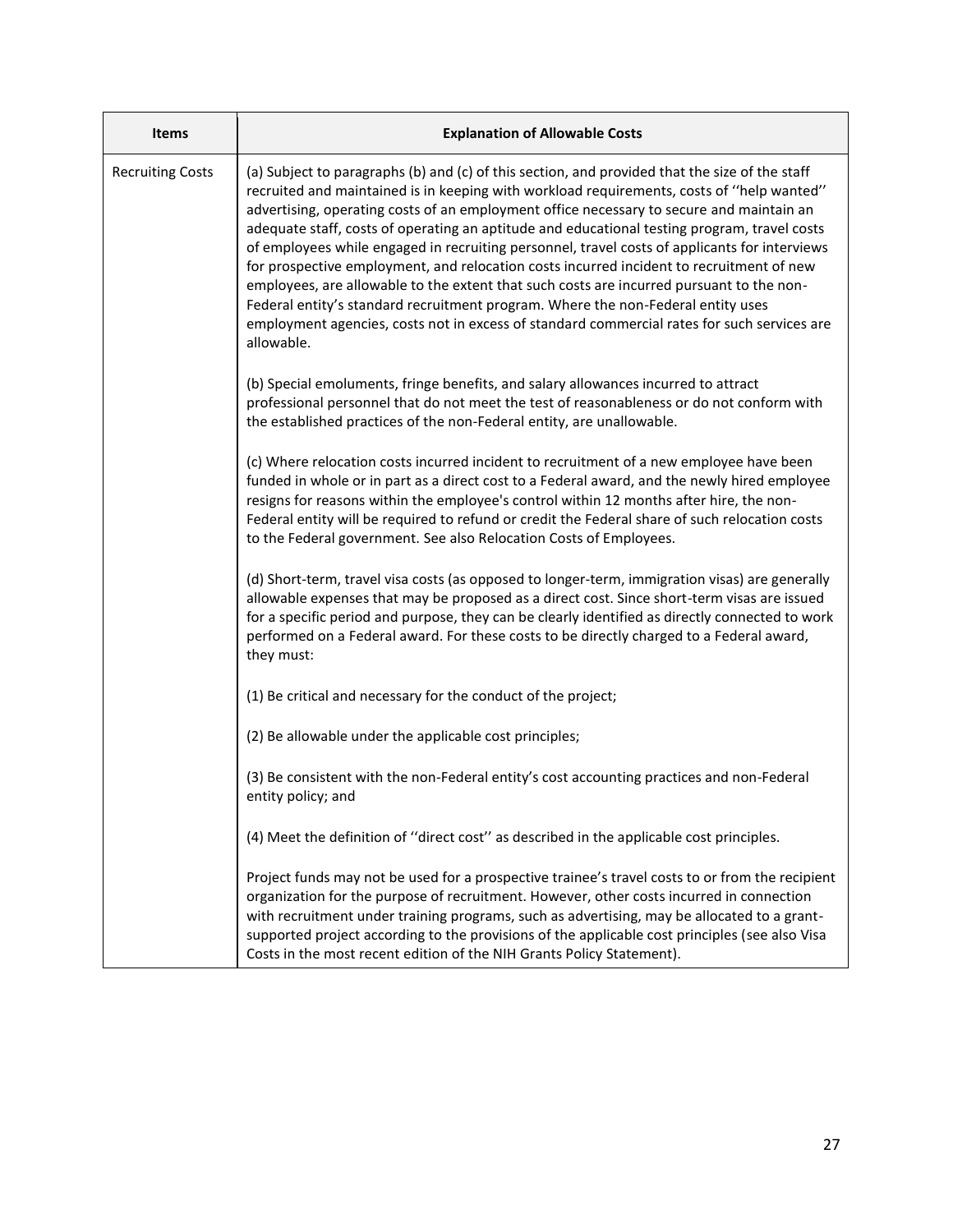| <b>Items</b>             | <b>Explanation of Allowable Costs</b>                                                                                                                                                                                                                                                                                                                                                                                                                                                                                                                                                                                                                                                                                                                                                                                                                                                                                                                                                                                                                                                                                                                                           |  |  |
|--------------------------|---------------------------------------------------------------------------------------------------------------------------------------------------------------------------------------------------------------------------------------------------------------------------------------------------------------------------------------------------------------------------------------------------------------------------------------------------------------------------------------------------------------------------------------------------------------------------------------------------------------------------------------------------------------------------------------------------------------------------------------------------------------------------------------------------------------------------------------------------------------------------------------------------------------------------------------------------------------------------------------------------------------------------------------------------------------------------------------------------------------------------------------------------------------------------------|--|--|
| Transportation<br>Costs  | Costs incurred for freight, express, cartage, postage, and other transportation services<br>relating either to goods purchased, in process, or delivered, are allowable. When such costs<br>can readily be identified with the items involved, they may be charged directly as<br>transportation costs or added to the cost of such items. Where identification with the<br>materials received cannot readily be made, inbound transportation cost may be charged to<br>the appropriate indirect (F&A) cost accounts if the non-Federal entity follows a consistent,<br>equitable procedure in this respect. Outbound freight, if reimbursable under the terms and<br>conditions of the Federal award, should be treated as a direct cost.                                                                                                                                                                                                                                                                                                                                                                                                                                      |  |  |
| Value Added Tax<br>(VAT) | Foreign taxes charged for the purchase of goods or services that a non-Federal entity is<br>legally required to pay in country is an allowable expense under Federal awards. Foreign tax<br>refunds or applicable credits under Federal awards refer to receipts, or reduction of<br>expenditures, which operate to offset or reduce expense items that are allocable to Federal<br>awards as direct or indirect costs. To the extent that such credits accrued or received by the<br>non-Federal entity relate to allowable cost, these costs must be credited to the NIH awarding<br>IC either as costs or cash refunds. If the costs are credited back to the Federal award, the<br>non-Federal entity may reduce the Federal share of costs by the amount of the foreign tax<br>reimbursement, or where Federal award has not expired, use the foreign government tax<br>refund for approved activities under the Federal award with prior approval of the NIH<br>awarding IC. For many countries an exemption of this tax for research exists. Consequently,<br>requesting this cost is unallowable for research grants involving such countries as a<br>performance site. |  |  |

#### **6 NIH Standard Terms of Award**

Federal administrative requirements allow agencies to waive certain cost-related and administrative prior approvals; these are known as expanded authorities. In 2001, NIH extended expanded authorities to all NIH awards except for the provision to automatically carry over unobligated balances. Certain award instruments, grant programs, and types of recipients are routinely excluded from the authority to automatically carry over unobligated balances. This includes centers (P50, P60, P30, and others); cooperative agreements (U); Kirschstein-NRSA institutional research training grants (T); non-Fast Track Phase 1 SBIR and STTR awards (R43 and R41); clinical trials (regardless of activity code); and awards to individuals.

One or more of these authorities may be overridden by a special term or condition of the award. Recipients must review the NoA to determine if a particular authority is withheld for a specific grant.

Recipients must exercise proper stewardship over Federal funds and ensure that costs charged to awards are allowable, allocable, reasonable, necessary, and consistently applied regardless of the source of funds. NIH may disallow the costs if it determines, through audit or otherwise, that the costs do not meet the tests of allowability, allocability, reasonableness, necessity, and consistency.

Several authorities have specific deadlines for submission of reports or for timely notification to the NIH awarding IC. Recipients should be aware that any consistent pattern of failure to adhere to those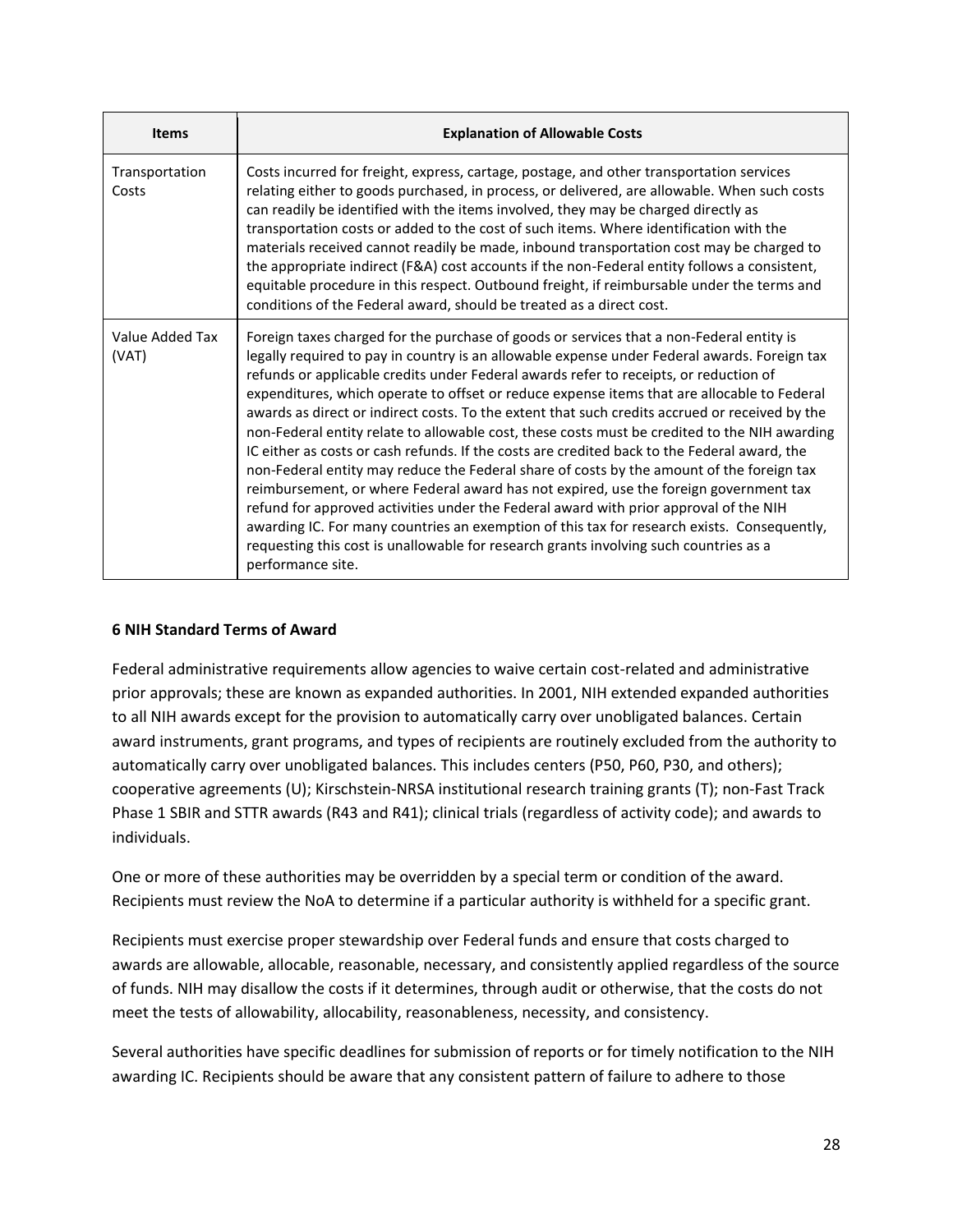deadlines for reporting or notification will be grounds for excluding that recipient from a specific authority.

## **6.1 Carryover of Unobligated Balances from One Budget Period to Any Subsequent Budget Period**

Recipients should be aware that there is a difference between unliquidated obligations and unobligated balances. Unliquidated obligations are commitments of the recipient and are considered to be obligations and, therefore, should not be reported as unobligated balances.

The NoA will include a term and condition to indicate the disposition of unobligated balances. The term and condition will state whether the recipient has automatic carryover authority, or if prior approval is required by the NIH awarding IC. Note the authority to automatically carry over unobligated balances includes the authority to carryover from one competitive segment to another.

Automatic carryover of unobligated balances applies to all awards except centers (P50, P60, P30, other), cooperative agreements (U), Kirschstein-NRSA institutional research training grants (T), non-Fast Track Phase I SBIR and STTR awards (R43 and R41), clinical trials (regardless of activity code), and awards to individuals. For these grants, carryover of unobligated balances requires NIH awarding IC prior approval unless otherwise noted in the NoA. Other awards may be excluded from this authority through a special term or condition in the NoA.

For awards under SNAP (see Administrative Requirements—Monitoring—Reporting—Streamlined Non-Competing Award Process in the most recent edition of the NIH Grants Policy Statement for applicability), funds are automatically carried over to the subsequent budget period. However, the recipient will be required to indicate, as part of the grant's progress report, whether any estimated unobligated balance (including prior-year carryover) is expected to be greater than 25 percent of the current year's total approved budget. The total approved budget amount includes current year and any carryover from prior years of the project period. If the unobligated balance is greater than 25 percent of the total approved budget, the recipient must provide an explanation and indicate plans for expenditure of those funds within the current budget year.

For awards that require an annual FFR, the amount to be automatically carried over must be specified under item 12, "Remarks."

For both SNAP and non-SNAP, when a recipient reports a balance of unobligated funds in excess of 25 percent of the total amount awarded for the budget period, the GMO will review the circumstances resulting in the balance to ensure that these funds are necessary to complete the project, and may request additional information from the recipient, including a revised budget, as part of the review.

If the GMO determines that some or all of the unobligated funds are not necessary to complete the project, the GMO may restrict the recipient's authority to automatically carry over unobligated balances in the future, use the balance to reduce or offset NIH funding for a subsequent budget period, or use a combination of these actions. The GMO also may indicate whether the balance may be carried forward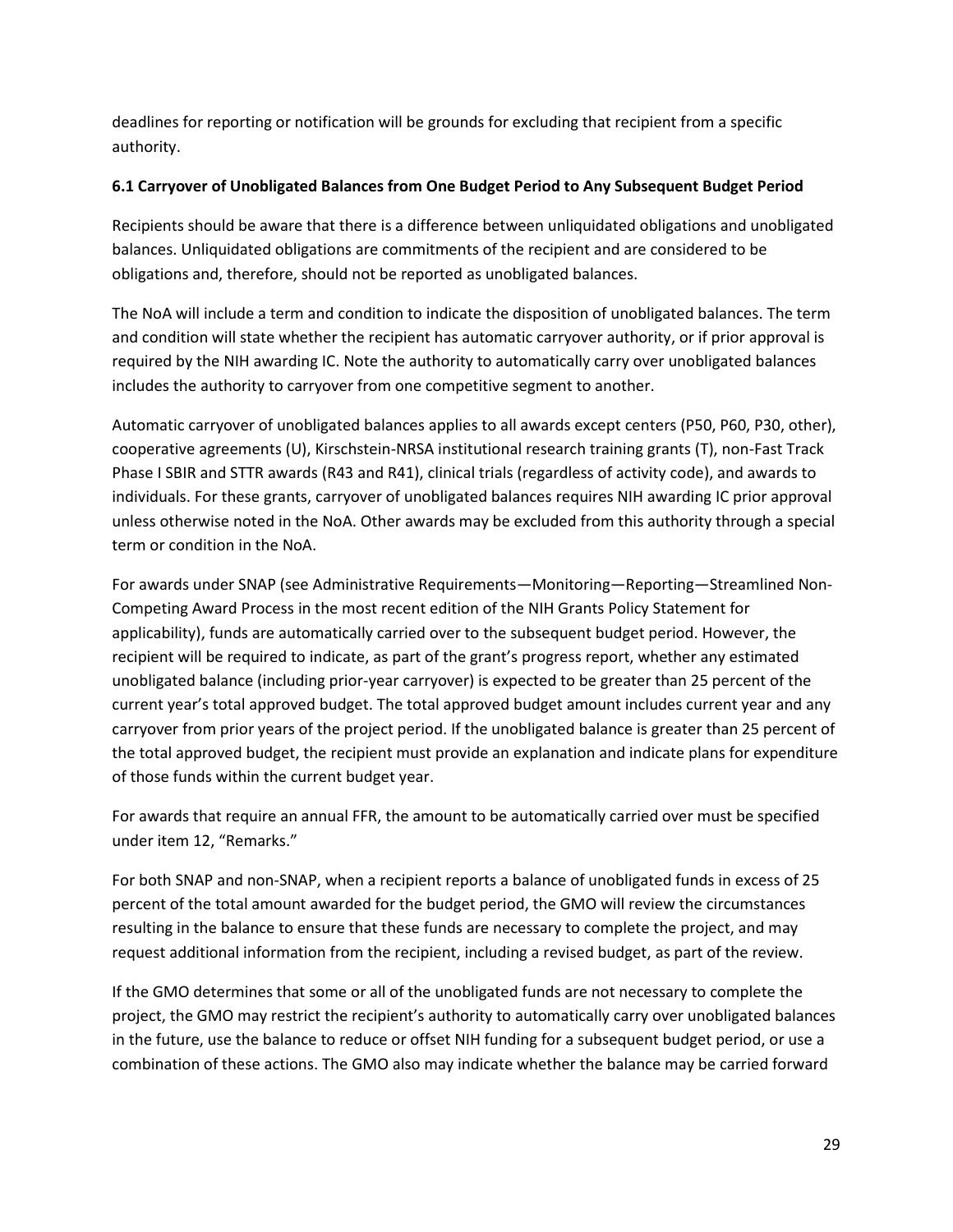to a budget period other than the succeeding one. The GMO's decision about the disposition of the reported unobligated balance will be reflected in the terms and conditions of the NoA.

All Federal agencies are required by 31 U.S.C. §1552(a) to close fixed year appropriation accounts and cancel any remaining balances by September 30 of the fifth fiscal year after the year of availability. In order for the NIH to meet its obligation to close these accounts and cancel any remaining balances by September 30, recipients must report disbursements on the quarterly cash transaction report (using the FFR) no later than June 30 of the fifth fiscal year after the year of availability. At the end of five years, the funds are cancelled and returned to the Treasury. This provision may limit the availability of funds for carryover.

## **6.2 Cost Related Prior Approvals**

NIH prior approval is not required to rebudget funds for any direct cost item that the applicable cost principles identify as requiring the Federal awarding agency's prior approval, unless the incurrence of costs is associated with or is considered to be a change in scope. As a result, recipients' authorities include but are not limited to the following;

- I. Incur pre-award cost up to 90 days before the beginning date of the initial budget period of a new or renewal award.
- II. Initiate a one-time extension of the final budget period of a previously approved project period without additional NIH funds.
- III. Carryforward Unobligated balances from one budget period to any subsequent budget period.
- IV. Rebudget among budget categories.
- V. Rebudget between direct and F&A costs.
- VI. Provide subawards based on fixed amounts, provided that the subawards meet the requirements for fixed amount awards in 45 CFR 75.201.
- VII. Direct charge the salaries of administrative and clerical staff if conditions in 45 CFR 75.413 are met.
- VIII. Direct charge payments of Incidental activities for which supplemental compensation is allowable under written institutional policy (at a rate not to exceed the institutional base salary) and not include them in the records described in paragraph (h)(i) of 45 CFR 75.430.
- IX. Include charges for Intra-IHE faculty consulting on sponsored agreements that exceed a faculty member's base salary, but only in unusual cases where: (a) consultation is across departmental lines or involves a separate or remote operation; and (b) the consulting work is in addition to the faculty member's regular departmental load.
- X. Direct charge capital expenditures for general purpose equipment. However, prior written approval is required for capital expenditures for buildings and land as a direct charge.
- XI. Direct charge capital expenditures for special purpose equipment with a unit cost over \$5,000.

Items VI – IX above are additional authorities NIH is providing recipients based on 45 CFR 75.

Activities and/or expenditures that require NIH prior approval are as follows;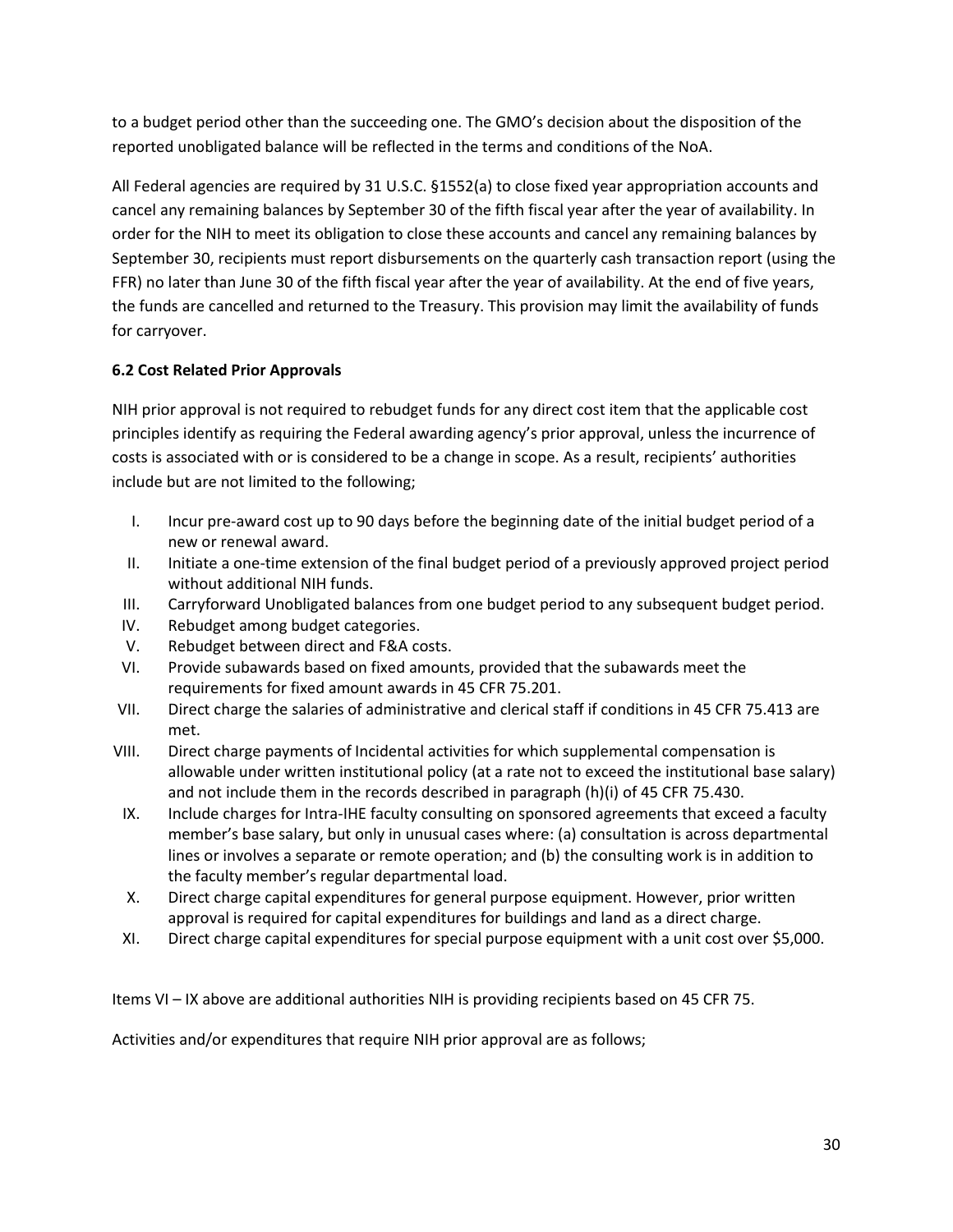| <b>NIH prior approval</b><br>is required for                                                                               | Under the following circumstances                                                                                                                                                                                               |
|----------------------------------------------------------------------------------------------------------------------------|---------------------------------------------------------------------------------------------------------------------------------------------------------------------------------------------------------------------------------|
| Additional no-cost extension,<br>extension greater than 12<br>months, or late notification of<br>initial no-cost extension | All instances.                                                                                                                                                                                                                  |
| A&R                                                                                                                        | Rebudgeting into A&R costs that would exceed 25 percent of the total<br>approved budget for a budget period.                                                                                                                    |
|                                                                                                                            | If rebudgeting would not meet this threshold but would result in a change in<br>scope.<br>Any single A&R project exceeding \$500,000.                                                                                           |
| Capital expenditures<br>(construction, land, or building<br>acquisition)                                                   | All instances. Also, any proposals to convey, transfer, assign, mortgage, lease,<br>or in any other manner encumber real property acquired with NIH grant<br>funds.                                                             |
| Carryover of unobligated<br>balances                                                                                       | If the NoA indicates that the recipient does not have the authority to<br>automatically carry over unobligated balances.                                                                                                        |
| Change in scope                                                                                                            | All instances.                                                                                                                                                                                                                  |
| Change in status of the PD/PI or<br>senior/key personnel named in<br>the NoA                                               | Withdrawal from the project; absence for any continuous period of 3 months<br>or more; reduction of the level of effort devoted to project by 25 percent or<br>more from what was approved in the initial competing year award. |
| Change of recipient organization                                                                                           | All instances.                                                                                                                                                                                                                  |
| Change of recipient organization<br>status                                                                                 | All instances.                                                                                                                                                                                                                  |
| Deviation from award terms and<br>conditions                                                                               | All instances. Includes undertaking any activities disapproved or restricted as<br>a condition of the award.                                                                                                                    |
| Foreign component added to a<br>grant to a domestic or foreign<br>organization                                             | All instances.                                                                                                                                                                                                                  |
| Need for additional NIH funding                                                                                            | All instances, including extension of a final budget period of a project period<br>with additional funds.                                                                                                                       |
| Pre-award costs                                                                                                            | More than 90 days before effective date of the initial budget period of a new<br>or competing continuation award; always at the recipient's own risk.                                                                           |
| Rebudgeting funds from trainee<br>costs                                                                                    | All instances.                                                                                                                                                                                                                  |
| Rebudgeting of funds between<br>construction and non-<br>construction work                                                 | All instances.                                                                                                                                                                                                                  |
| Retention of research grant funds<br>when CDA awarded                                                                      | All instances.                                                                                                                                                                                                                  |

\* This table must be read along with other provisions located in the most recent edition of the NIH Grants Policy Statement.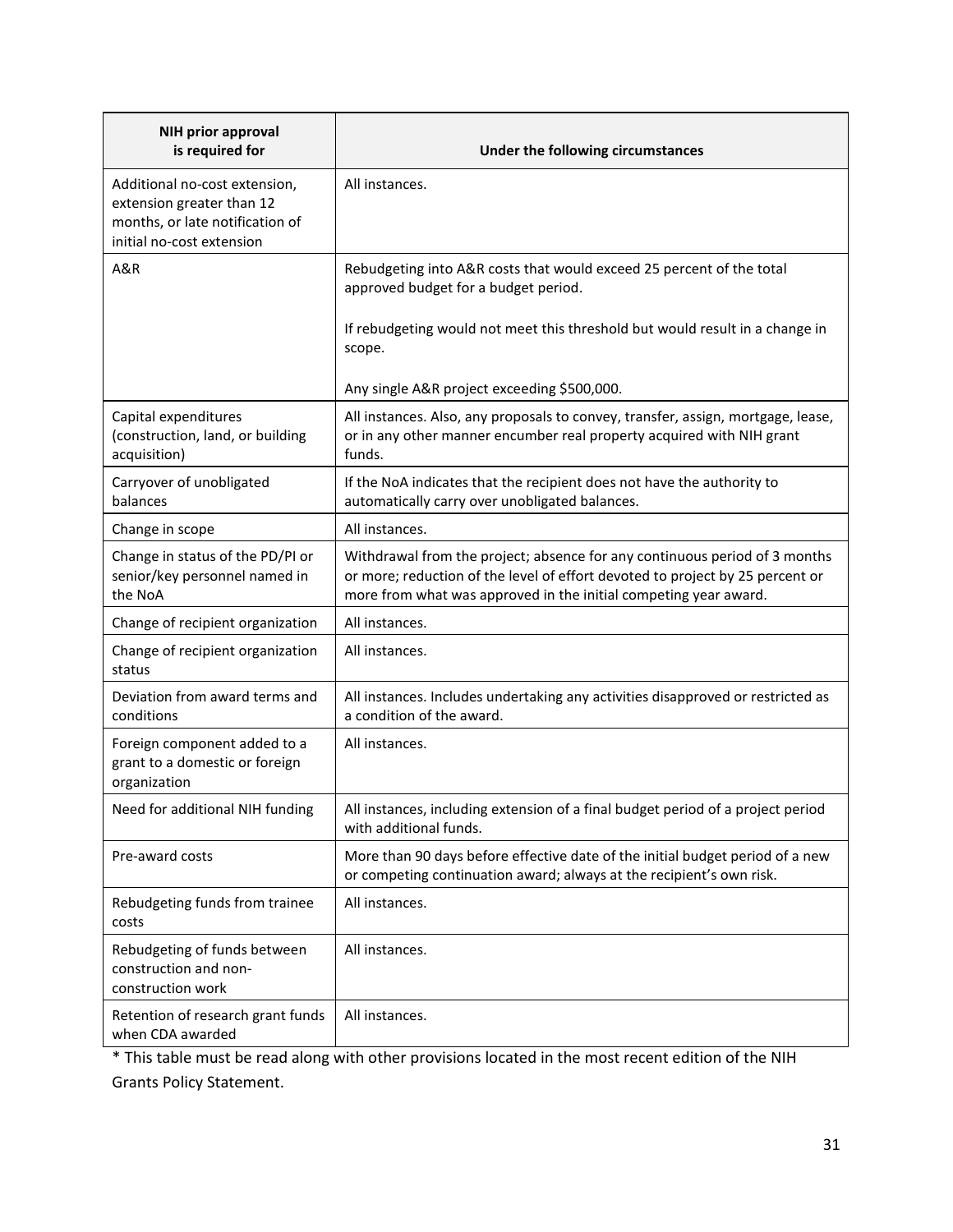## **7. Management Systems and Procedures**

## Procurement System Standards and Requirements

Recipients may acquire a variety of goods or services in connection with a grant-supported project, ranging from those that are routinely purchased goods or services to those that involve substantive programmatic work. States may follow the same policies and procedures they use for procurements from non-Federal funds and ensure that every purchase order or other contract includes any clauses required by 75.335. All other recipients must follow the requirements in 45 CFR 75.327 through 75.335 for the purchase of goods or services through contracts under grants. *Note: OMB has provided a oneyear grace period for implementation of these subsections for IHEs and nonprofit organizations. Thus, these requirements are expected to take effect for these entities for their first fiscal year after December 26, 2015.*

A contract under a grant must be a written agreement between the recipient and the third party. The contract must, as appropriate, state the activities to be performed; the time schedule; the policies and requirements that apply to the contractor, including those required by 45 CFR 75, Appendix II – Contract Provisions for Non-Federal Entity Contracts Under Federal Awards and other terms and conditions of the grant (these may be incorporated by reference where feasible); the maximum amount of money for which the recipient may become liable to the third party under the agreement; and the cost principles to be used in determining allowable costs in the case of cost-type contracts. The contract must not affect the recipient's overall responsibility for the direction of the project and accountability to the Federal government. Therefore, the agreement must reserve sufficient rights and control to the recipient to enable it to fulfill its responsibilities.

When a recipient enters into a service-type contract in which the term is not concurrent with the budget period of the award, the recipient may charge the costs of the contract to the budget period in which the contract is executed even though some of the services will be performed in a succeeding period if the following conditions are met:

- The NIH awarding IC has been made aware of this situation either at the time of application or through post-award notification.
- The project has been recommended for a project period extending beyond the current year of support.
- The recipient has a legal commitment to continue the contract for its full term.

However, costs will be allowable only to the extent that they are for services provided during the period of NIH support. To limit liability if continued NIH funding is not forthcoming, it is recommended that recipients insert a clause in such contracts of \$100,000 or less stipulating that payment beyond the end of the current budget period is contingent on continued Federal funding. The contract provisions prescribed by 45 CFR 75, Appendix II, Provisions for Non-Federal Entity Contracts Under Federal Awards, paragraph B specify termination provisions for contracts in excess of \$100,000.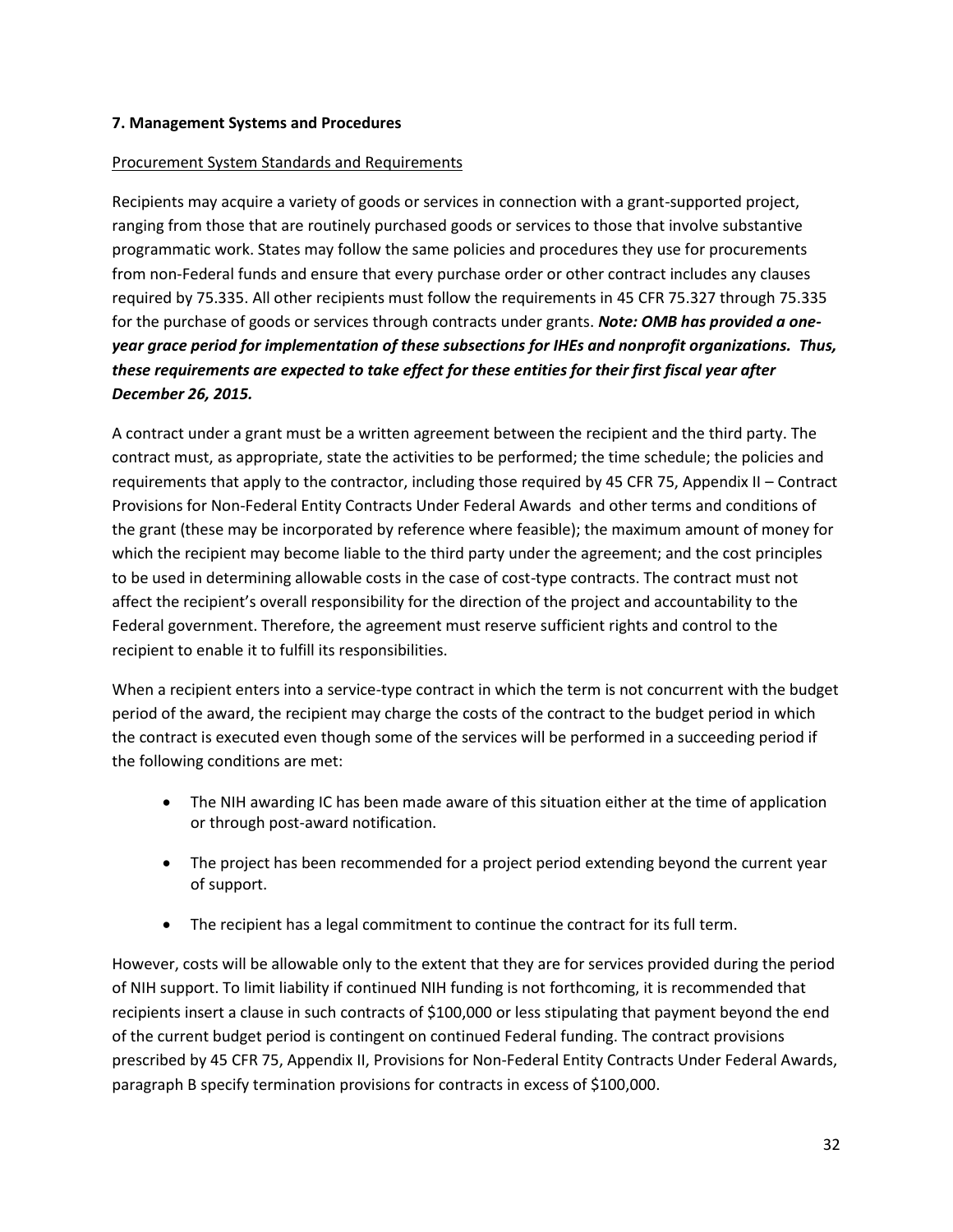#### **8 Audits**

NIH recipients (other than Federal institutions) are subject to the audit requirements of 2 CFR 200, Subpart F—Audit Requirements, as implemented by HHS at 45 CFR 75, Subpart F and in the NIHGPS (for types of organizations to which 2 CFR 200, Subpart F—Audit Requirements does not directly apply). In general, 2 CFR 200, Subpart F—Audit Requirements requires a State government, local government, or non-profit organization (including institutions of higher education) that expends \$750,000 or more per year under Federal grants, cooperative agreements, and/or procurement contracts to have an annual audit by a public accountant or a Federal, State, or local governmental audit organization. The audit must meet the standards specified in generally accepted government auditing standards (GAGAS). The audit requirements for foreign recipients and for-profit recipients are addressed in the chapters of the NIHGPS that provide specific requirements for those types of recipients.

| <b>Summary of Audit Requirements</b> |  |  |  |
|--------------------------------------|--|--|--|
|--------------------------------------|--|--|--|

| <b>Recipient Type</b>             | <b>Source of Audit</b><br><b>Requirement (Non-</b><br><b>Federal Entity Fiscal</b><br><b>Years Beginning</b><br>Prior to 12/26/2014) | <b>Source of Audit</b><br><b>Requirement (Non-</b><br><b>Federal Entity Fiscal</b><br><b>Years Beginning</b><br>On/After 12/26/2014) | <b>Where to Submit Audit</b><br><b>Reports</b>                                  |
|-----------------------------------|--------------------------------------------------------------------------------------------------------------------------------------|--------------------------------------------------------------------------------------------------------------------------------------|---------------------------------------------------------------------------------|
| State & Local<br>Governments      | <b>OMB Circular A-133</b>                                                                                                            | 45 CFR 75.501                                                                                                                        | <b>Federal Audit Clearinghouse</b>                                              |
| Colleges &<br><b>Universities</b> | <b>OMB Circular A-133</b>                                                                                                            | 45 CFR 75.501                                                                                                                        | <b>Federal Audit Clearinghouse</b>                                              |
| Non-Profits                       | <b>OMB Circular A-133</b>                                                                                                            | 45 CFR 75.501                                                                                                                        | <b>Federal Audit Clearinghouse</b>                                              |
| Hospitals                         | <b>OMB Circular A-133</b>                                                                                                            | 45 CFR 75.501(h)<br>through 75.501(j)                                                                                                | <b>Federal Audit Clearinghouse</b>                                              |
| <b>For-Profits</b>                | 45 CFR 74.26(d)                                                                                                                      | 45 CFR 75.501(h)<br>through 75.501(j)                                                                                                | <b>National External Audit</b><br><b>Review Center</b>                          |
| Foreign                           | <b>NIH Grants Policy</b><br>Statement (same as<br>For-Profits)                                                                       | <b>NIH Grants Policy</b><br>Statement (same as<br>For-Profits)                                                                       | <b>National External Audit</b><br><b>Review Center</b><br>(same as For-Profits) |

#### **9 Special Award Conditions**

A recipient's failure to comply with the terms and conditions of award, including confirmed instances of research misconduct, may cause NIH to take one or more actions, depending on the severity and duration of the non-compliance. NIH will undertake any such action in accordance with applicable statutes, regulations, and policies. NIH generally will afford the recipient an opportunity to correct the deficiencies before taking action unless public health or welfare concerns require immediate action. However, even if a recipient is taking corrective action, NIH may take proactive actions to protect the Federal government's interests, including placing special conditions on awards or precluding the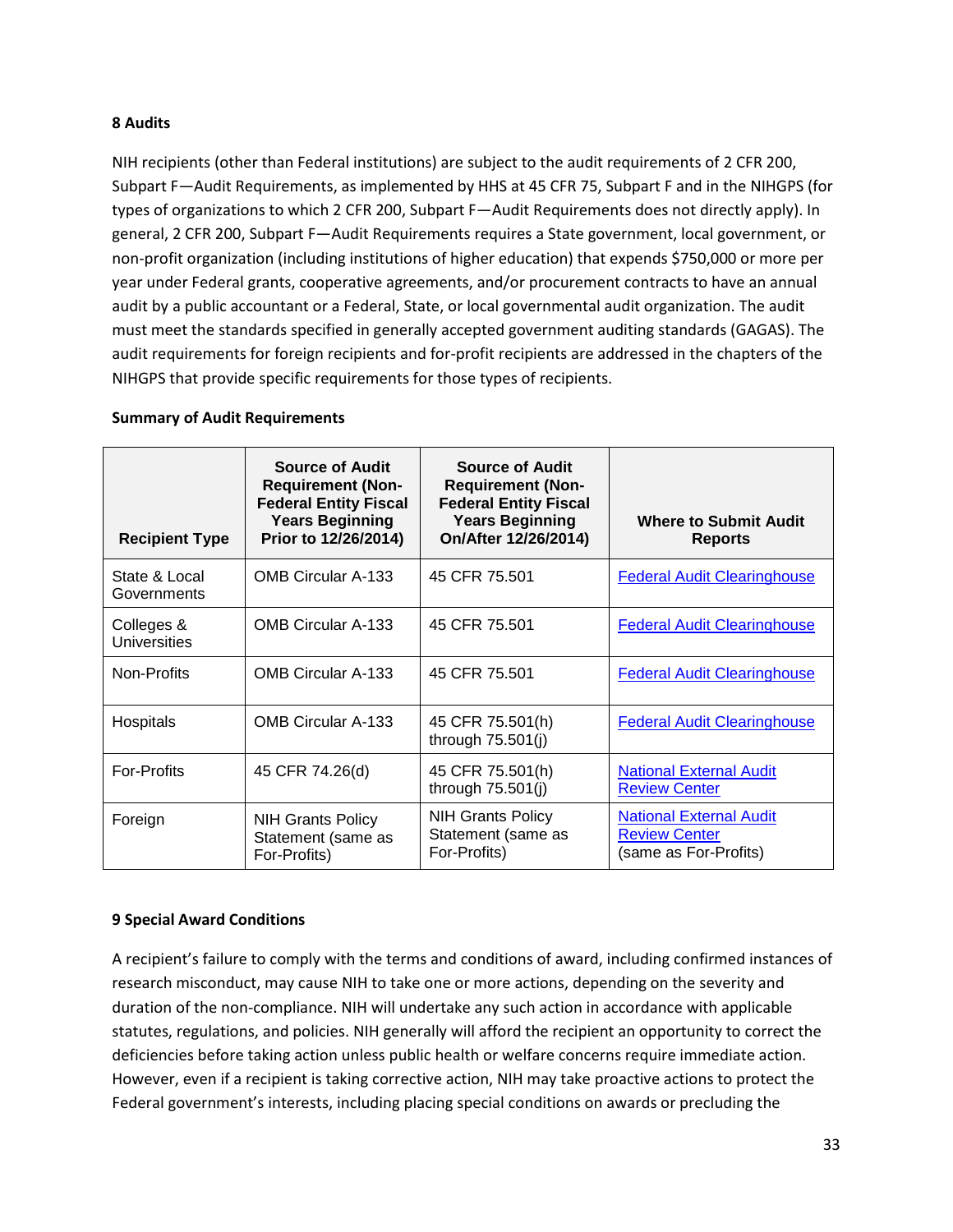recipient from obtaining future awards for a specified period, or may take action designed to prevent future non-compliance, such as closer monitoring.

Provisions described in the most recent edition of the NIH Grants Policy Statement remain in effect for:

- Modification of the Terms of Award;
- Enforcement Actions: Suspension, Termination, and Withholding of Support;
- Other Enforcement Actions;
- Recovery of Funds; and
- Debt Collection.

## **10 Closeout**

Recipients must submit a final FFR, final progress report, and Final Invention Statement and Certification within 120 calendar days of the end of grant support. The reports become overdue the day after the 120 day period ends.

## **11 Grants Appeal Procedures**

The grant appeals procedure—as described in the most recent edition of the NIH Grants Policy Statement—remains in effect. Specifically:

HHS permits recipients to appeal certain post-award adverse administrative decisions made by HHS officials (see 45 CFR 16 and appendix to part 16). NIH has established a first-level grant appeal procedure that must be exhausted before an appeal may be filed by the recipient with the Departmental Appeals Board (DAB) (see 42 CFR 50, Subpart D). NIH will assume jurisdiction for the following adverse determinations set forth in 42 CFR 50.404:

- Termination, in whole or in part, of a grant for failure of the recipient to carry out its approved project in accordance with the applicable law and the terms and conditions of award or for failure of the recipient otherwise to comply with any law, regulation, assurance, term, or condition applicable to the grant.
- Determination that an expenditure is not allowable under the grant has been charged to the grant or that the recipient has otherwise failed to discharge its obligation to account for grant funds.
- Denial (withholding) of a non-competing continuation award for failure to comply with the terms of a previous award.
- Determination that a grant is void (i.e., a decision that an award is invalid because it was not authorized by statute or regulation or because it was fraudulently obtained).

The formal notification of an adverse determination will contain a statement of the recipient's appeal rights. In the first level appeal of an adverse determination, the recipient must submit a request for review to the NIH official specified in the notification, detailing the nature of the disagreement with the